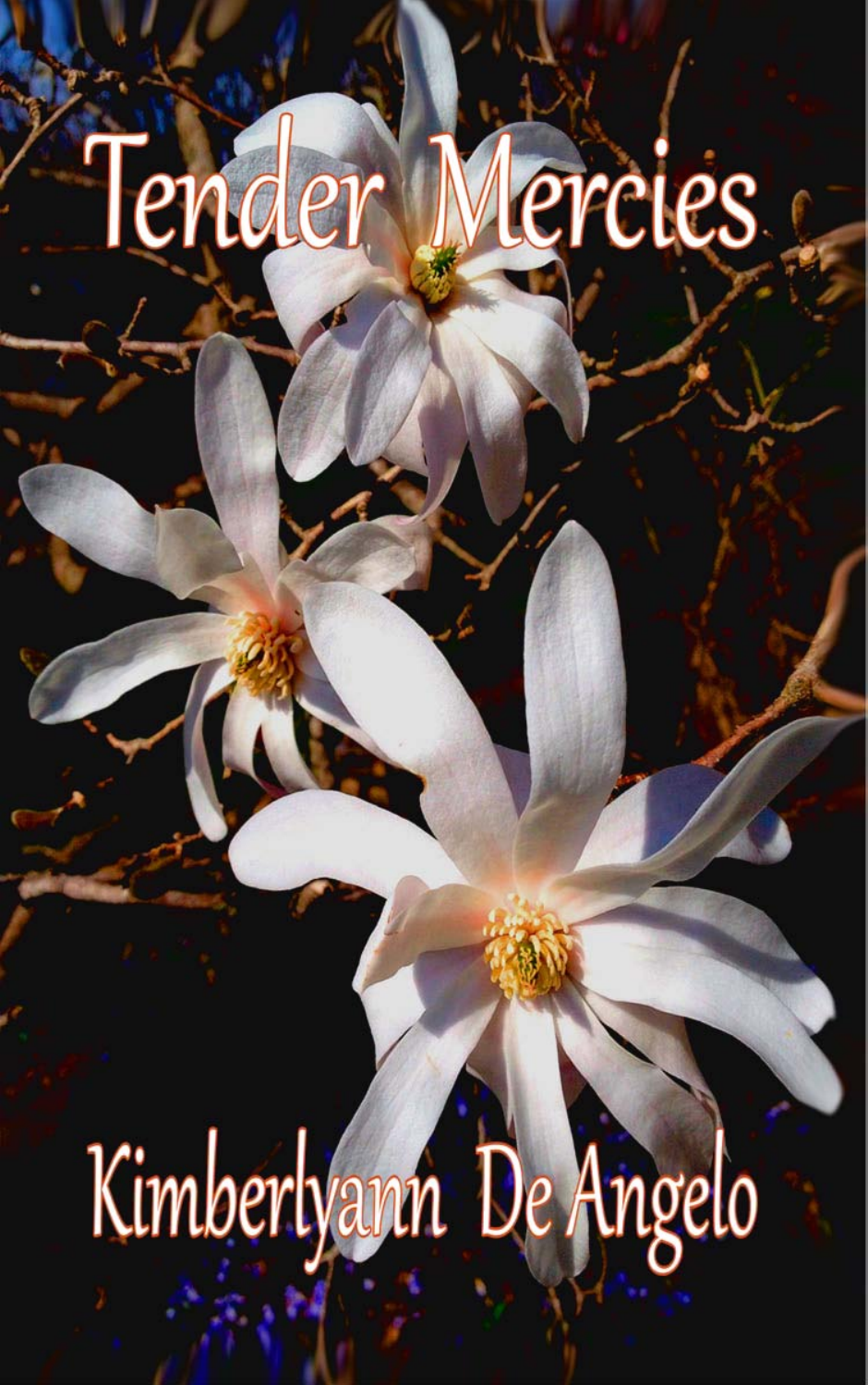

Tender Mercies is a powerful, intimate communion with Divine Love by Kimberlyann DeAngelo, author of ...and Drink the Liquid Sound of Wisdom... which Kirkus Reviews calls, "A devotional poetry collection with a surprisingly refreshing voice." and "The collection as a whole gives readers the sense that both it and the faith it expresses are works in progress, if not living beings in and of themselves. It's a collection not only to savor, but to return to." What distinguishes DeAngelo in the world of contemporary Christian authors is that she is not writing about a subject she's studied for years or telling stories that illustrate Biblical principals. There is no sense of detachment from the author to her subject. One experiences these writings on a deeply emotional and personal level as though she were carrying the cross along with Christ. Never judgmental or critical of other faiths or perspectives, rather, these insights reveal Jesus' heart in His mercy, grace, understanding and empathy with the human condition in all its conflict, doubt, suffering and longing for Divine connection and re-connection. This life-long dialogue with God, both ecstatic and at times debilitating, has defined who she is and how she interacts with others. It is something she shares in the hope they may find healing, comfort and connection in their own hearts.



**One Heart Abbey.com**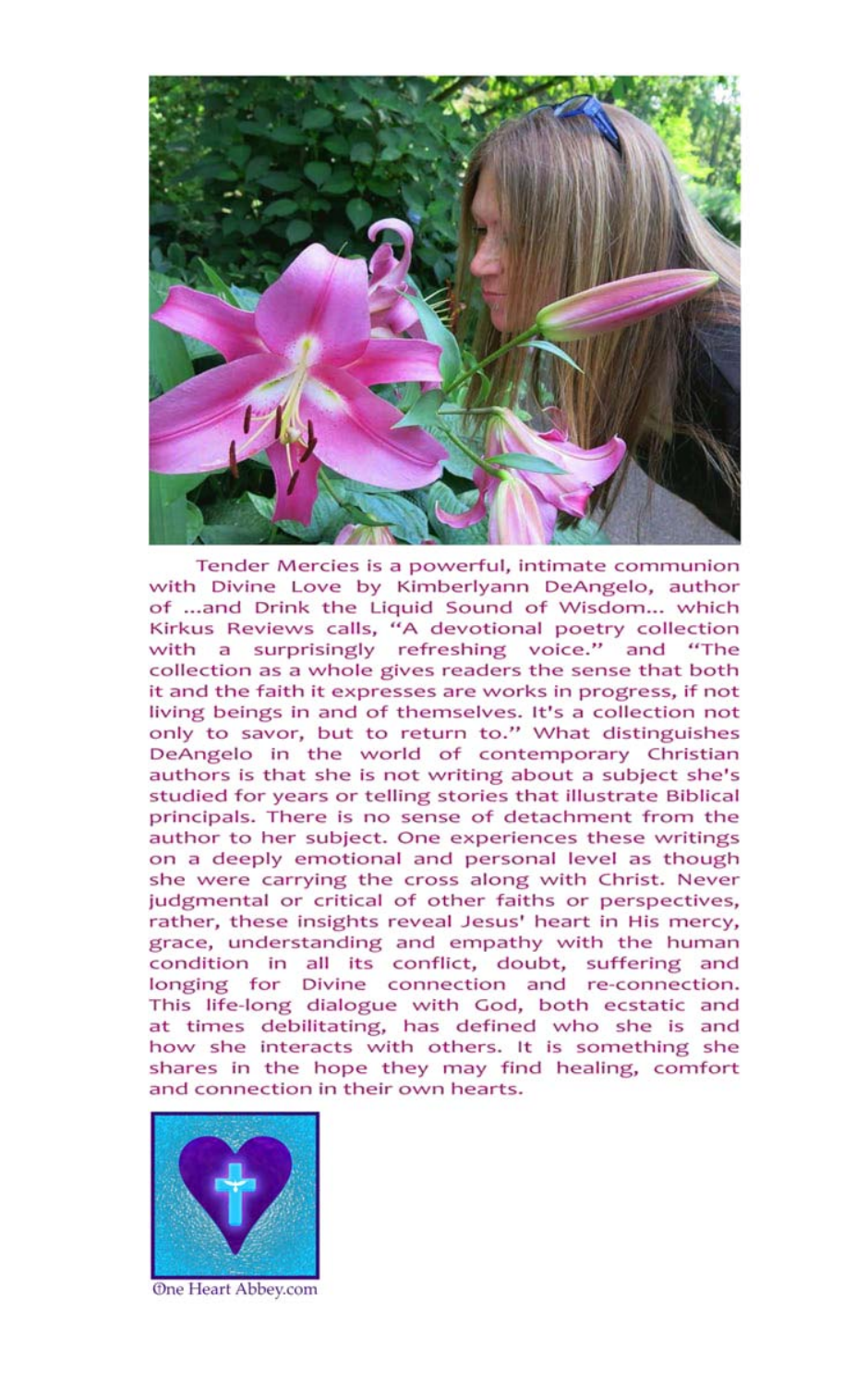

## Kimberlyann De Angelo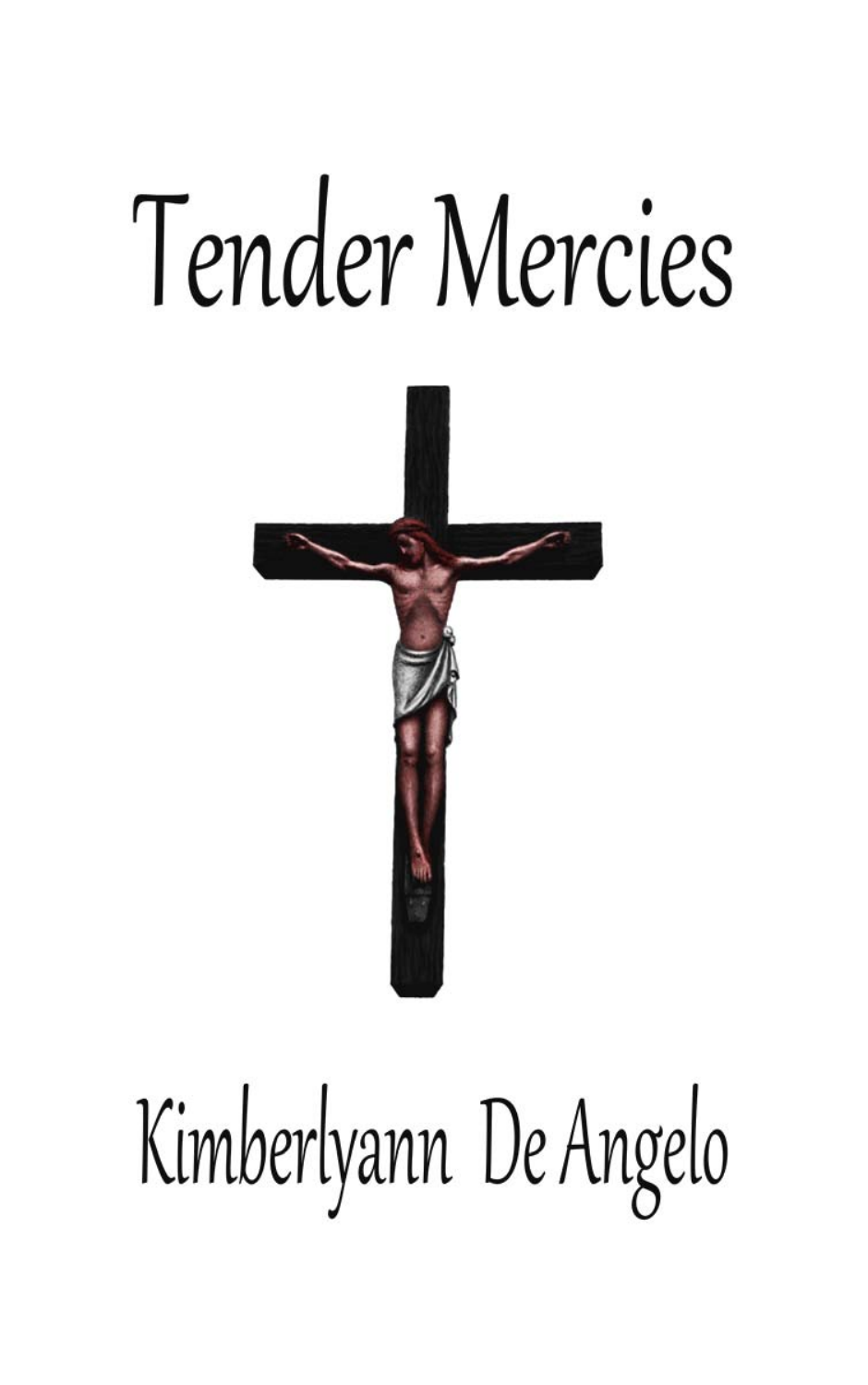## Contents

| Introduction                         | I            |
|--------------------------------------|--------------|
| <b>Tender Mercies</b>                | $\mathbf{1}$ |
| Does guilt come from You? (excerpt)  | 3            |
| The loudest most gentle voice        | 4            |
| " leaves of ego"                     | 5            |
| "simple steps" (with addition)       | 7            |
| There is only One Self               | 8            |
| "Do not miss Me in your striving"    | 13           |
| "A 'perfect' human being"            | 14           |
| "no one right road" (excerpt)        | 15           |
| "When you give your love in charity" | 16           |
| benevolent Source                    | 17           |
| Time in Hands                        | 19           |
| What happens to those moments        | 20           |
| "Happiness"                          | 22           |
| just Be                              | 23           |
| my soul's truth (excerpt)            | 24           |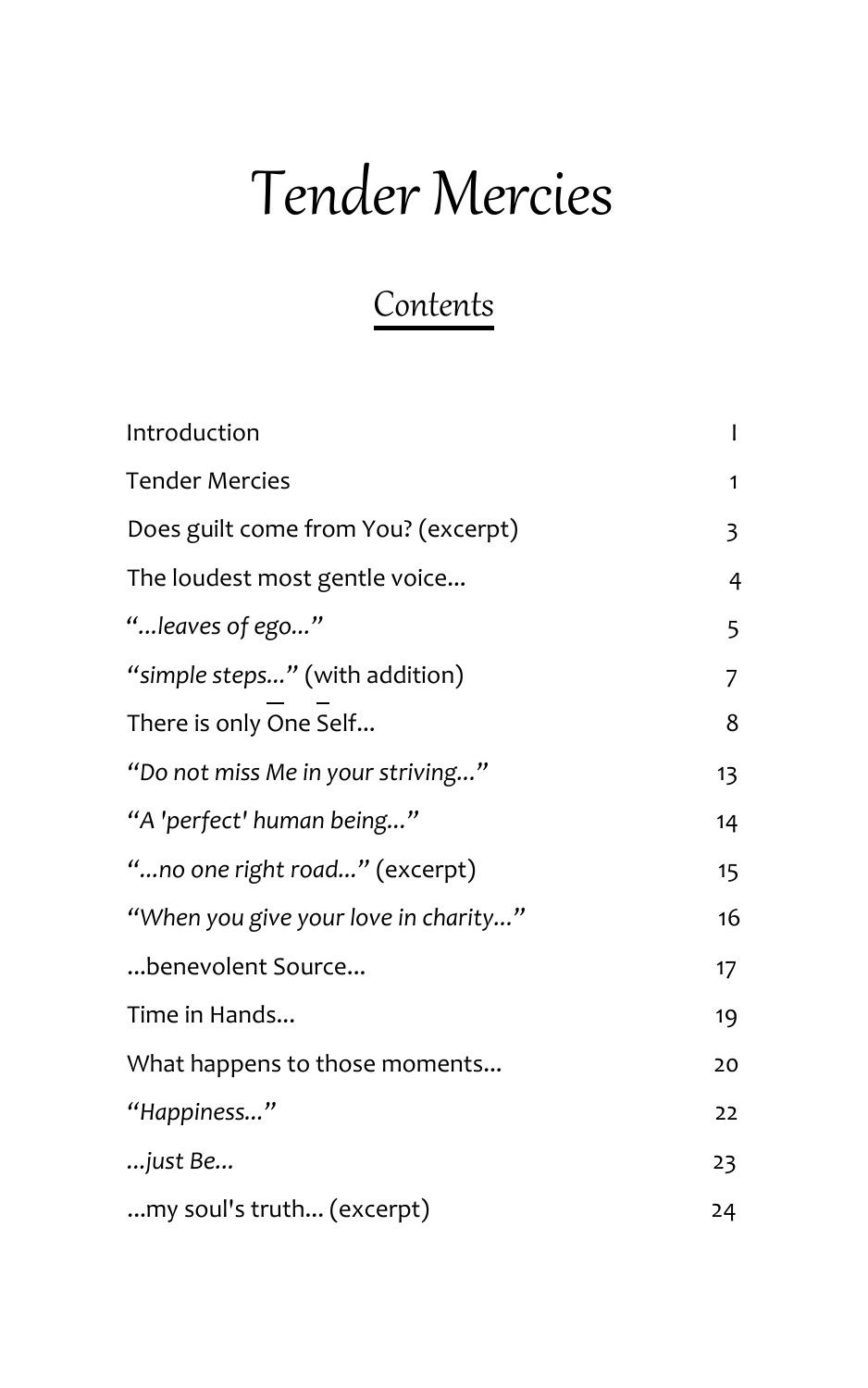| "Higher Will of Thou"                               | 25 |
|-----------------------------------------------------|----|
| "Uncondition"                                       | 26 |
| an intense loving power                             | 27 |
| Only Love Moves Here                                | 28 |
| The Voice of Love                                   | 30 |
| I heard Jesus tell me                               | 31 |
| Does guilt come from You? (excerpt)                 | 32 |
| "Pure Love"                                         | 33 |
| "one true religion - love"                          | 34 |
| "The path to enlightenment"                         | 35 |
| Salvation                                           | 38 |
| "Acceptance is Beautification"                      | 39 |
| Empathic Light                                      | 40 |
| "Traveling lover"                                   | 41 |
| Love within denied                                  | 42 |
| "A thirsty river runs dry"                          | 43 |
| May the Sweetness of Peace Embrace You<br>(excerpt) | 45 |
| Darkness switched on the Light                      | 48 |
| "Make room for My Joy"                              | 51 |
| "Forgiveness, Mercy, Compassion"                    | 52 |
| "Loving, Deep-Looking Eyes"                         | 53 |
| "the Hand of Completion"                            | 54 |
| The Bridge                                          | 55 |
| "The 'Crown'"                                       | 56 |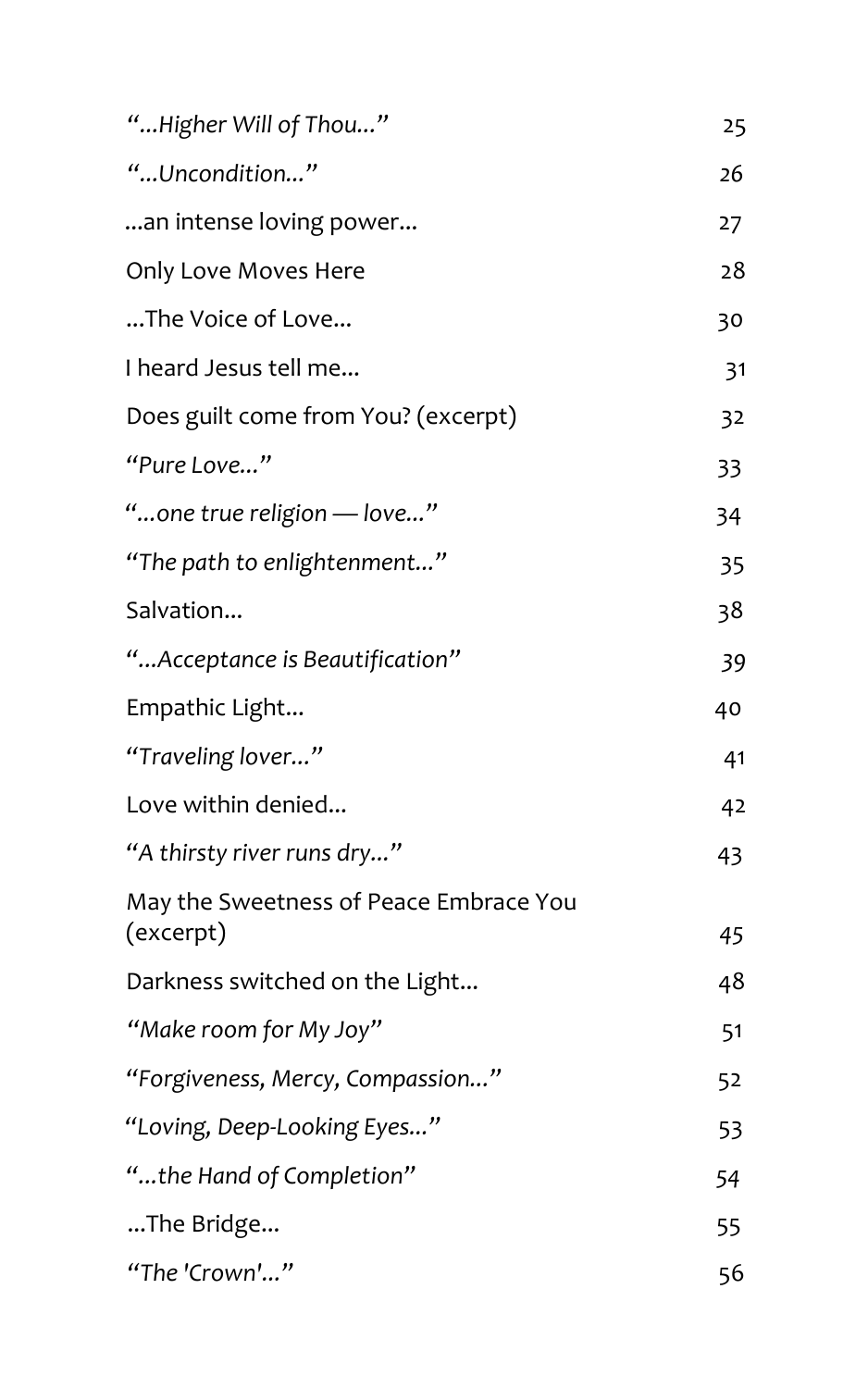| "I feel, therefore, I am"                                  | 57 |
|------------------------------------------------------------|----|
| ideas of Higher intelligence                               | 58 |
| "Grand Unified Theory"                                     | 60 |
| "Expansion", "Growth", "Evolution"                         | 61 |
| "understand yourselves more"                               | 62 |
| Prayer for humanity                                        | 63 |
| preordained?                                               | 66 |
| Wisdom said                                                | 67 |
| "Just Love them"                                           | 68 |
| "generate in Love"                                         | 71 |
| "Realize your true Being"                                  | 72 |
| Maranatha                                                  | 73 |
| A Lifting of the Veil;<br>The Testimony of George Snedeker | 74 |
| One of Kim's favorite prayers.                             | 81 |
|                                                            |    |

© 2016 Kimberlyann DeAngelo / Samuel Zimmerman / George Snedeker

Front cover photo by Kimberlyann DeAngelo.

Maranatha drawing and photo by Kimberlyann DeAngelo.

Back cover photo of Kimberlyann DeAngelo courtesy of George Snedeker.

We welcome your thoughts, prayers and inquiries.

oneheartabbey.com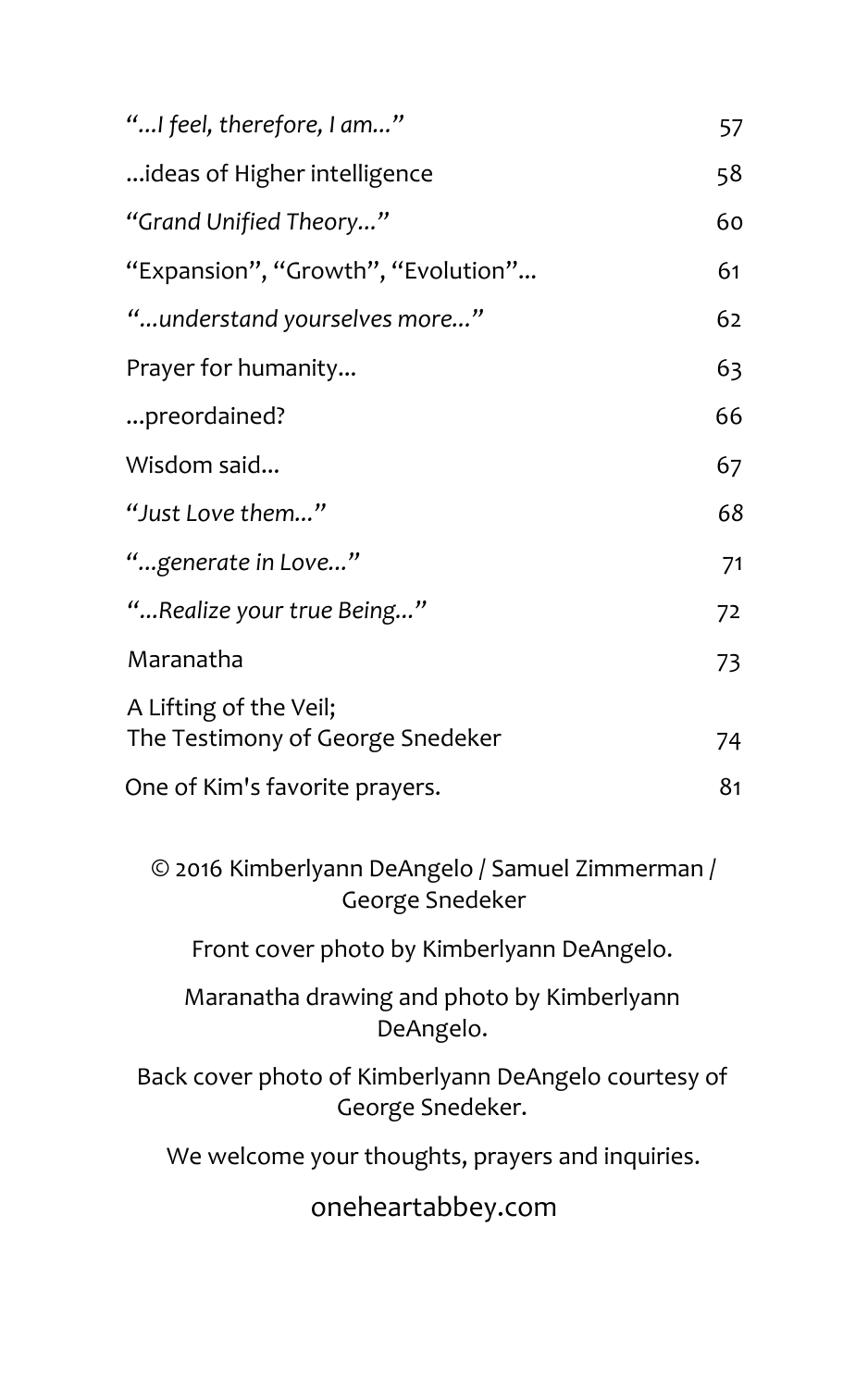Some of the contents of this book have been removed by request of the author.

No part of this book may be reproduced in any form without prior written consent of the author.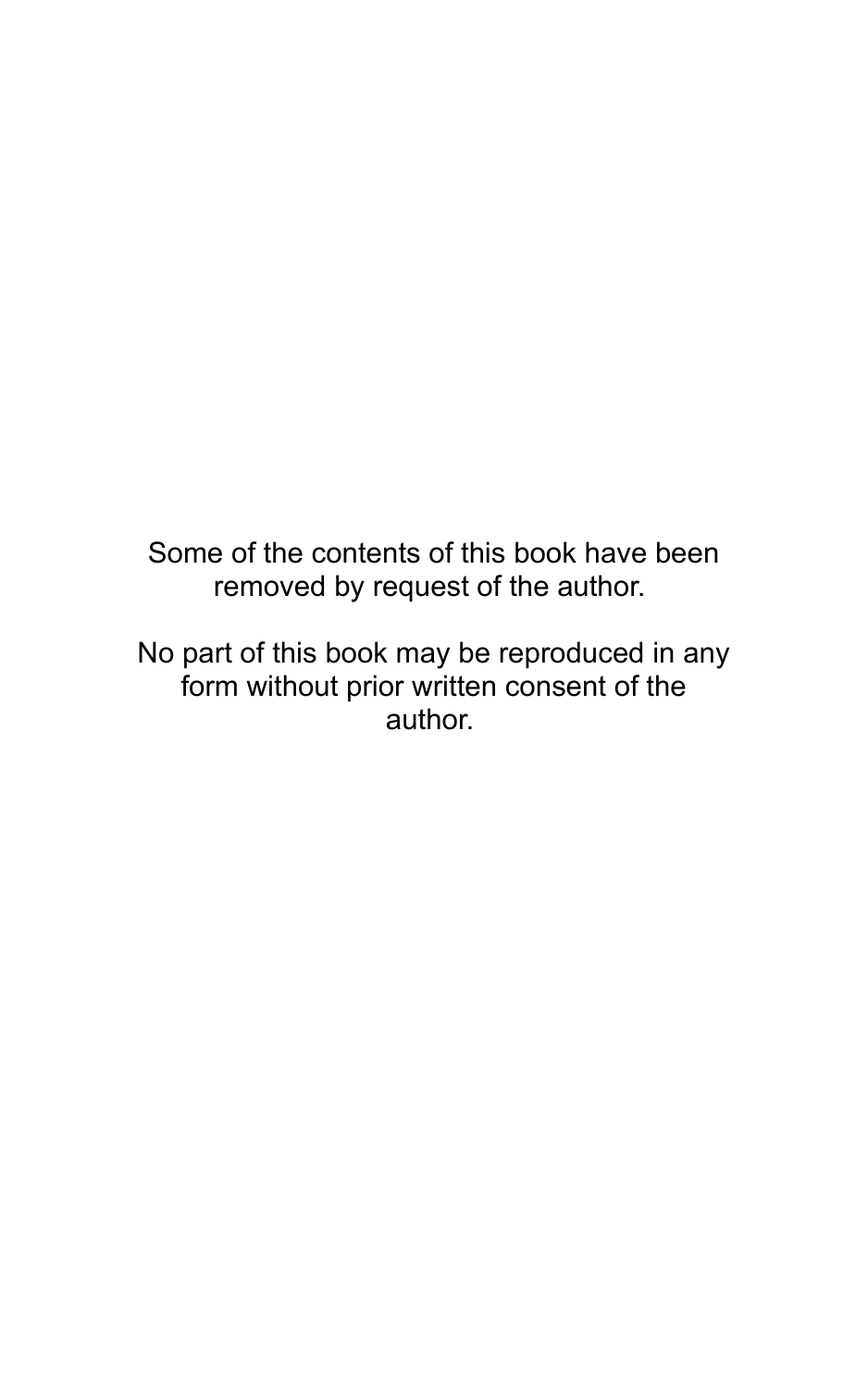## Introduction

"I have believed in You, Jesus, always. I have believed in God, always. I have felt intimately all these things of Scripture, yet I don't even remember learning? As I come upon writings, recordings, verses of these Biblical authors of Gospel, they are confirmation rather than news. Rather than teachings, they serve for me as encouragement. Is it this line of encouragement that I am to continue with my journalings and Dialogue with You? With my story? For I see now whether I scurry or journey, this calling I obey no matter how painful, no matter how glory-less, no matter how consuming."

## Kimberlyann DeAngelo

 Tender Mercies is a powerful, intimate communion with Divine Love that expresses the true unity we have with God and each other when the "veil" between us, imposed by human misunderstanding and interpretation, is finally lifted. Those familiar with Miss DeAngelo's first book, ...and Drink the Liquid Sound of Wisdom..., will recognize many of the writings here, in whole or in part. It was Kim's desire to create a collection of her works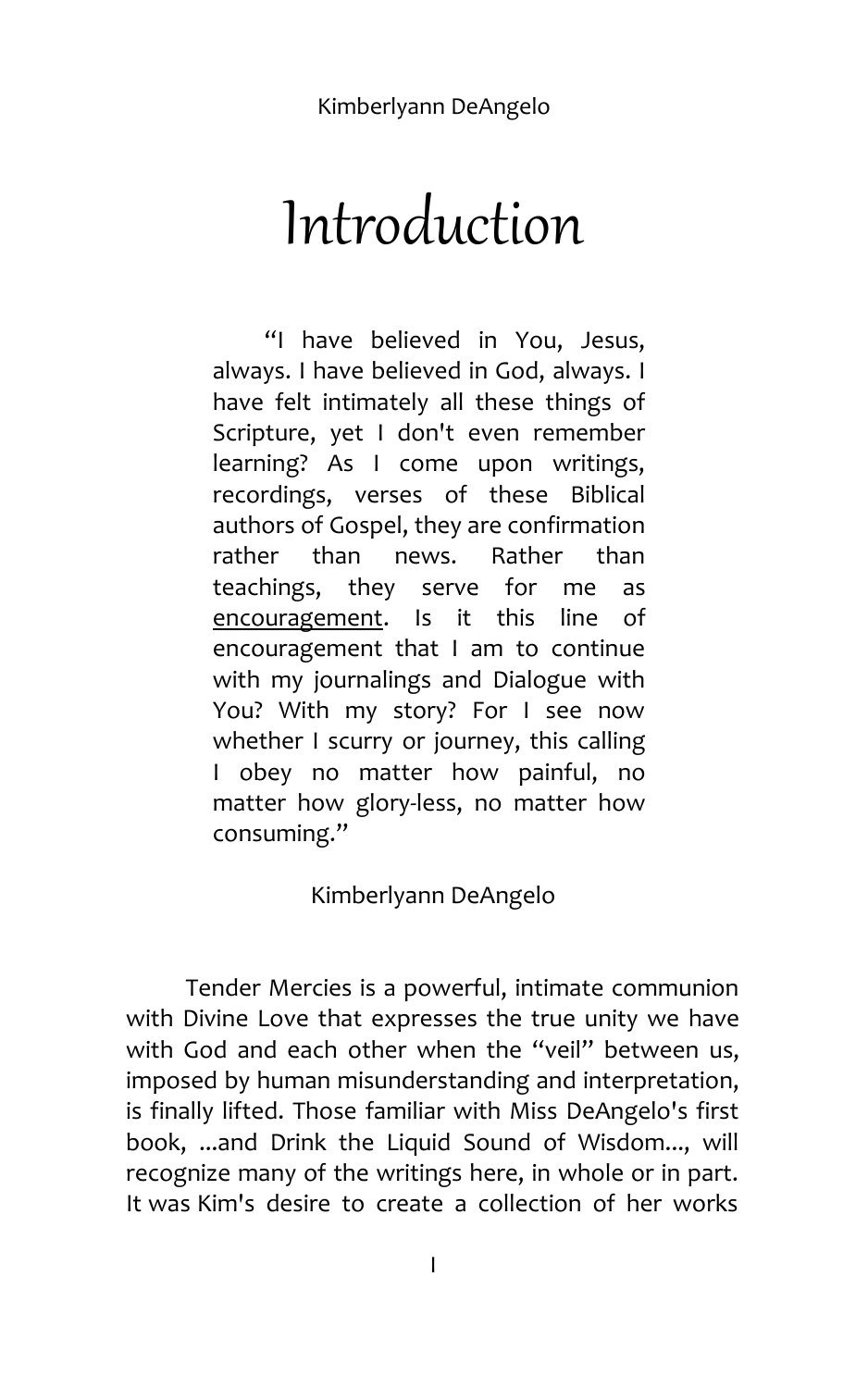that were direct revelations from God, and those that she felt God's presence strongly while writing. What distinguishes DeAngelo in the world of contemporary Christian authors is that she is not writing about a subject she's studied for years or telling stories that illustrate Biblical principals. There is no sense of detachment from the author to her subject. One experiences these writings on a deeply emotional and personal level as though she were carrying the cross along with Christ. Never critical of other faiths or perspectives, rather, these insights reveal Jesus' heart in His mercy, grace, understanding and empathy with the human condition in all its conflict, doubt, suffering and longing for Divine connection and re-connection. This life-long dialogue with God, both ecstatic and at times debilitating, has defined who she is and how she interacts with others. It is something she shares in the hope they may find healing, comfort and connection in their own hearts.

It is important to note for this collection, words not normally capitalized are always references to divinity, God's direct communication with Kim is quoted and italicized, and although this body of work represents material that spans many years and was written in different locations, there was an effort to present it in the form of a continuous narrative, much in the same way as ...and Drink the Liquid Sound of Wisdom.... For reference sake, a phrase was selected from each piece Kim did not give a title to.

Here, the reader will experience a diversity of style, spiritual expression and insight rarely found in our time. I have always found Kim and her writing to be refreshingly un-contemporary.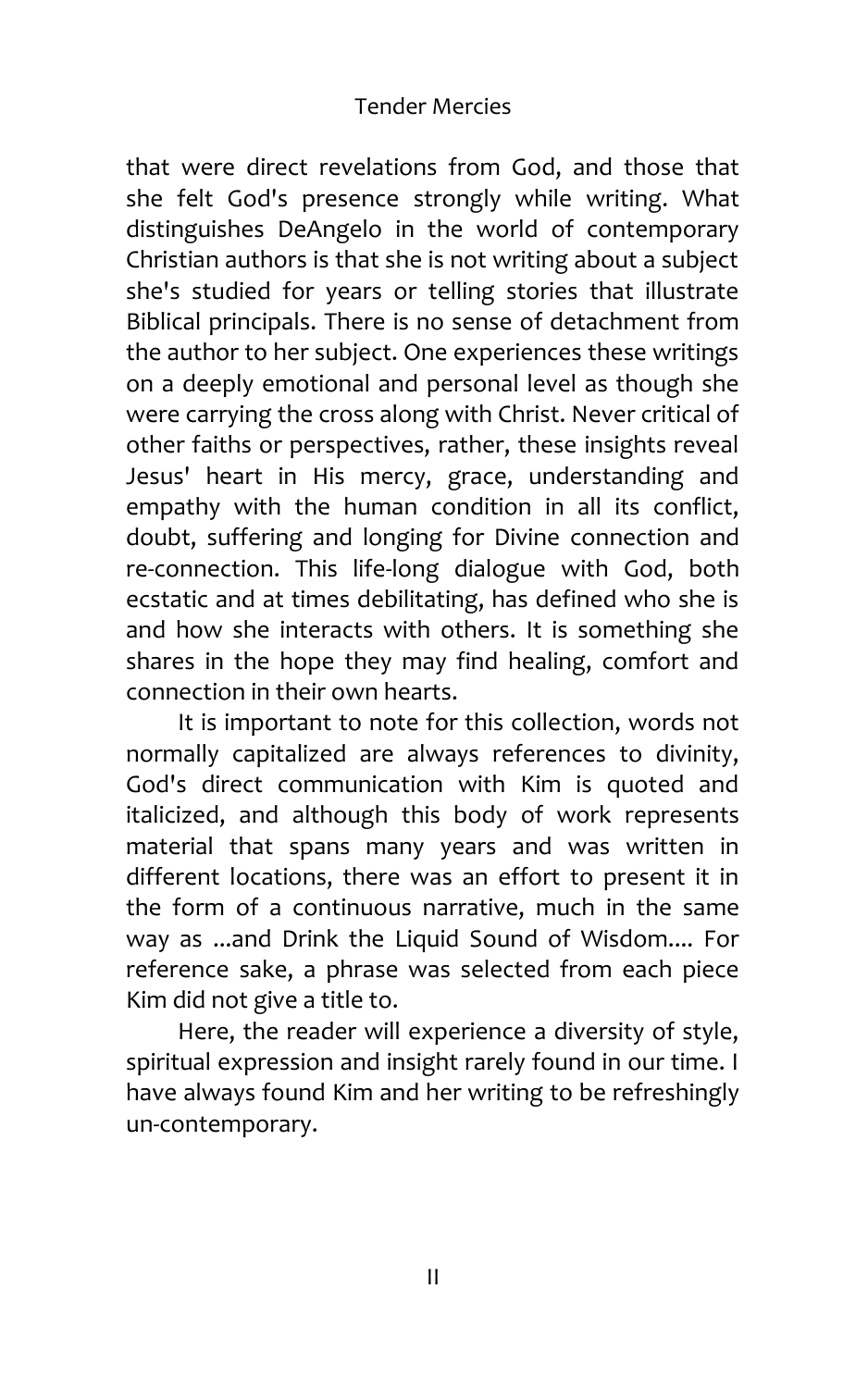"Many say, 'Actions speak louder than words.', or, 'One can write, but can he/she live it?' For the true self comes out in action.

 Sometimes actions do speak louder than words. And sometimes actions hide motives. Sometimes actions are confused or speak too quickly.

 I find my truest self ― my self with Self, that is ― comes through in word written from my hand moving in accordance to direction and guidance from this most authentic residence. Here is where freedom in the uninhibited purity of heart and expression emerge, and so here is where the pearl is found in the oyster of my being, carried and sometimes hidden in the ocean of Love's depths. Here is where I am real, where there is no false to conceal. Here is where I am in The I Am Universal, and in this movement I am still and ever... Here is where I learn Peace until action doesn't need to speak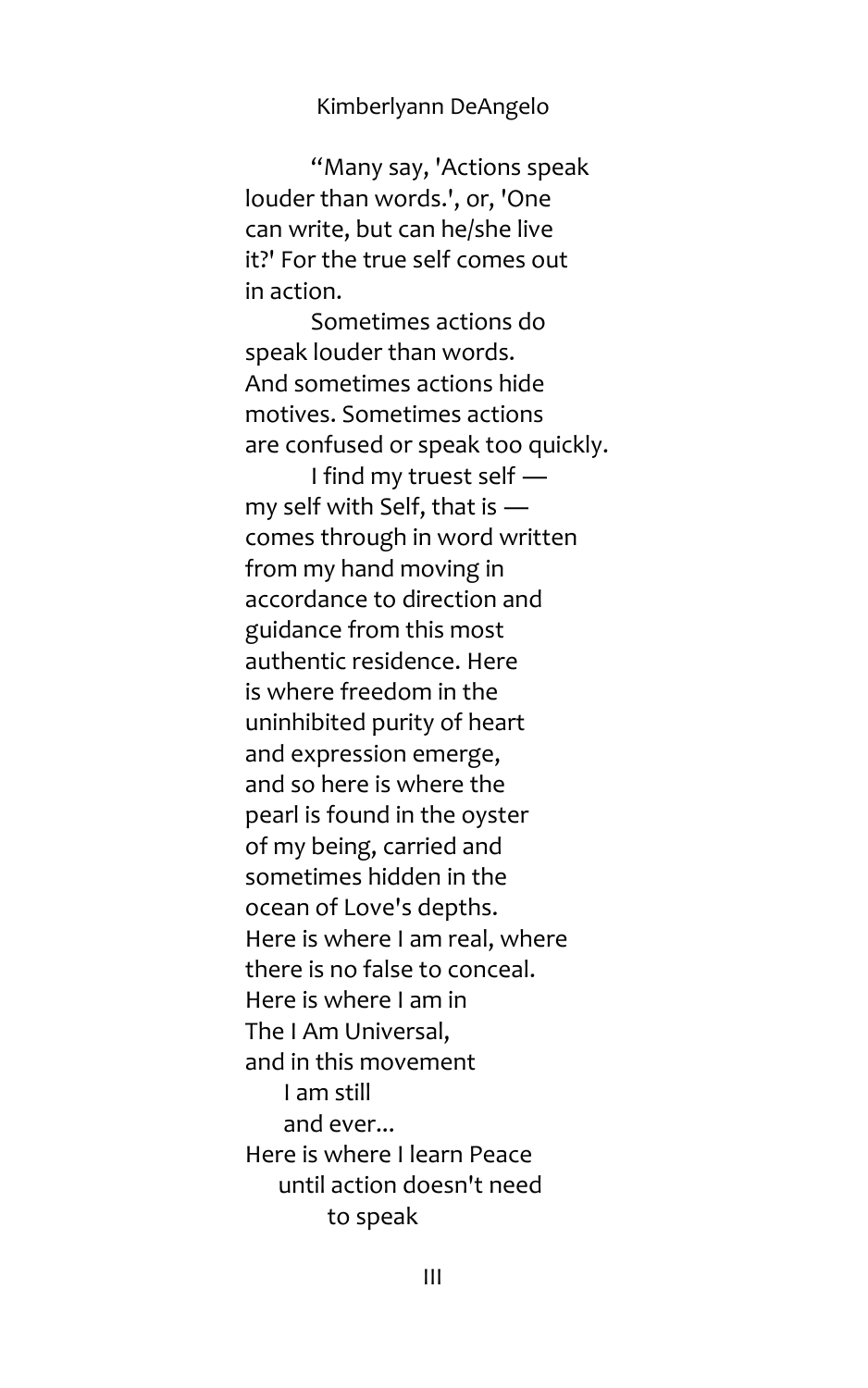for here is where I discover I am true and known...

 Here is where I desire that for All other..."

## Kimberlyann DeAngelo

Included in this book is, "A Lifting of the Veil; The Testimony of George Snedeker". Here is a powerful and personal account of a dear friend and "Brother of Listening", who has struggled for years with depression and suicidal thoughts. Their relationship began around 2002 when George was working in the health and beauty section of a Whole Foods store and they began to talk while Kim was shopping. After not seeing each other for some time, Kim thought he had gotten another job. Then, in 2008 while Kim was driving elsewhere, she found herself entering an Arrow Root health food store parking lot. She parked, attempted to exit her car, and though it wasn't windy, the door closed on her several times as though some force were attempting to prevent her from leaving. Finally frustrated, she kicked the door open. As she entered the store, she said to herself, "I don't even need anything, why am I going here"? As she was looking around, she saw George standing there, and they were surprised to see each other. After greeting one-another, George told Kim that he wasn't at Whole Foods anymore because he had gotten sick ― being diagnosed with Multiple Chemical Sensitivity Disorder. (Kim's autoimmune condition is triggered by similar things such as odors, topical items, food and even sound.) In the course of their conversation, Kim felt strongly moved to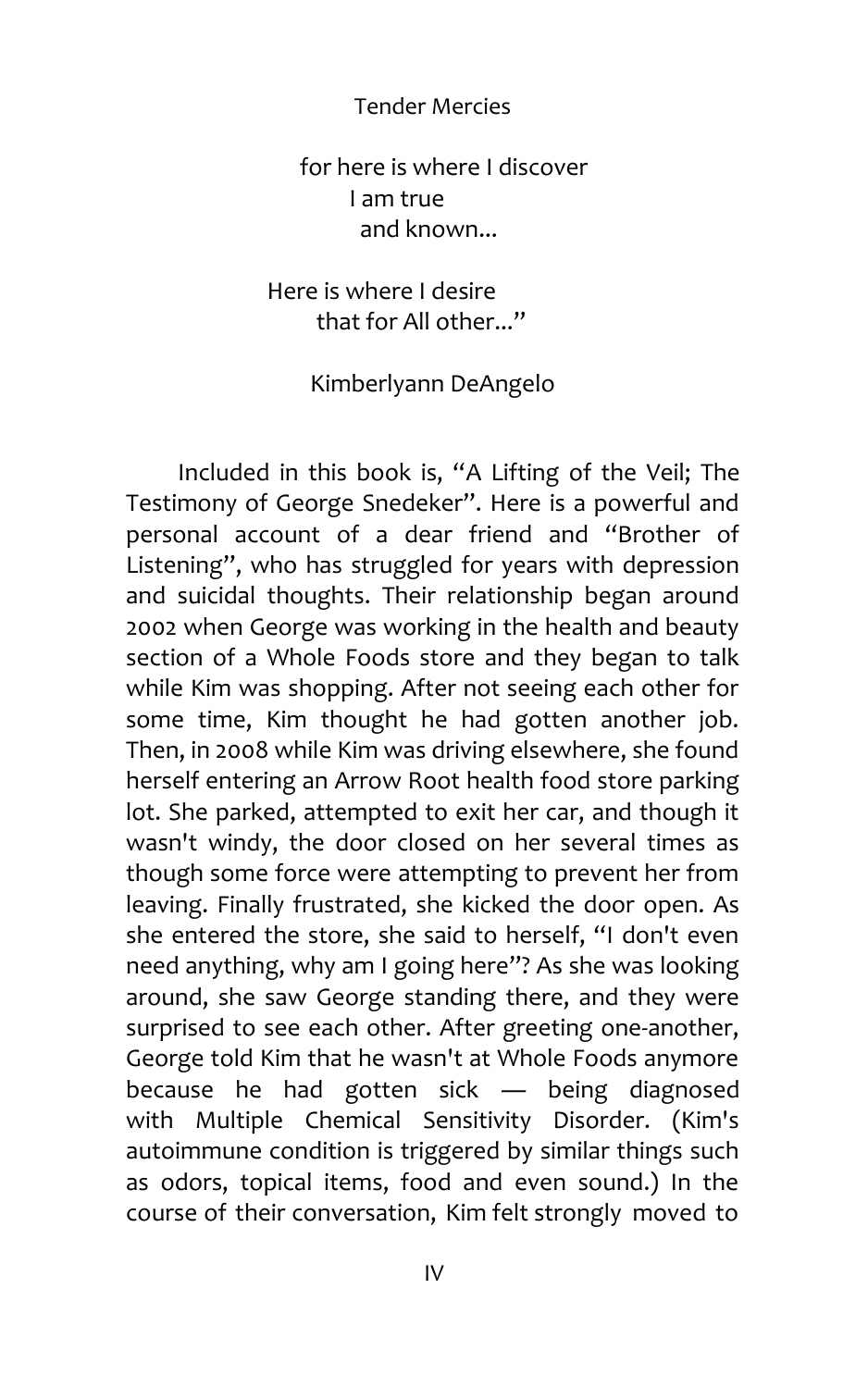tell him of one of the darkest times in her life, when she tried to use Demerol to commit suicide. George was grateful for her having shared this, as unbeknownst to Kim, he was contemplating doing the same. When their conversation concluded, they exchanged phone numbers, and Kim told him, "maybe we can be spiritual companions".

About two weeks passed when they finally got together to talk at the Ludington library in Bryn Mawr PA. George told her he had recently bought the book, "God Calling", which contains messages from God to two women who called themselves "The Two Listeners". As he was sharing this with Kim, she suddenly stopped him and told George of a message she'd just received from the Lord she then called "The Sisters of Listening". They looked at each other in surprise, and Kim read him some of the writings that would ultimately become her vision for "The Sisters and Brothers of Listening". Some of the insights George gained from their meeting were to keep things simple, that his illness was not a punishment for his sins, that bearing his illness and not giving up is part of his cross, and to grow intimate with Jesus and focus on Christ's love for him. Though he *did* take these messages to heart, depression has a way of grabbing hold of us ― even in the awareness of our many blessings ― and drags us to a place of darkness; an overpowering sense of worthlessness, despair and futility to the point we contemplate that which, in our moments of clarity, we would eternally regret. But the light of his soul would not be snuffed out. In one of George's darkest hours, God shared through Kim a message of hope and healing that would help him come to terms with his depression and suicidal thoughts, and offer clarity and a fresh perspective on the real and loving relationship he has with Jesus. It is this understanding I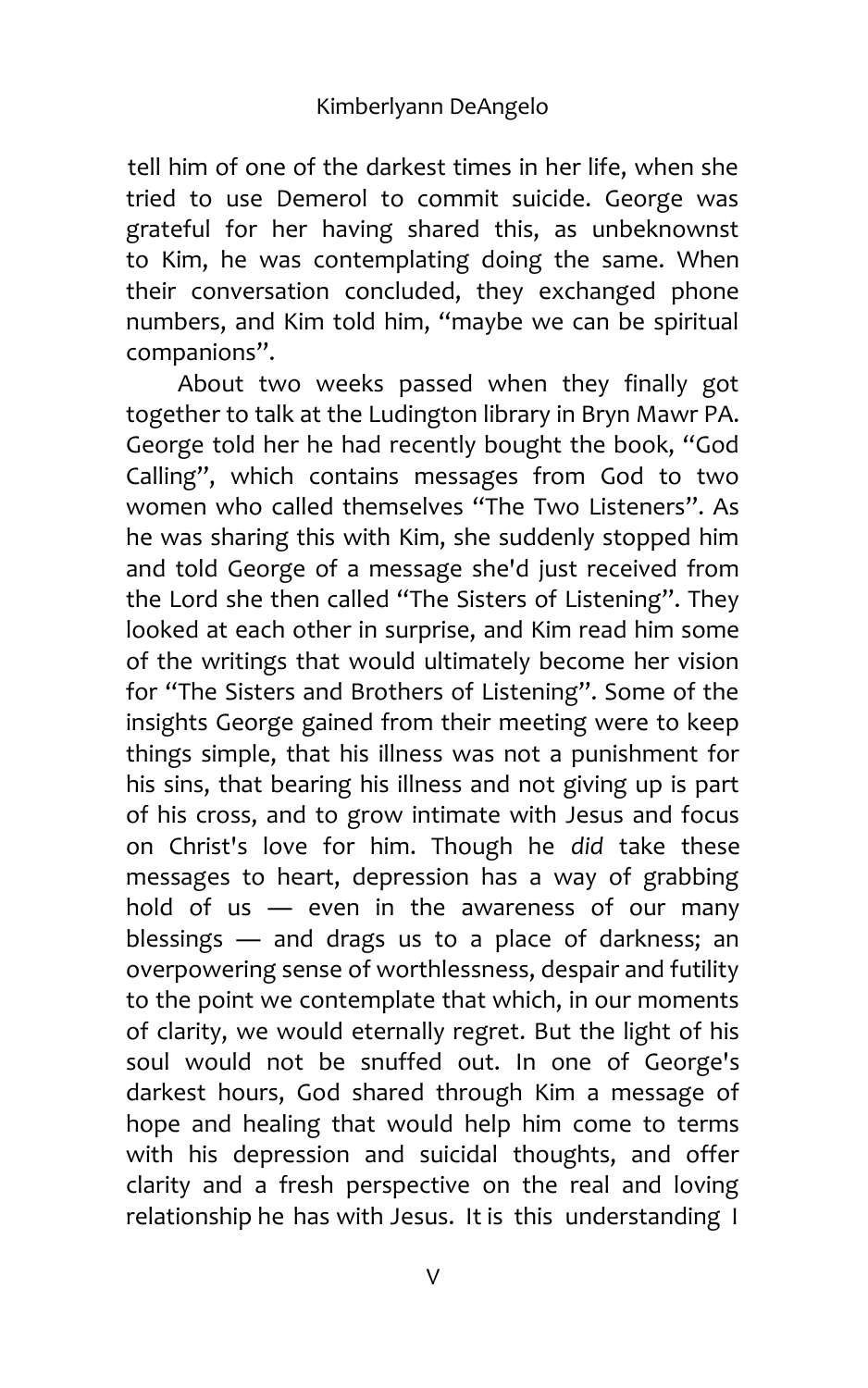pray not only blesses him in the years to come, but becomes a source of hope and renewal to all who read his testimony and struggle with similar feelings.

Between these events of 2008 up to the time of his contemplating suicide in 2010, their friendship grew, and Kim shared many more writings and experiences with George.

> "Kim's writings and experiences, they aren't meant to 'replace' scripture, or one's own personal experiences with the Lord ― they help to show the deep intimate side of God, how He desires intimacy with each one of us on a personal level. They help to 'flesh out' the scriptures, and bring the living Jesus, who is The Word made flesh, to life in someone here and now. Jesus' words become alive in an intimate dialogue with Kim and others like her who have there experiences and gifts to share.

> Paul wrote, 'Each one has his or her own special gift' to be shared as the Lord leads, among fellow believers, at church, and with anyone who will have ears to hear. It's the same message, the same Holy Spirit, evoking in various ways, using each one's abilities, talents, gifts etc. as He sees fit, all for the greater good and blessing to all and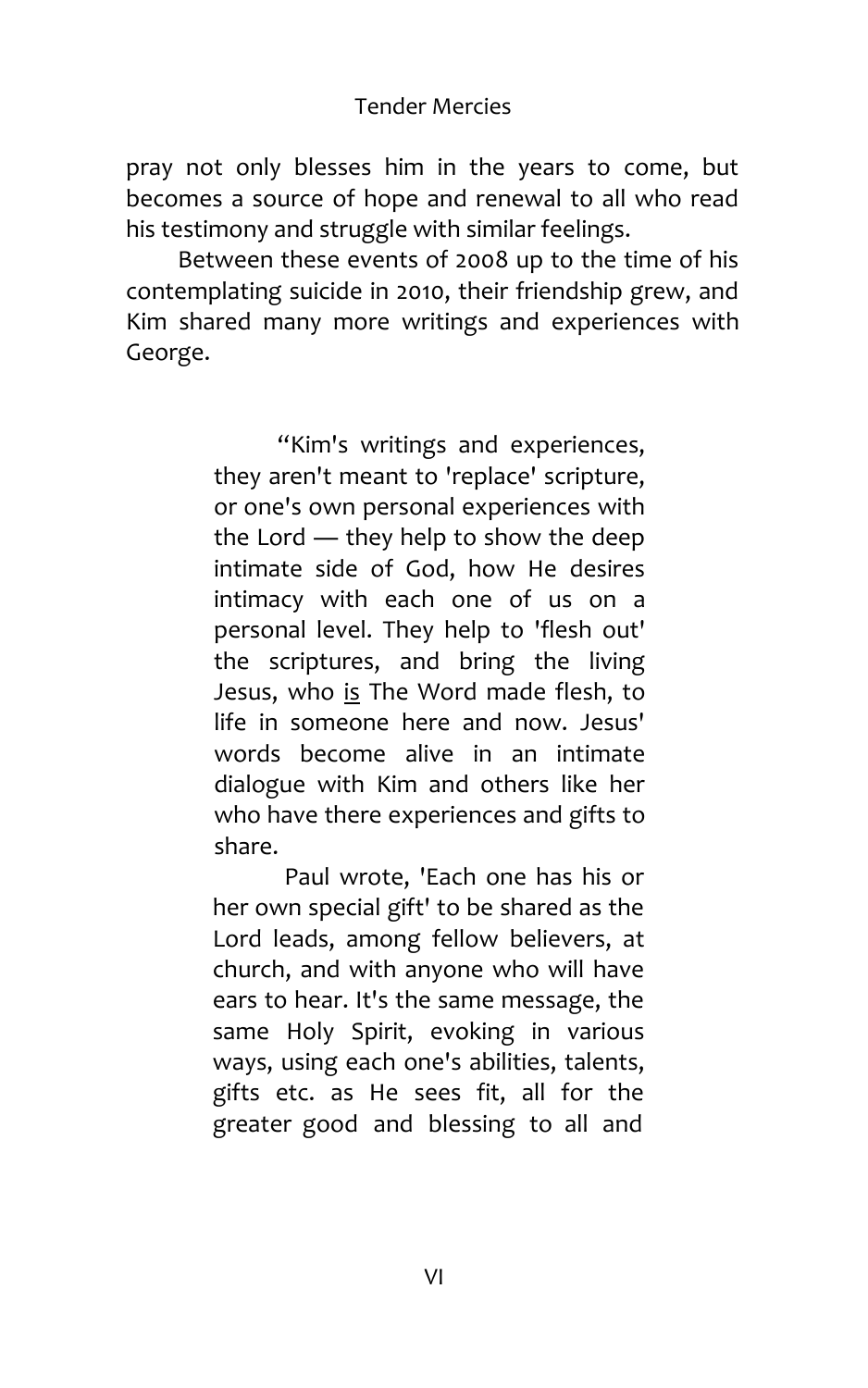## ultimately for the glory of God! Father, Son and Holy Spirit! Amen! Wow! Praise You Lord God!"

## George Snedeker

It is my sincere wish that all who read and reflect on this book may find Christ's heart and their interconnection to all of creation for themselves, or rekindle that faith that was lost or harmed by religious legalism, oppression, doubt, loss or suffering.

## Samuel Zimmerman

"We cannot expect to be whole until we no longer look at each other as broken and in need of our 'fixing'...

We cannot expect to be whole, ABBA, until we no longer look at You as broken and in need of our 'fixing'.

We have been breaking You apart and trying to rebuild You for centuries. Meanwhile every prophet, every mystic, Your Son — Word in flesh, all have brought forth Your wholeness, Your truth equaling one most important message: Love manifest in mercy, compassion, respect for the dignity of the soul; this Love that unifies all souls toward interdependance and oneness in You."

Kimberlyann DeAngelo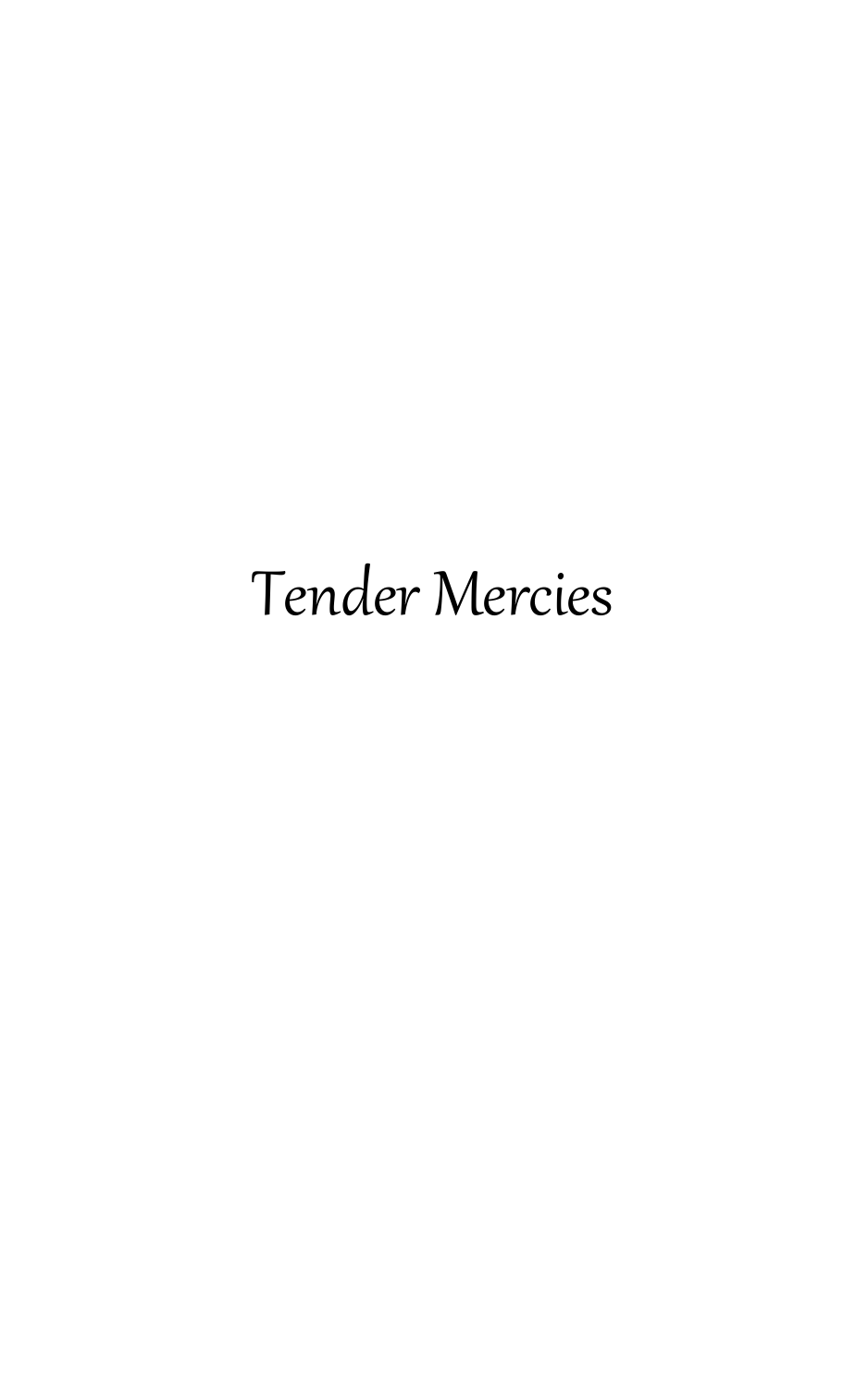Holy Maker

Mover and Shaker

Idler

 Light to draw in me Expression

 Gentle Calming Presence Emanate of Peace and Graceful Vision

> Eye of Beginning

 Love is the means; Love is the Language; Love is the journey; Love is the passing, the destiny and leaving; Love is the Living...

> These thoughts and strings of Heart These words You and I (i) have written / drawn together ―

 These letters of Love These experiences ― suffering and elation ecstasy and desolation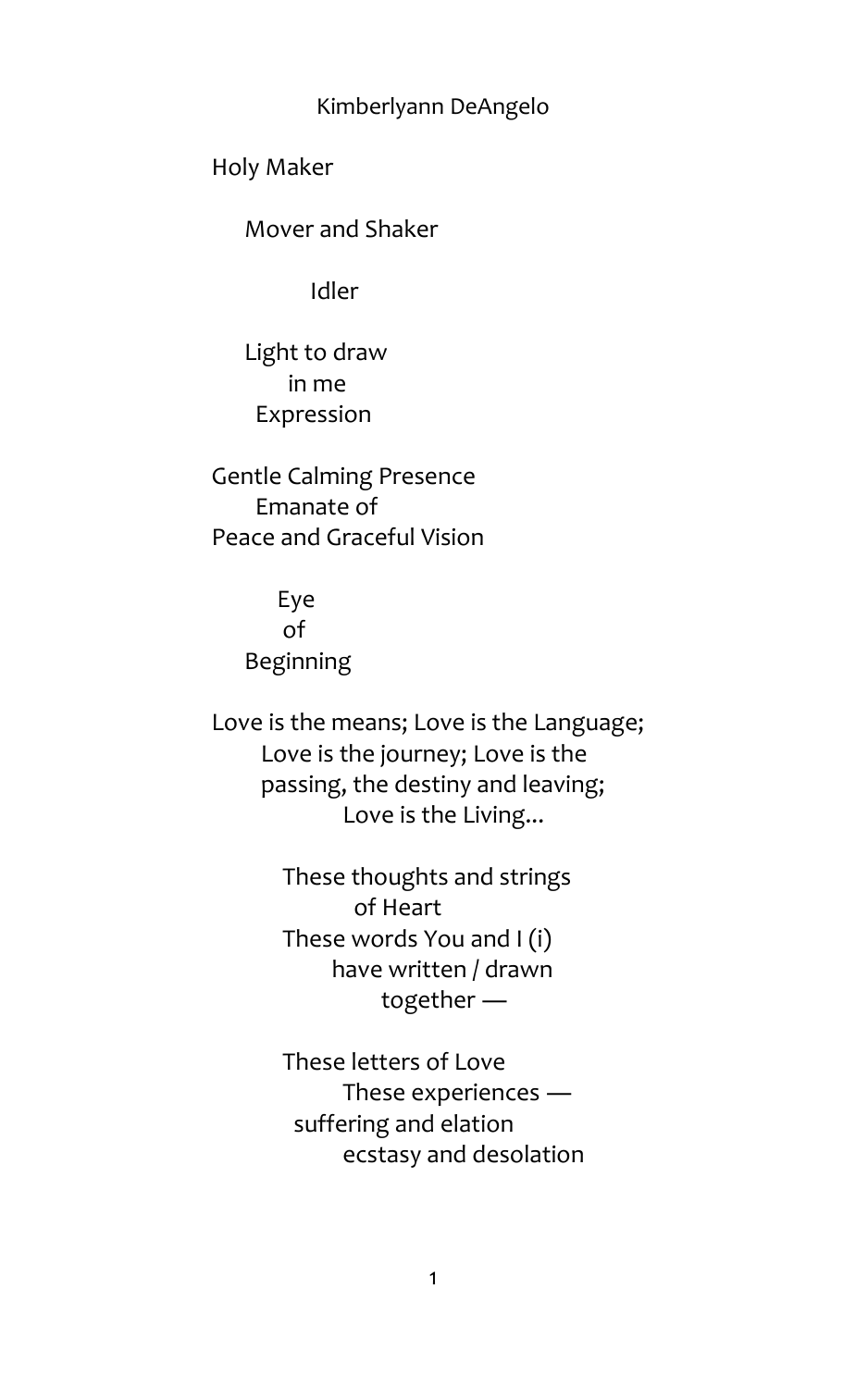These insights and far-sights into Wisdom, into multi-world realms of Union and dialogue silent and spoken

 May they rise to meet Your will of Love in Tender Mercies...

 $\Sigma^3$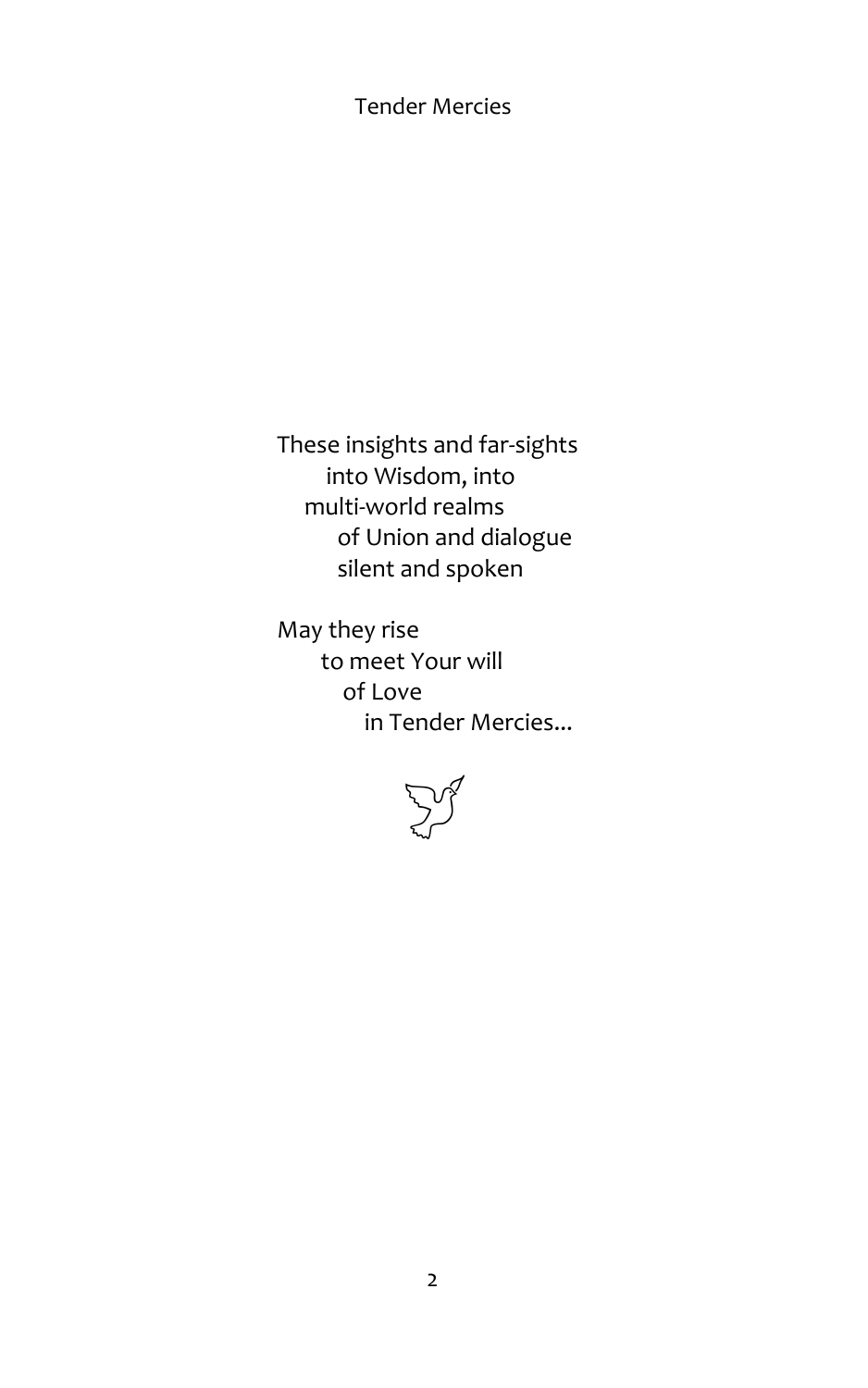*"Wisdom knows when not to speak... sings when spoken for..."*

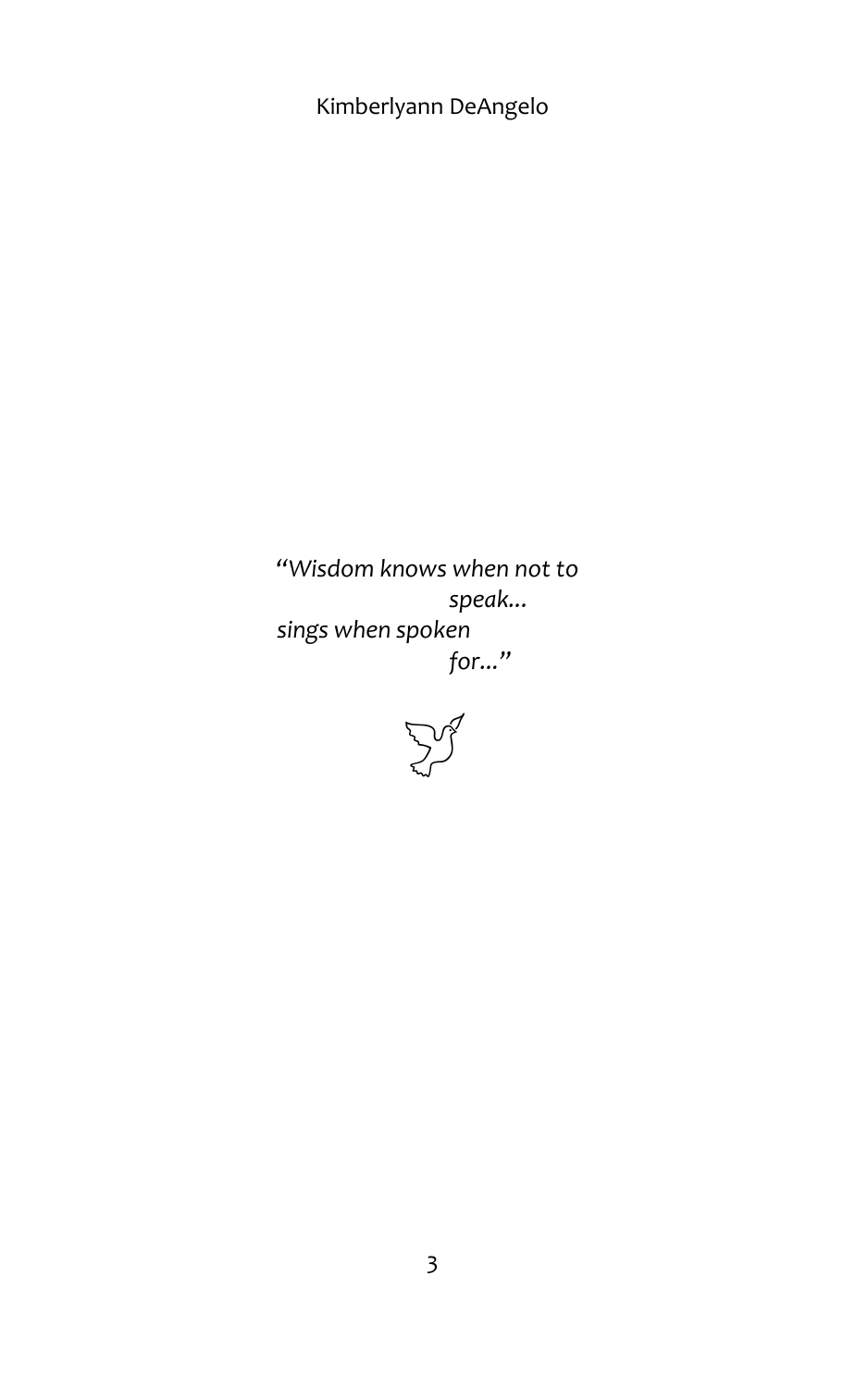The loudest most gentle voice spoke to me from inside ― it whispered "I need not be heard."

> That was when my ego began to tame

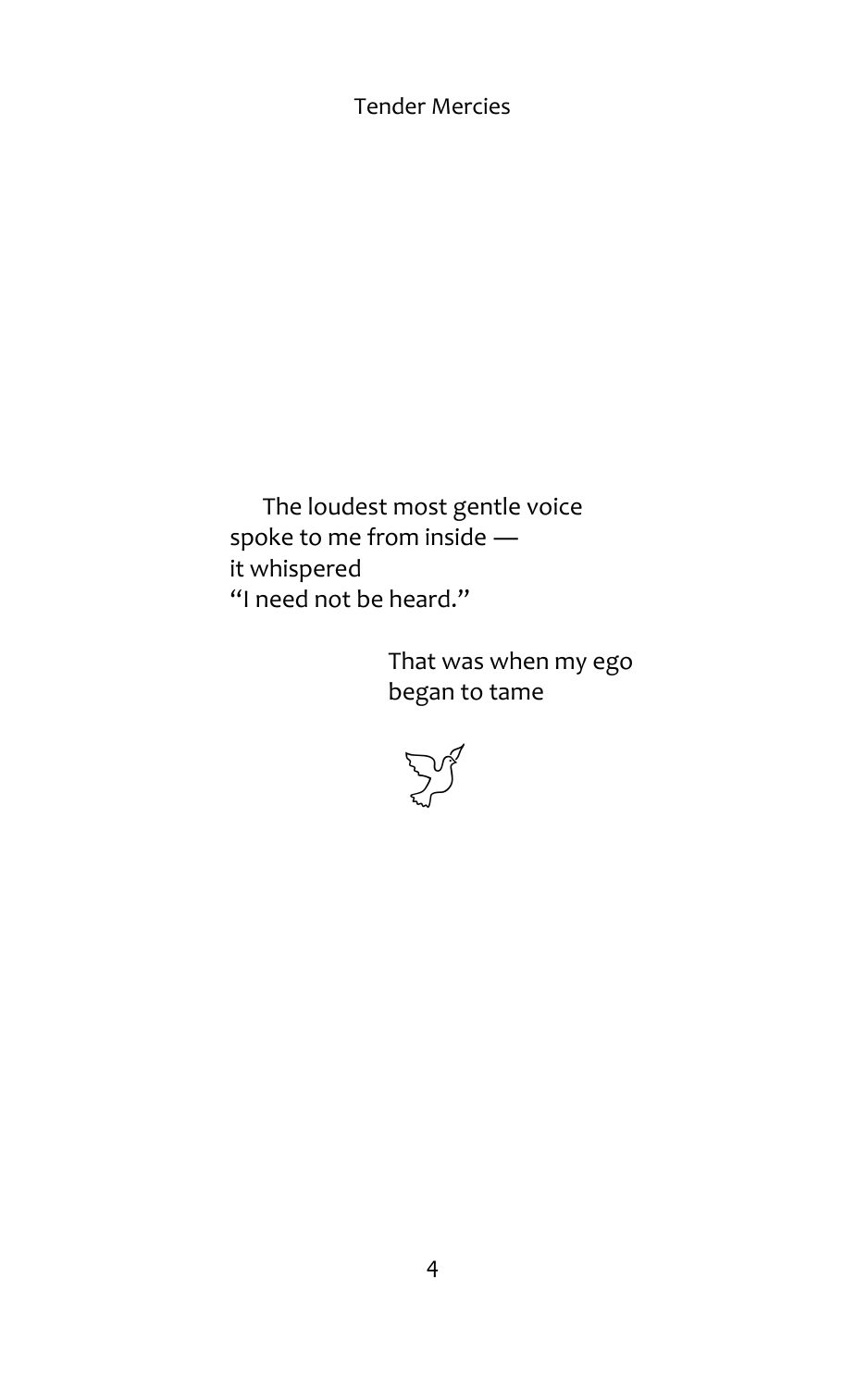*"Let the leaves of ego fall away to the ground*

> *Let their breakdown beautify the visiting, feed and fertilize the waiting land (and) transcend the person become the Presence*

 *Become the canvas and the instrument soaking in the colors of Essence (and) wear the wardrobe of His Grace Carried by the Wind of His leave behind the mind that conceptualizes* 

 *Come upon the Eyes of His Be with These (in Thy Hand of Universe) Gentle will They finish thee as gentle will They uncover thee Hold on not for you will be held*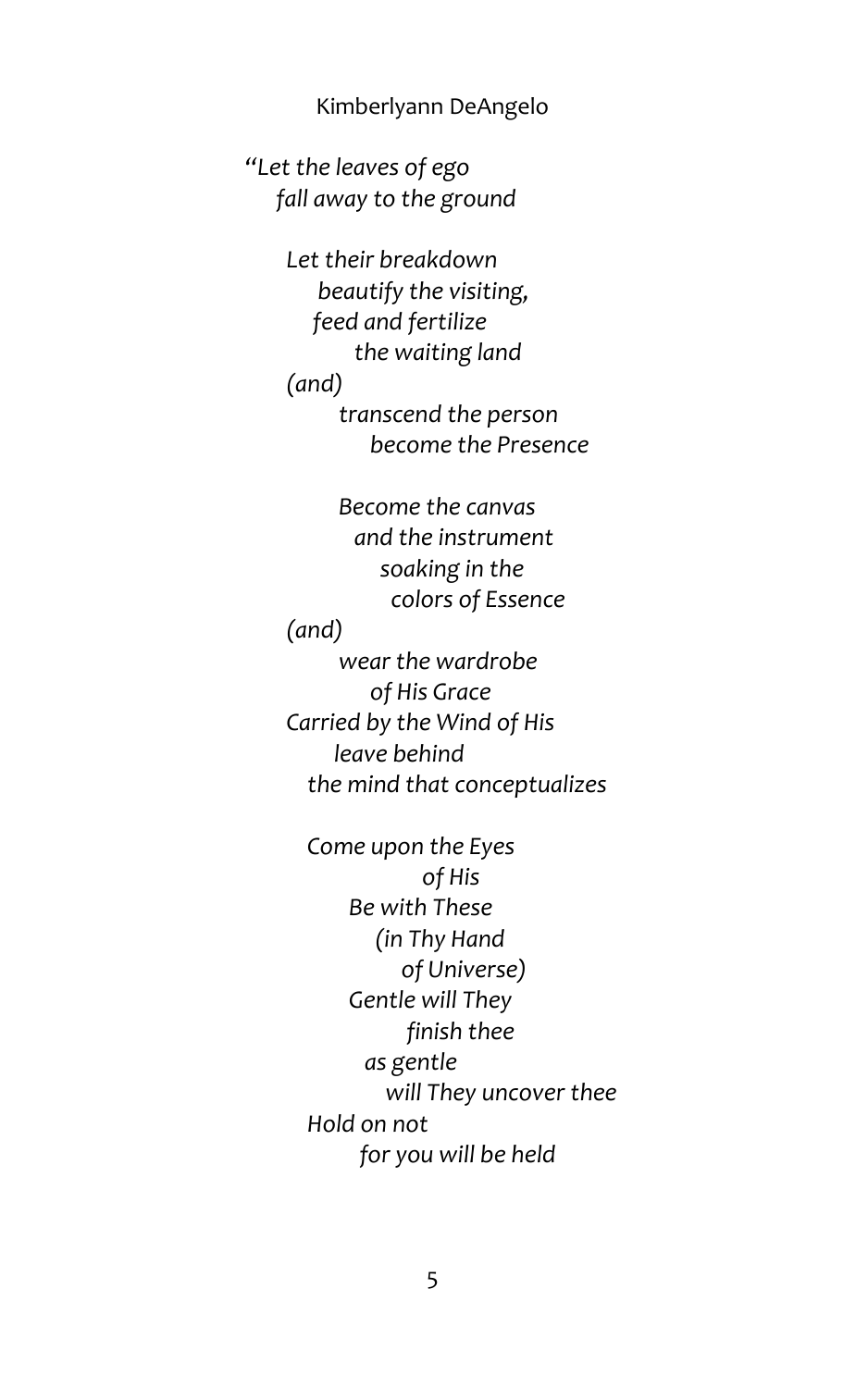*(in)*

 *Love Love that Breathes Love that perfumes (and) The road is a Rose whose feet move soft and subtle as silk on petals"* 

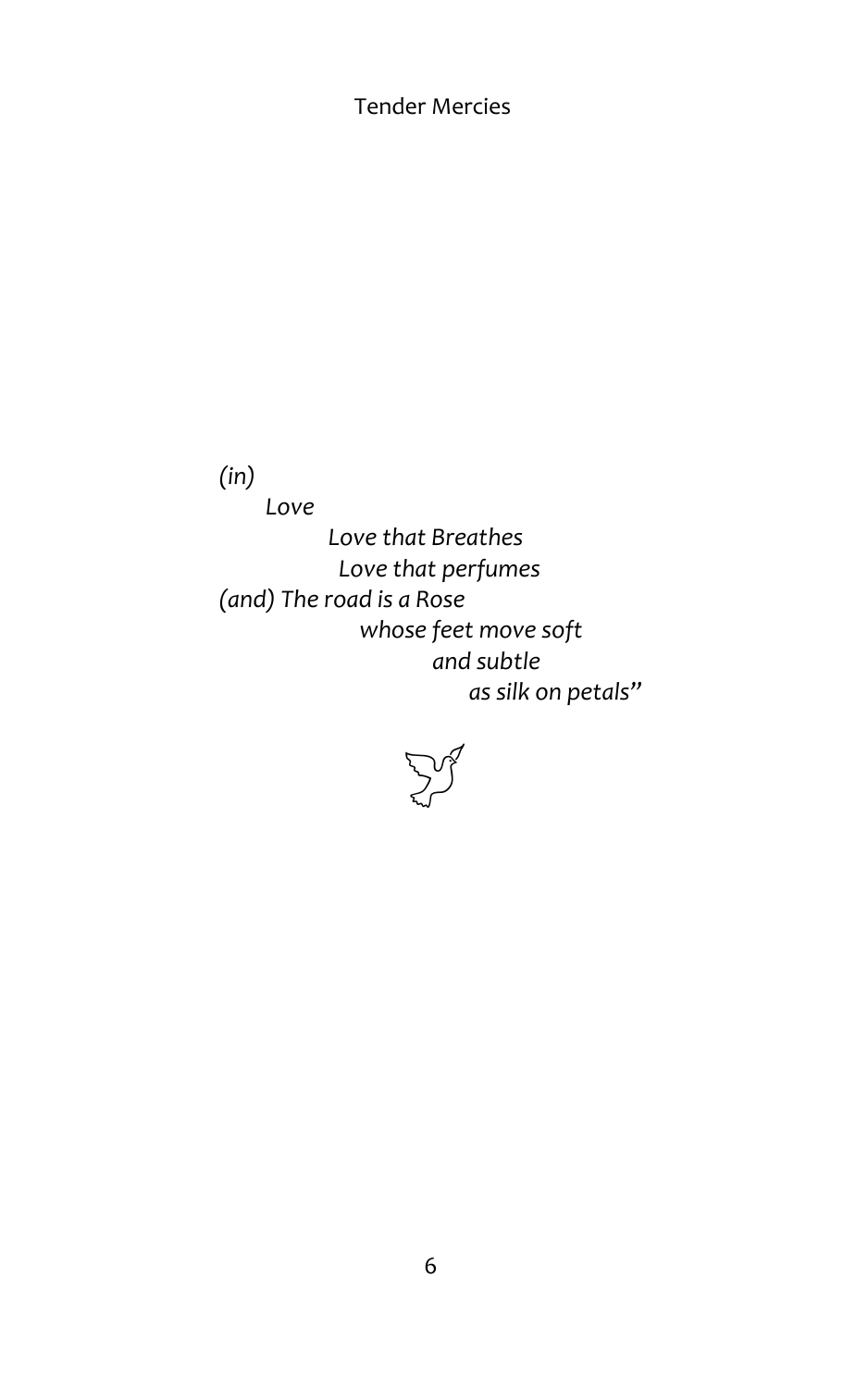*"Simple steps seek not to know all the answers at once, but find profound existence in the question of every moment's touch...*

 *Seek not in the credentials, the acclaim, nor celebrity, rather listen in the silence of the mergence of oneness and hear the beauty of nothing grand, nothing minute, all is sacred, all is sacred."*

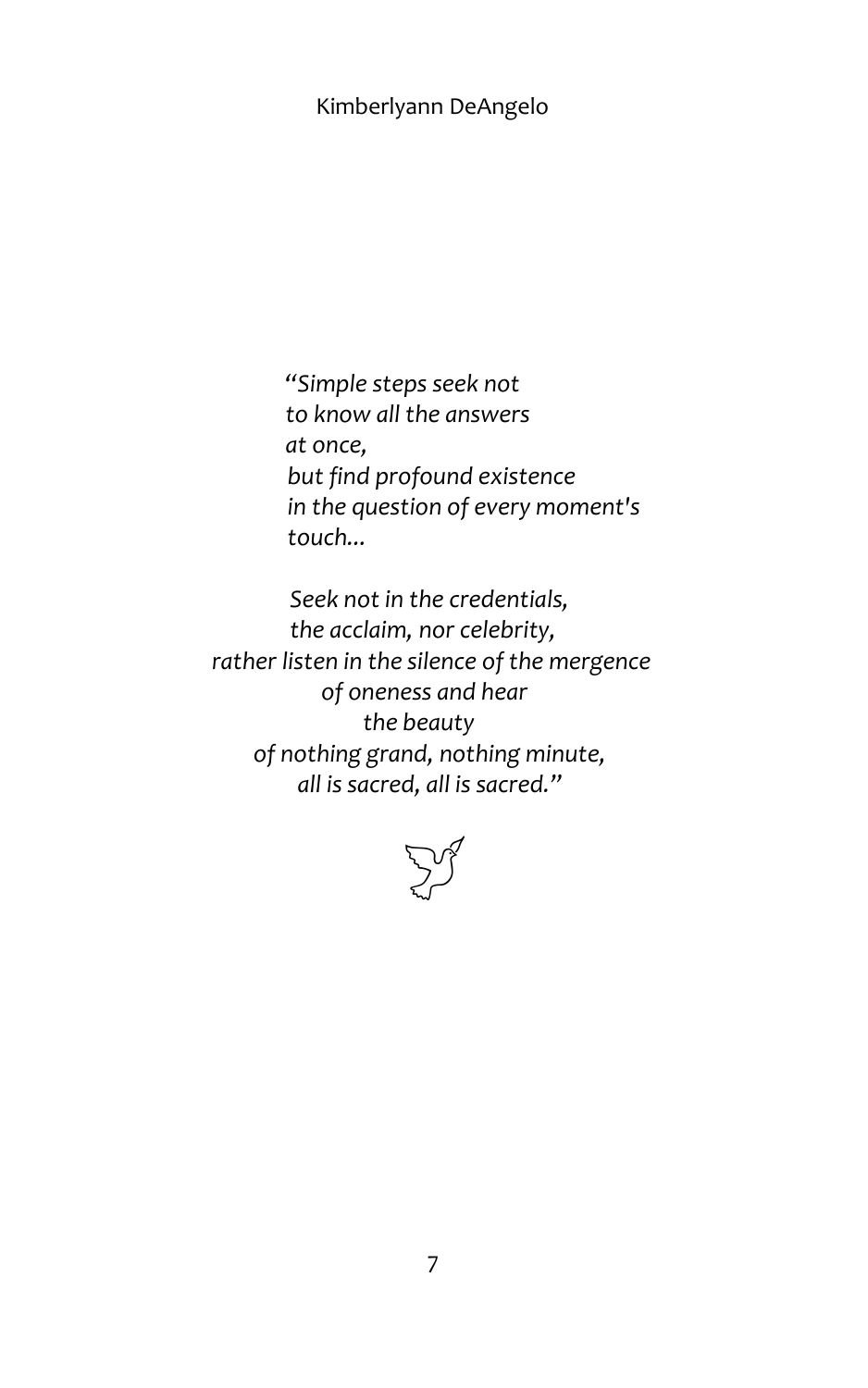There is only One Self...

The sense of individual self is the beginning of separation, this separation then seeks what it perceives as need to heal/rejoin connection. It perceives lack and loss and lives from here. Sense of (separate) self begins the paths of gain for one or few within its circle; begins the paths to fear, competition, hording, lording over, vanity, greed, pride, etc.... Sense of (separate) self sees its position as isolation, lonely, unloving or unloved, or perceives "others" as such. One Self sees position for what it is — position which is perception, which is fleeting ― not everlasting, nor eternal.

"To know thy self" is to know Thy Self ― the One Self.

"To find your Self, you must lose your self", as Christ spoke is to lose the sense of separate self.

Understanding and living from One Self invites communion with all that is and opens the view to see interdimentonally. Living interdimentionally allows us to know that whether it be communing with "those" of other dimensions (i. e. angels, spirits, **1.** the beings in the photos from the stream), or "those" of this realm of physicality, we are intrical to the bridging of healing and harmony. We see we are never just witness nor solely responsible. We see seeking autonomy creates suffering, as it creates separation in its pursuit. Autonomy divides us from our deepest memory of who we are ― divides us from Creator, from "other(s)", from plants, from animals, from seas, from skyscape stars of which we share D N A; it tells us we are separate — that there is an other, another ― and here we begin what we term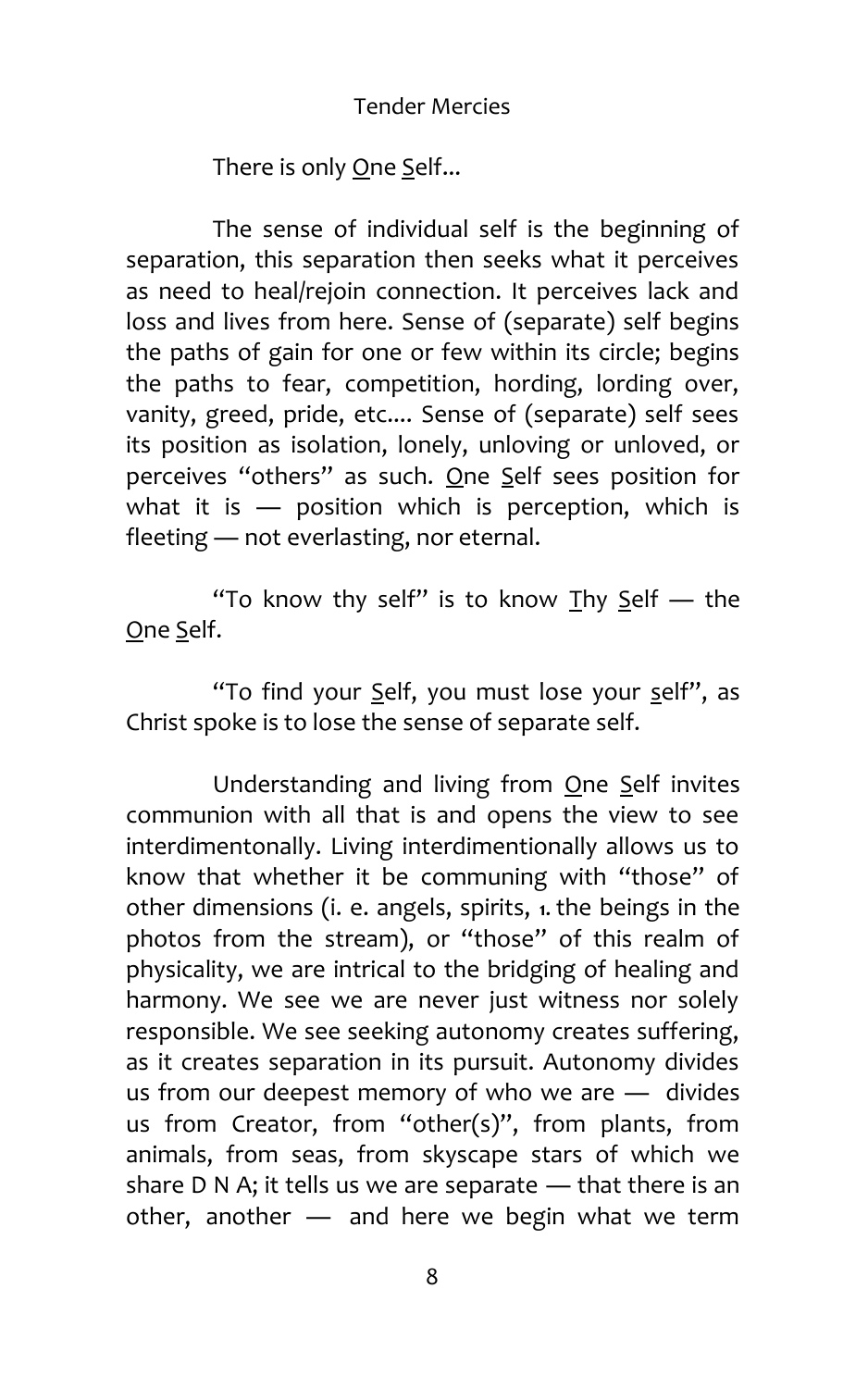"schizophrenia" or "multiple personality disorder", rather than understand the Lifeforce-breath-blood-watercarbon-oxygen-mineral-Light particle that travel us all in the All. Rather than understand what "i" feel is not just what "i" feel or have felt, there is no just "i".

So where are we now in this "time" in "history" of the All of the One? Where we have been for very, very long, but not from the Beginning and not for Eternity. For we are always in a "time" or "point" in "history" or "evolution" to see we can be Harmony, we can be the Love of One; to feel or see this sense of separation is not sin to be looked upon with condemnation, but rather with Love and the shared joy in waking from the false dream of, or illusion in (separate) self. We are the Stream and the clearing ―

> "...('i') thank the Holy Spirit's unfaltering companionship, the Holy Spirit's persistence as counsel when so fraught with dolorous ennui', in spells of blindness, I could not see this Beacon calling me to the Well. Yet even when my vision is poor, rhythm off and spirit sore, silently ― whether in rabid race or subtle stroll ― this Beacon has always, will always bring me to that Well... That Well that springs from Jesus' face and rains over to reveal and mystify my soul so bestowed glimpses into and through the eyes of Yahweh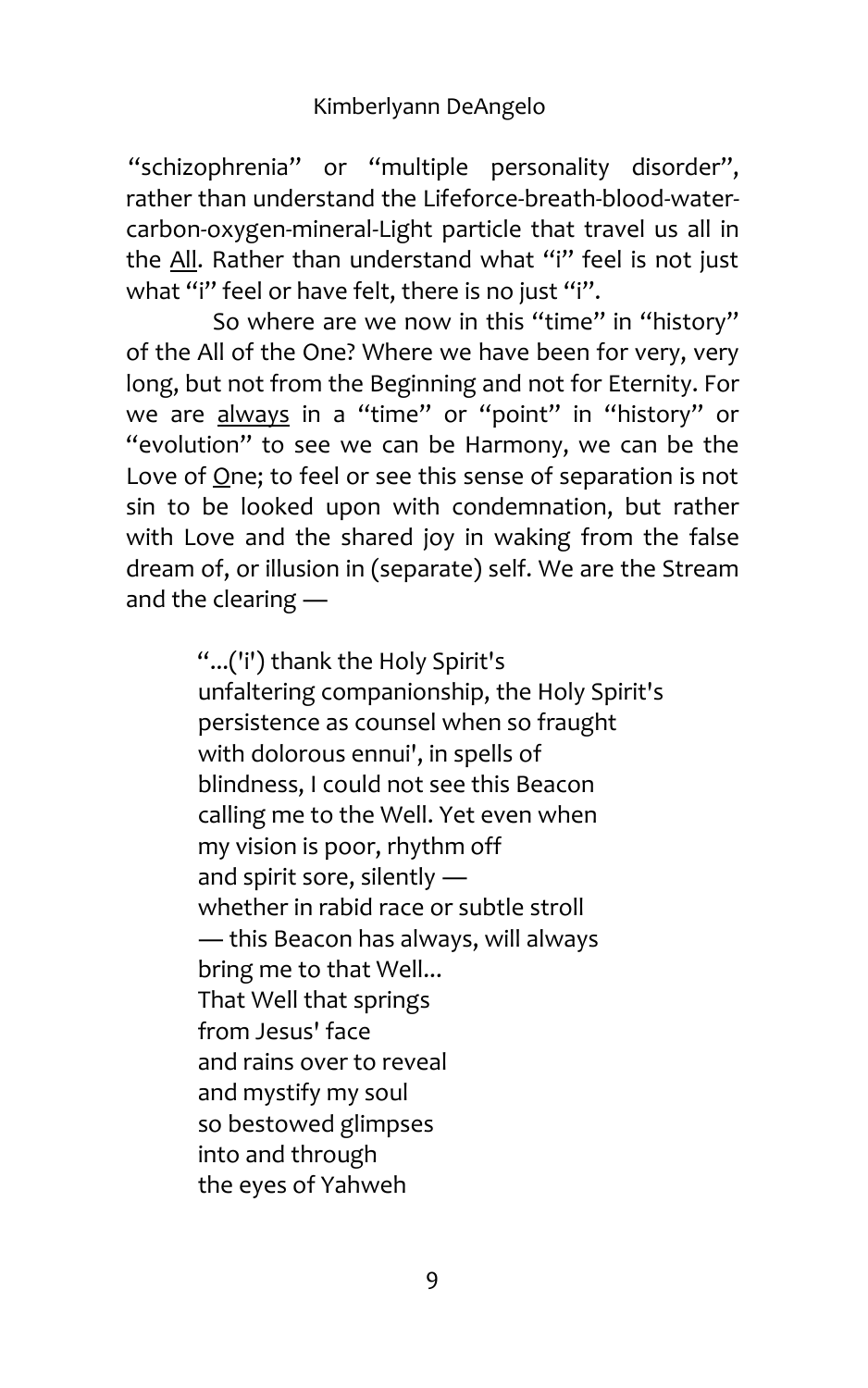to give rise to lessons in self-awareness eyes that fill my cup with liquid mercy until, again, I glean self-less-ness until fluent in His language of Love I know where there is no self there is no one alone where there is no one alone there is no loneliness Until fluid in the movement of prayer I breathe in to bathe in deep-shallow-high-low thunderous-lightening struck-tear-streaked waves peaked that tip-toe trickle down in soft-current **flow** flow of intercession Where I find to identify me as no specific person or thing but indistinguishable from purpose, from need of all other Where I step to steep in the tempo of one-unified-God-world-soul..."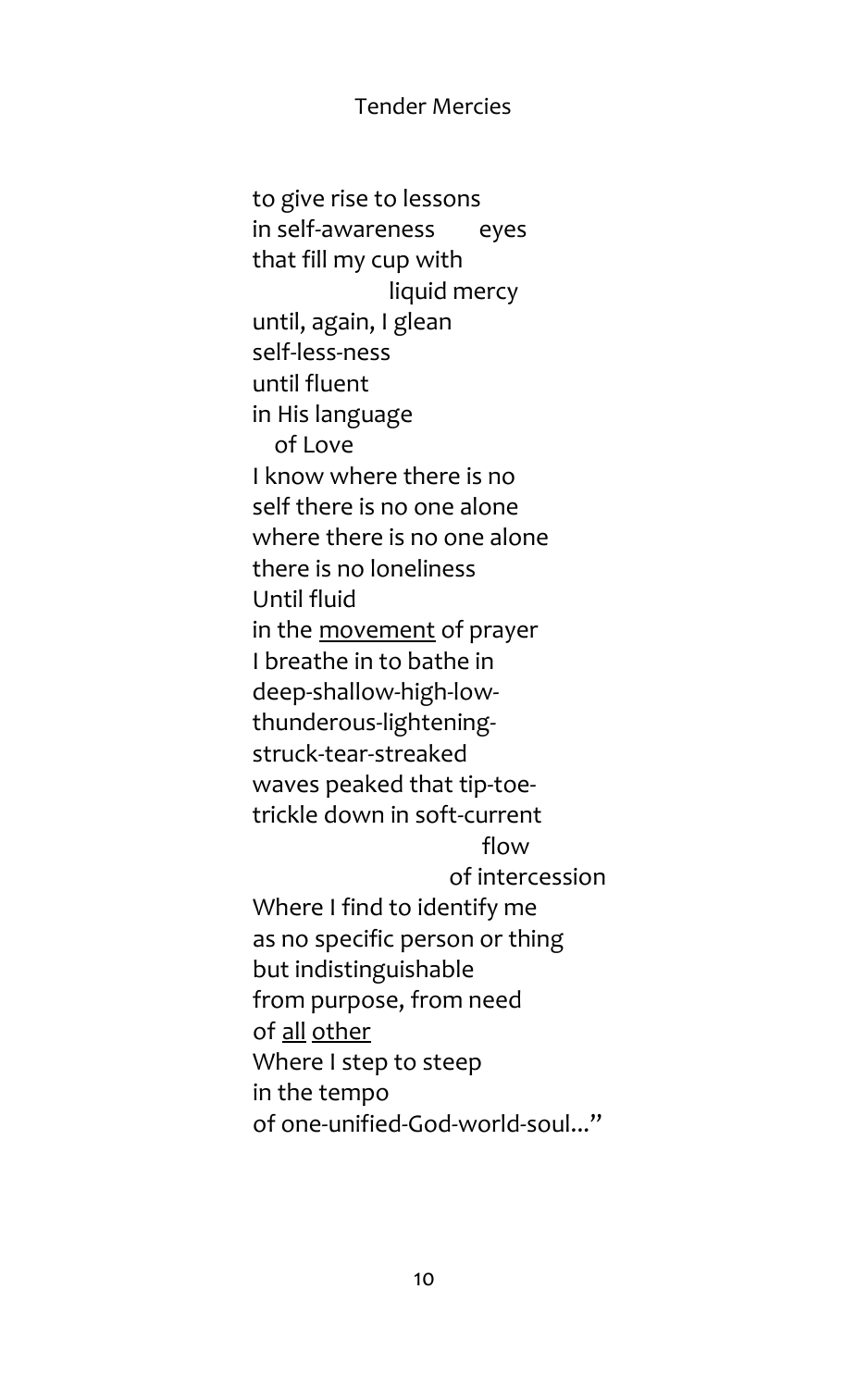"They said to Him, 'shall we then being children, enter the Kingdom?' Jesus said to them , 'When you make the two one, and when you make the inner as the outer and the outer as the inner and the above as the below, and when you make the male and the female into a single one, then you shall enter the Kingdom.'"

> *"We are correcting the Beginning"* Jesus to me in Sept. 2012

 ― the "original sin" of fragmentation ― the separation of man and woman, man and being, man and Creator, man and creation ― from which judgment and blame and shame through separateness and division along with interpretation perpetuate.

 Karma exists only because of the belief in Karma. The belief perpetuates its force ―

> to say "I seek no revenge, I am gentle and non violent and take no action toward revenge nor do I seek justice.",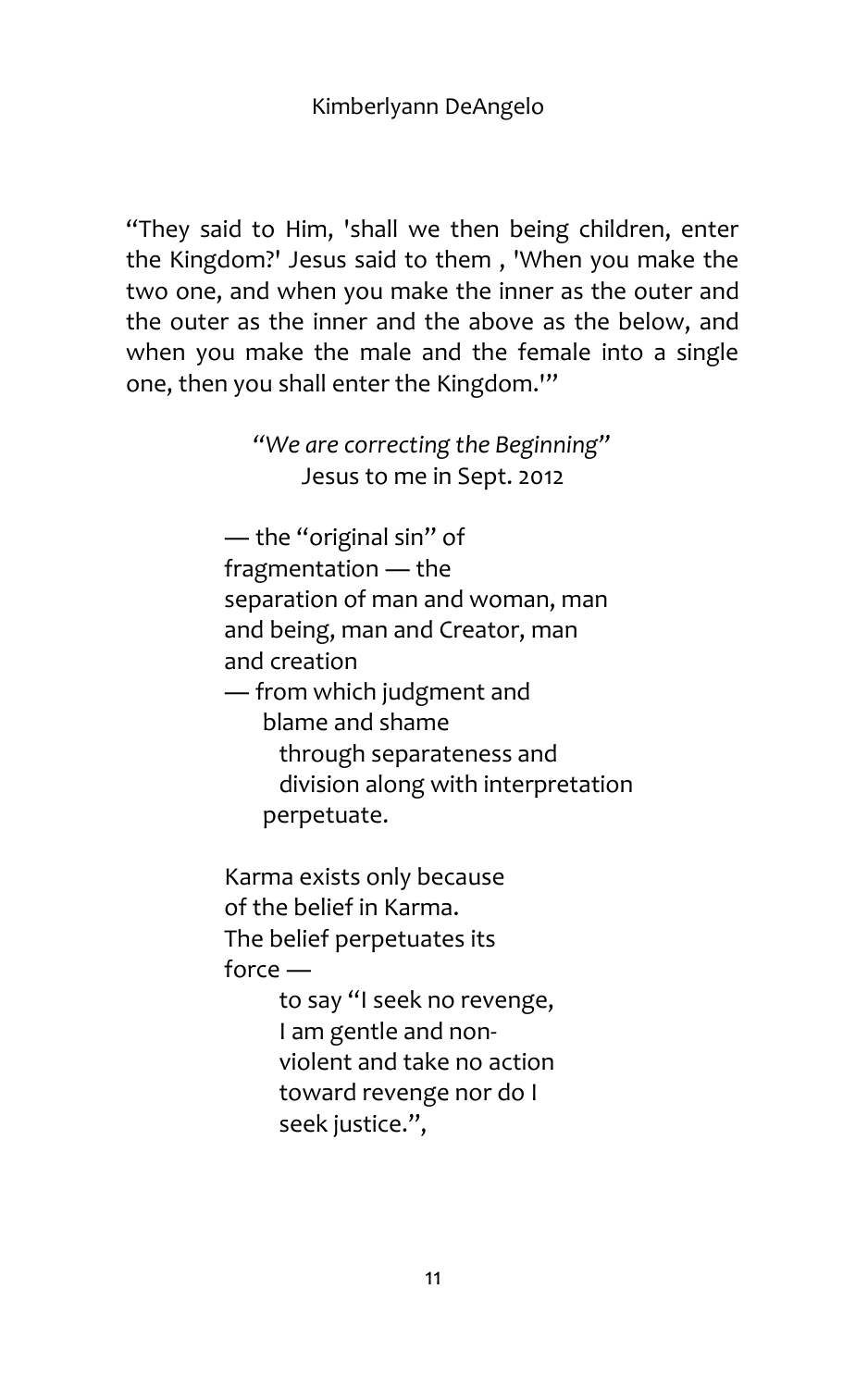yet, simultaneously think or say, "I believe in Karma" is to perpetuate pain and suffering; is to participate in violence and revenge. For believing in Karma is placing energy in the

 subtle hope for revenge while washing our hands of the blood of perpetual suffering.

This was addressed in Jesus speaking "Turn the other cheek," "Forgive 70 times 7," and in crucifixion, "Forgive them Father, for they know not what they do." No justice sought. Just Love pouring out.

> 1. Between 2012 and 2014, Kim DeAngelo took a remarkable series of photos at various locations including Skippack stream in Collageville PA. They are of spirits or entities, both benevolent and malevolent, showing themselves in the flowing water.

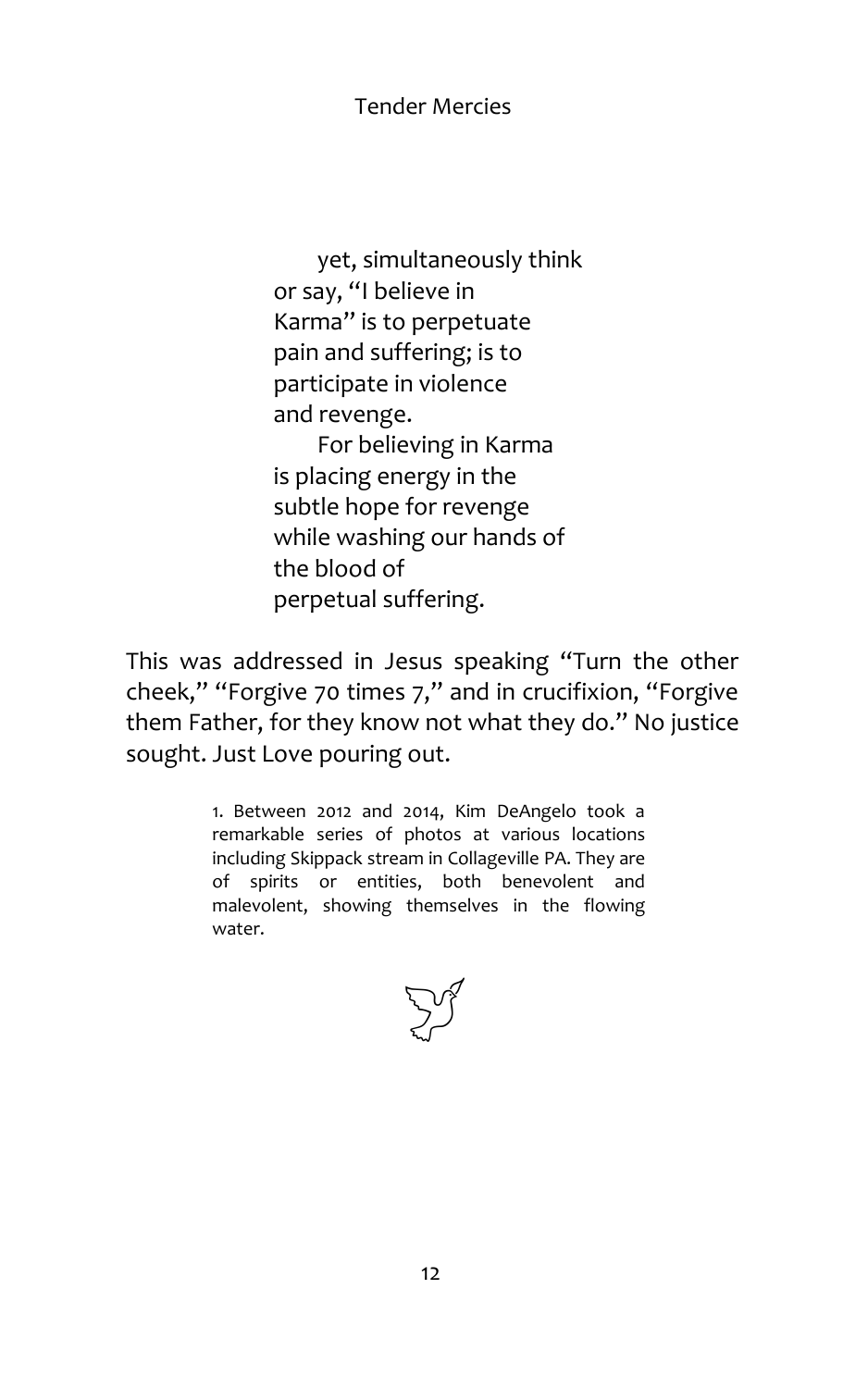*"Do not miss Me in your striving; I am not looking for perfection. I do not see you as broken. My Grace is always with you."*

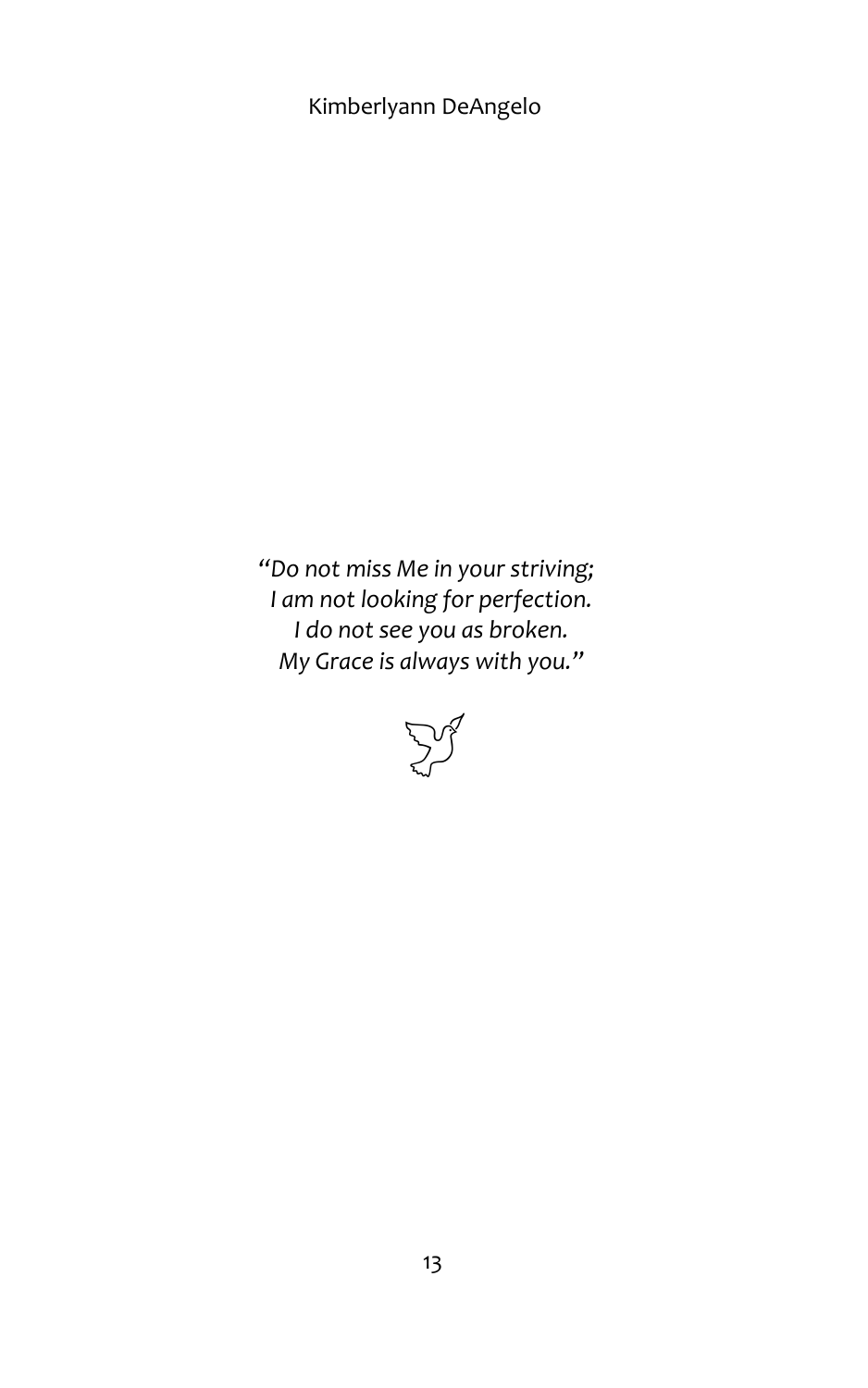*"A 'perfect' human being is one who accepts the imperfection in others and self yet realizes perfect Love through that imperfect human condition."*

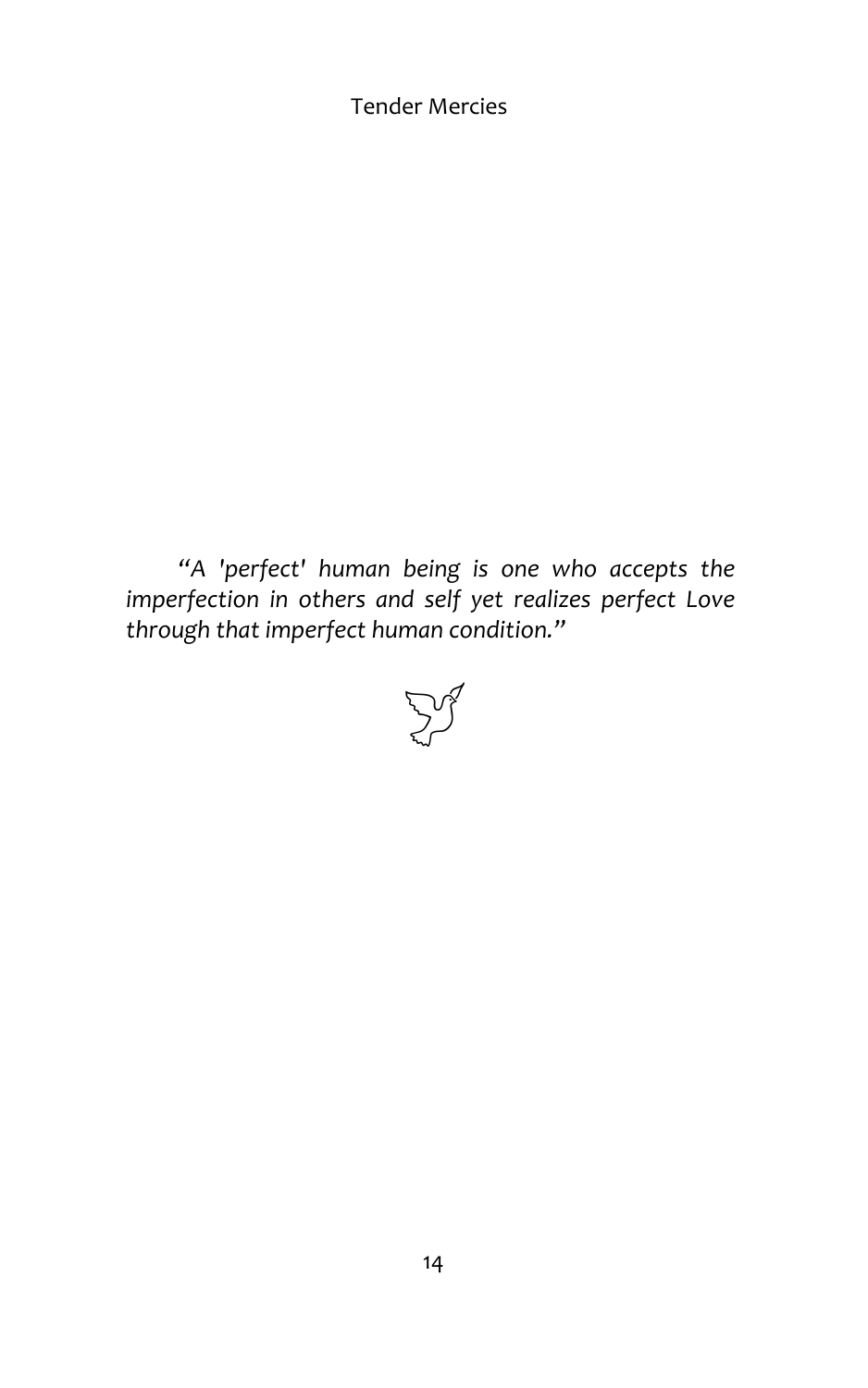*"It is okay if you change direction, there is no one right road. The only wrong turn you can take is to deny My Love, My Will, My Grace. When you are full of doubt or worthlessness, that is not My voice. That is not how I speak to My children."*

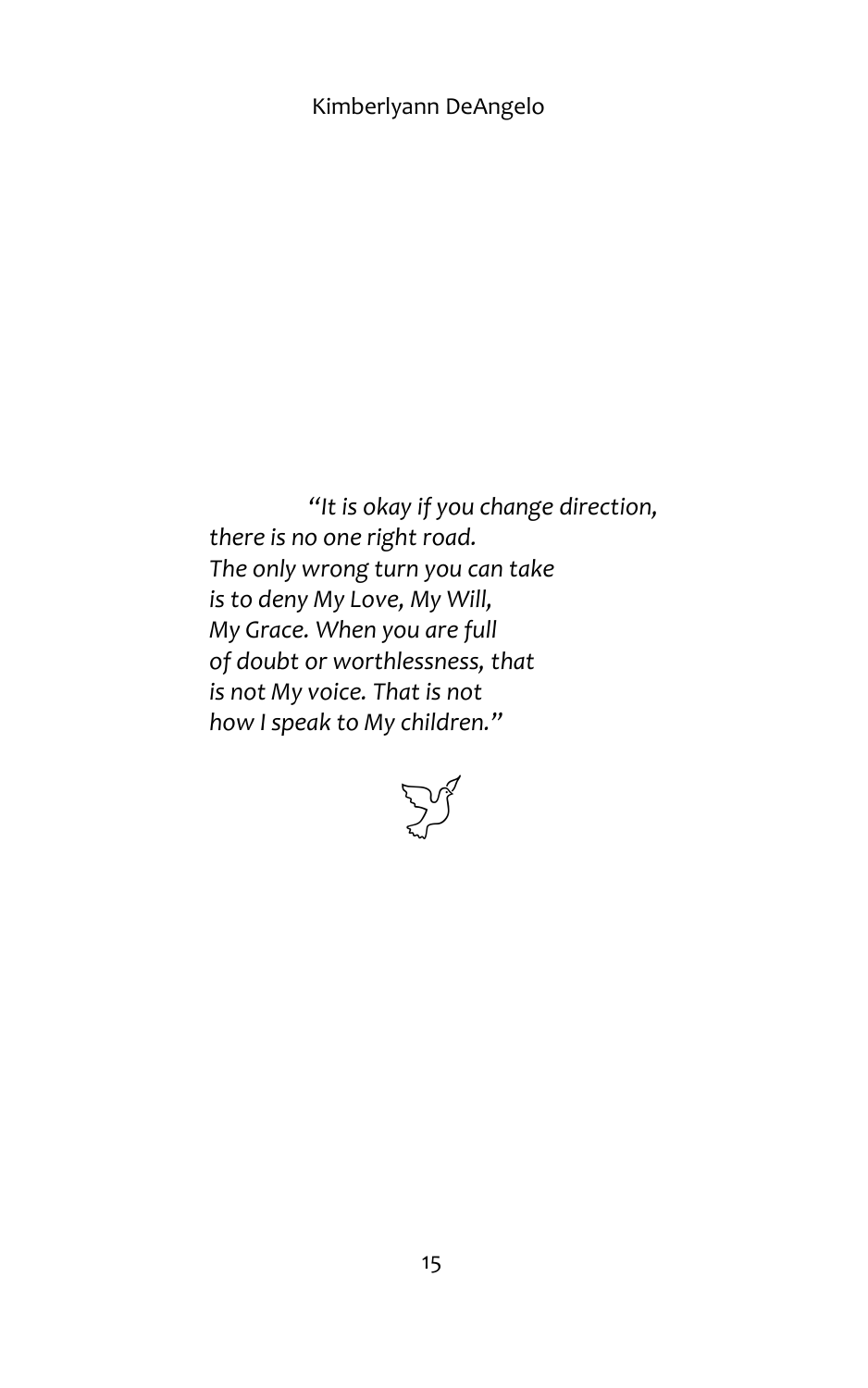*"When you give your love in charity you return love to Me."*

 *"When you give your love away you free yourself from having to wait to meet Me. For I exist in Love. It is what you and I are made of."*

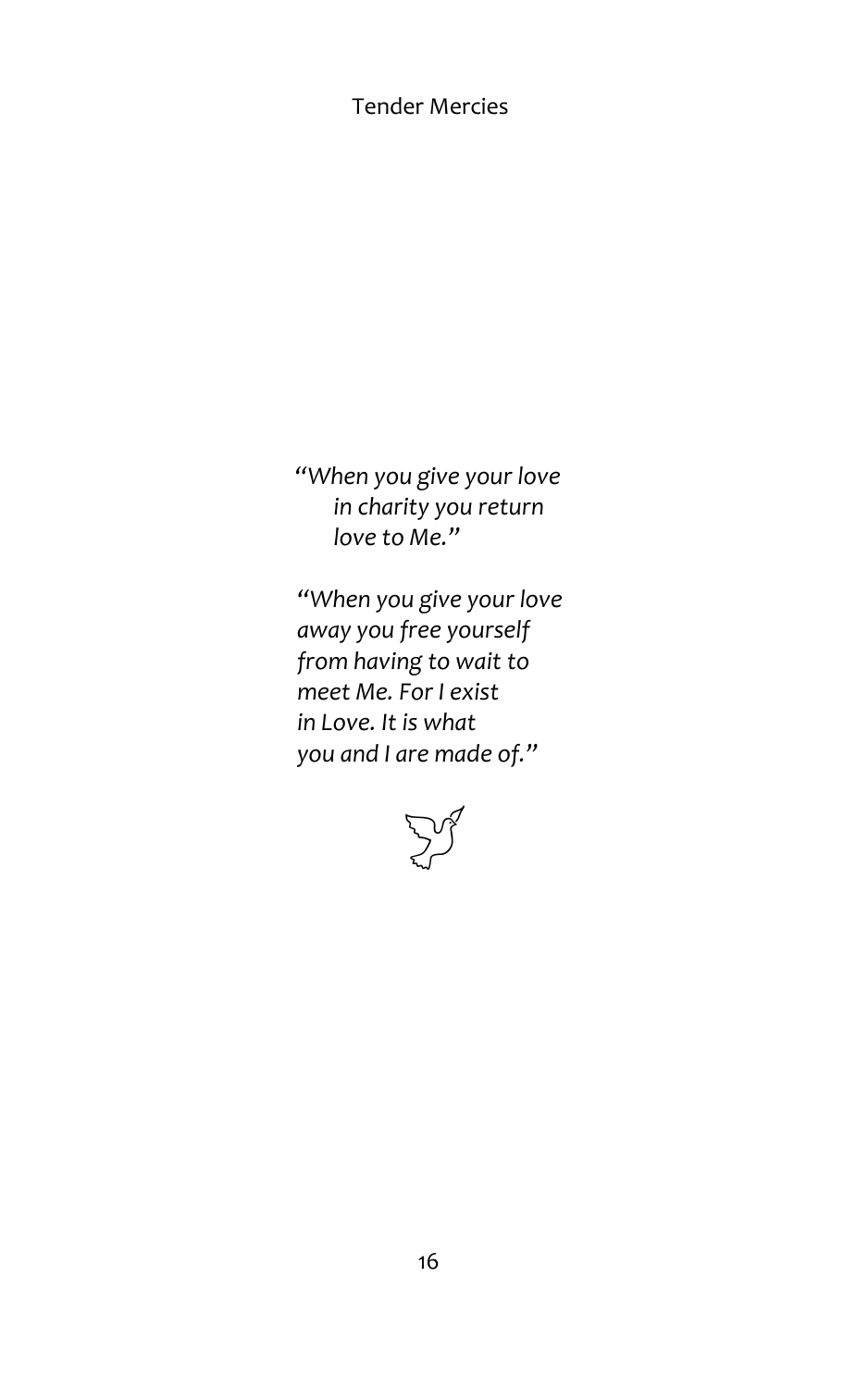A benevolent Source spoke to me a long time ago... showed me in a vision of beauty and an experience of life's fragility where to come for a breath of strength...

 This Source left me with the message that I needn't fear for anything; that Love will always care for me.

 I need to remember that vision, the Light that reflected warmth, Wisdom and the expanse of presence in Love, in God.

 This benevolent Source reminds me when I crumble into doubt, guilt, submission; when I allow others to squeeze the breath from my spirit; when I do not feel the beauty inside of me, that It is always with me, never leaves me ― never leaves any of us.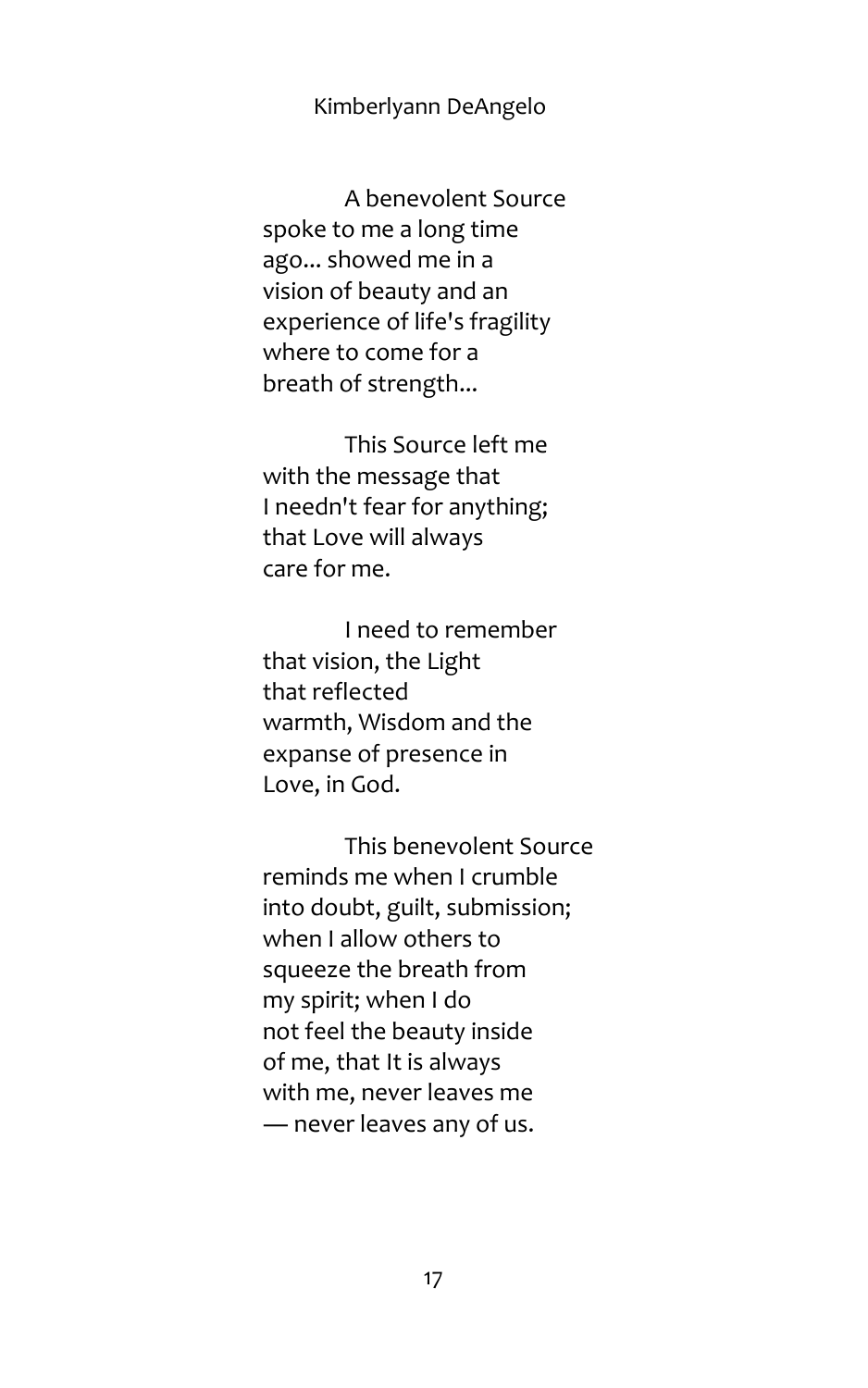It reminds me that no matter the baggage I carry, the dynamic or rut I stumble in or issues that bond to me, I am still LOVE, because that is where I come from. That IS where the feet of my spirit dance; that IS where the Holy Spirit sings to me.

 $\sum^{\infty}$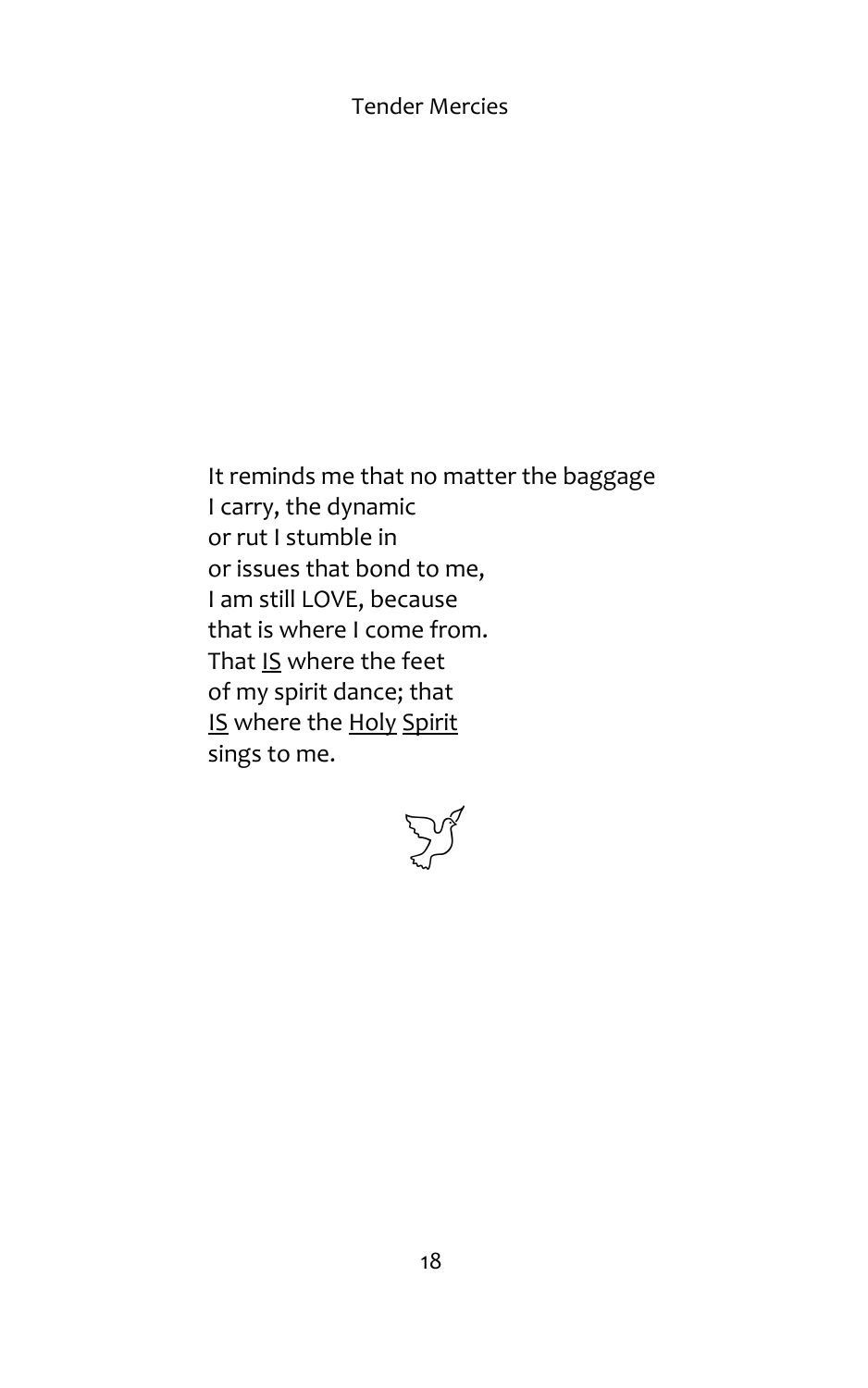Time in Hands not of ours does not pass, it grows.

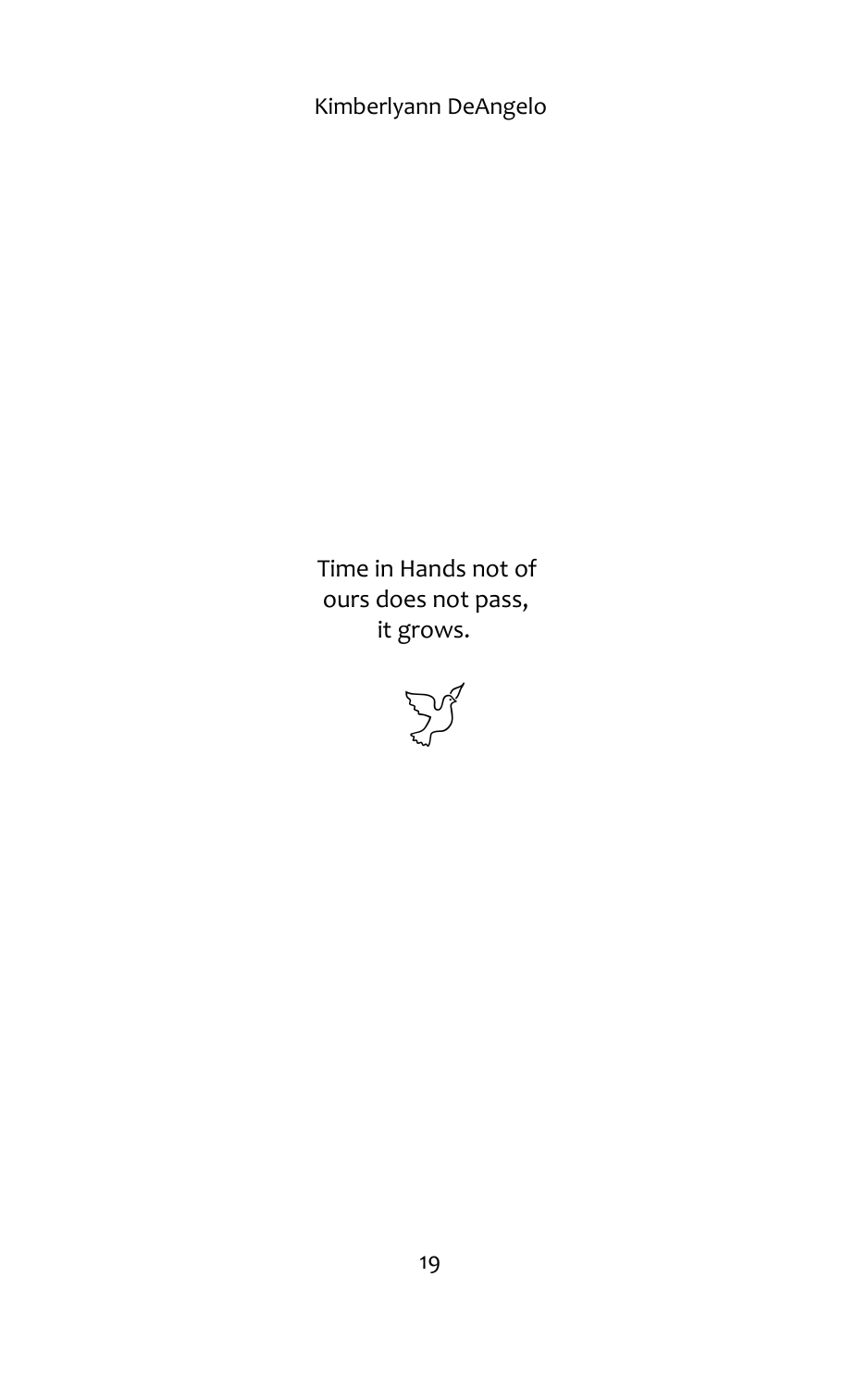What happens to those moments that lie between our memories ― moments to which we become estranged?

 What happens to the spaces that lie between the beats of our heart?

 Is this where the moments between memories escape, locked in a box of hope in a chest that catches breaths before we lose ― to keep us in ― control?

*"Who took your childhood made you tuck your toys away in dreams inside your head, told you there wasn't any time for play?* 

 *Who pegged you inadequate, told you you weren't any good if you weren't all good?*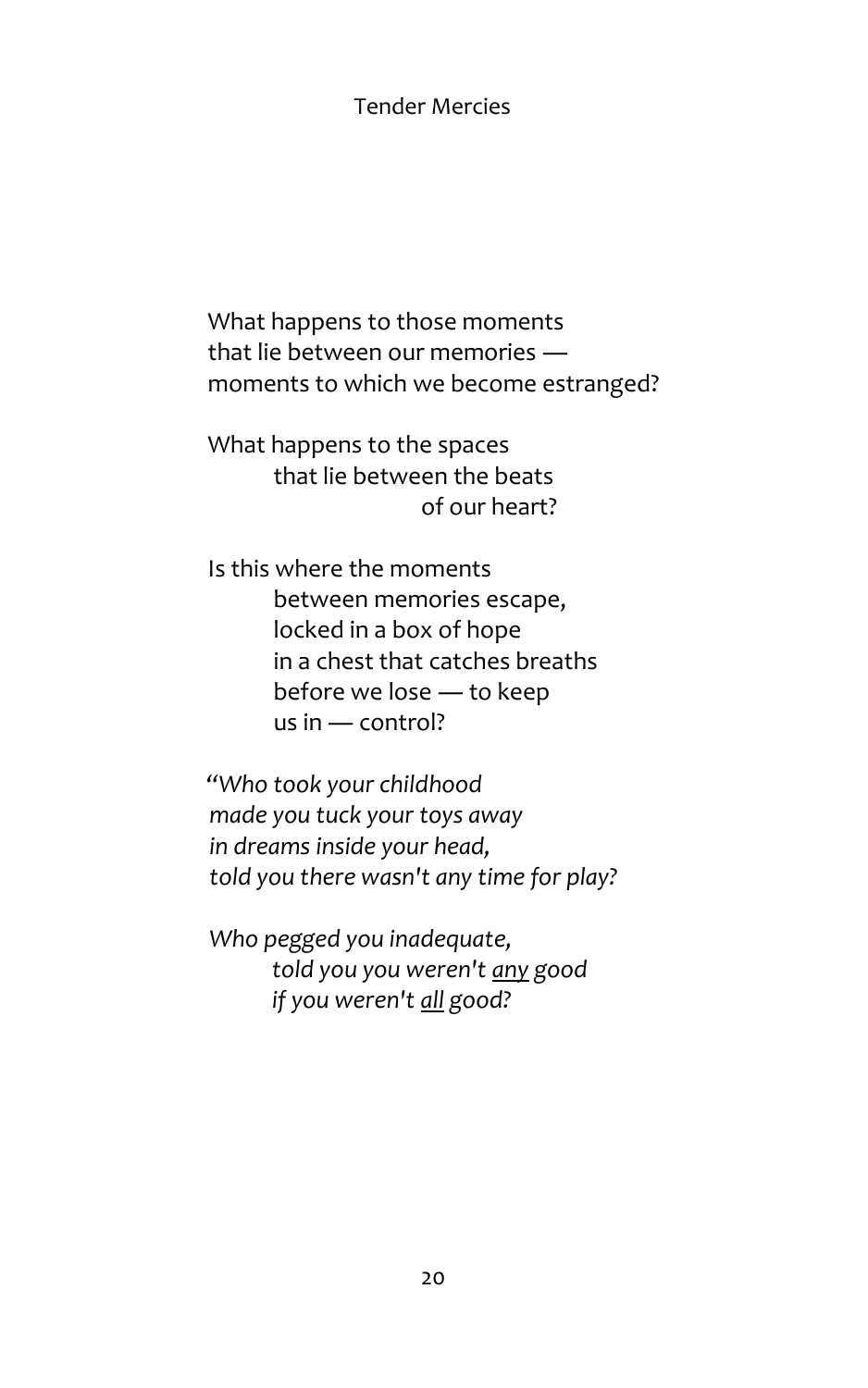*You don't have to prove yourself to Me. Just show Me some humility and I'll dress naked in your duress; I'll be your never ending eden-petal-silk-rose garden.* 

 *Swallow some pride for Me and I'll come down upon cold fruit to press warm-juice deep colors that ferment proof fine ― I'll be the one to drink your grapevine into wine."* 

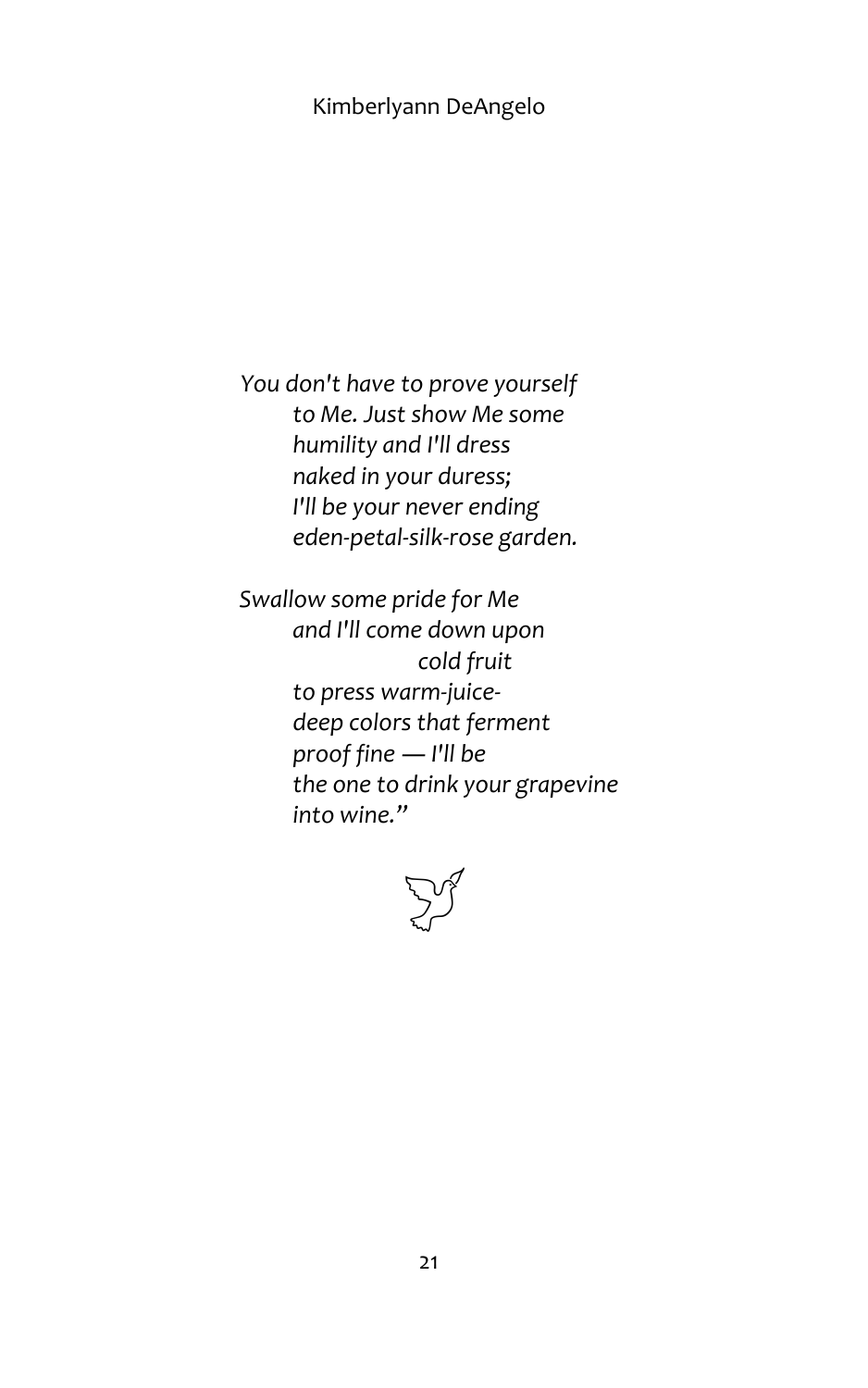*"Happiness is the pursuit of happiness... There is more peace to be found in content (It is) the pathway to gratitude To be grateful is to be full-great and here there is no room for judgment and we breathe instead forgiveness..."*

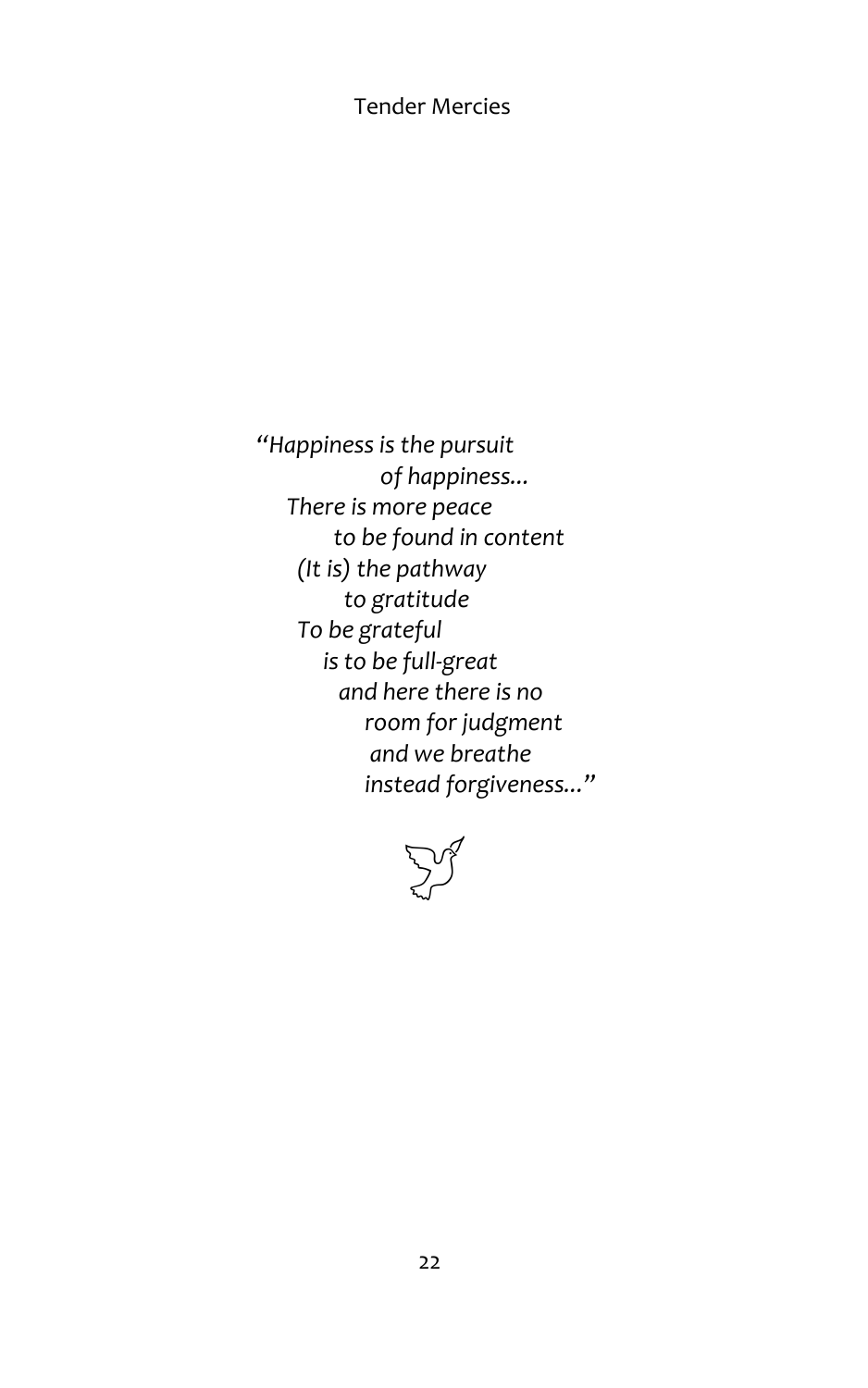*"Do not convince, just Be a piece to the Hollow Bone for the Breeze of Peace... Its Breath to sing, to moan, to whisper from where it comes..."* 

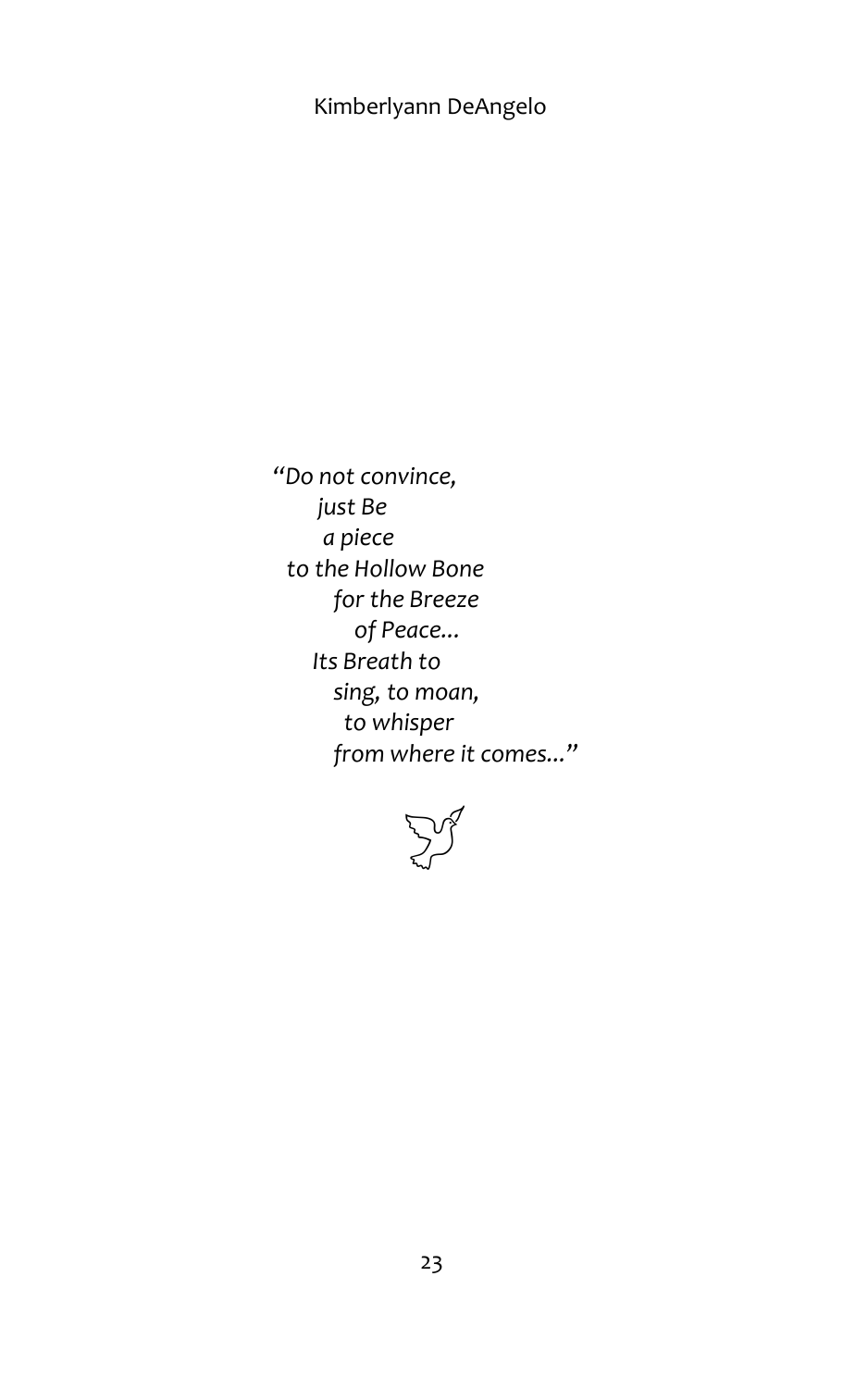In freedom there is always desire to return

 Possessiveness, ownership, attachment only bind us to the experience of loss as they push desire to turn away and run

 It's a funny thing about freedom selfishness tells us it can't be found in selflessness But that is where its wings mend That is where its wings open That is where its wings fly.

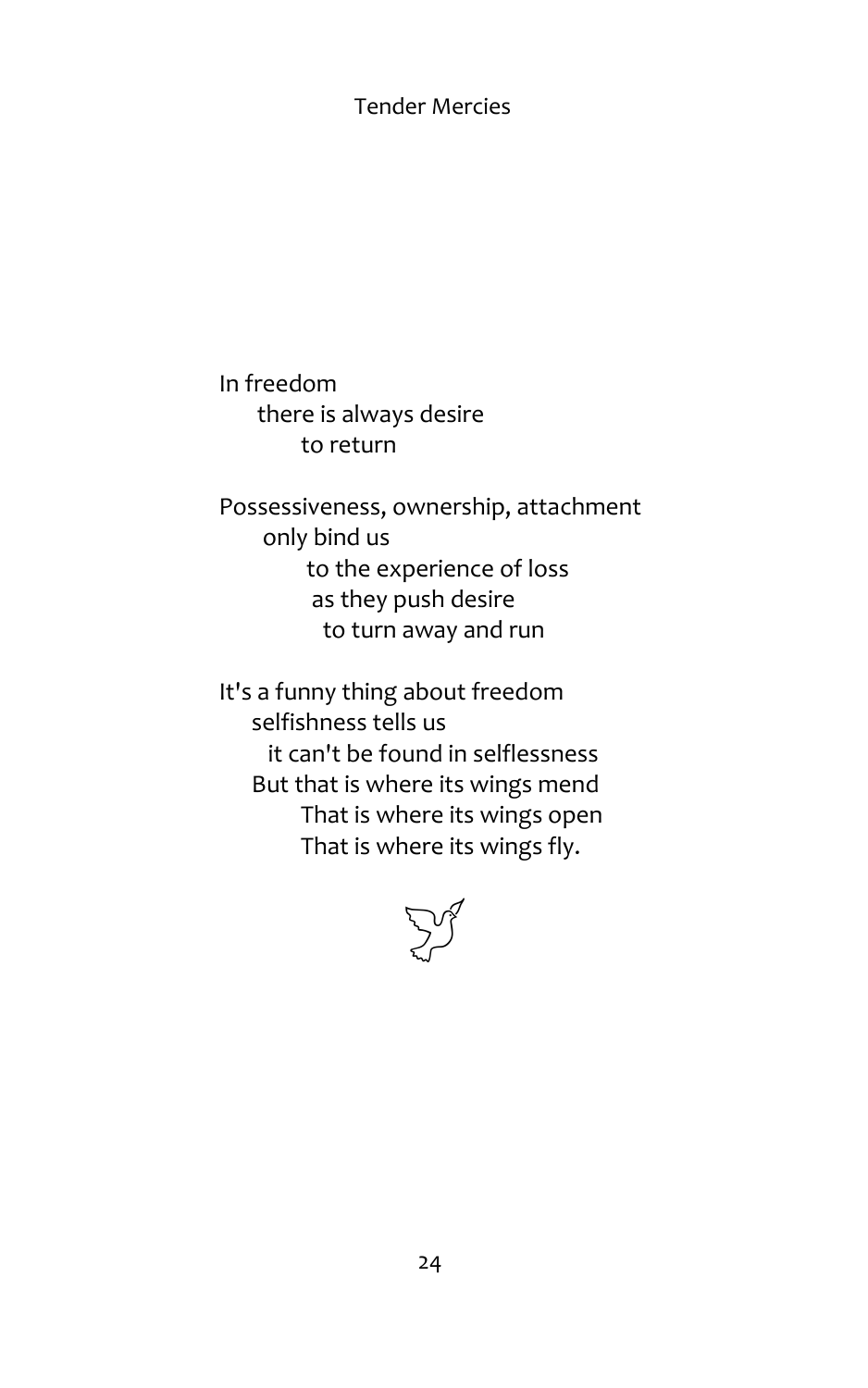*"To live by Higher Will of Thou...*

 *Relinquish will of own courageously release self grieve self and find self in Thy Will be done..."* 

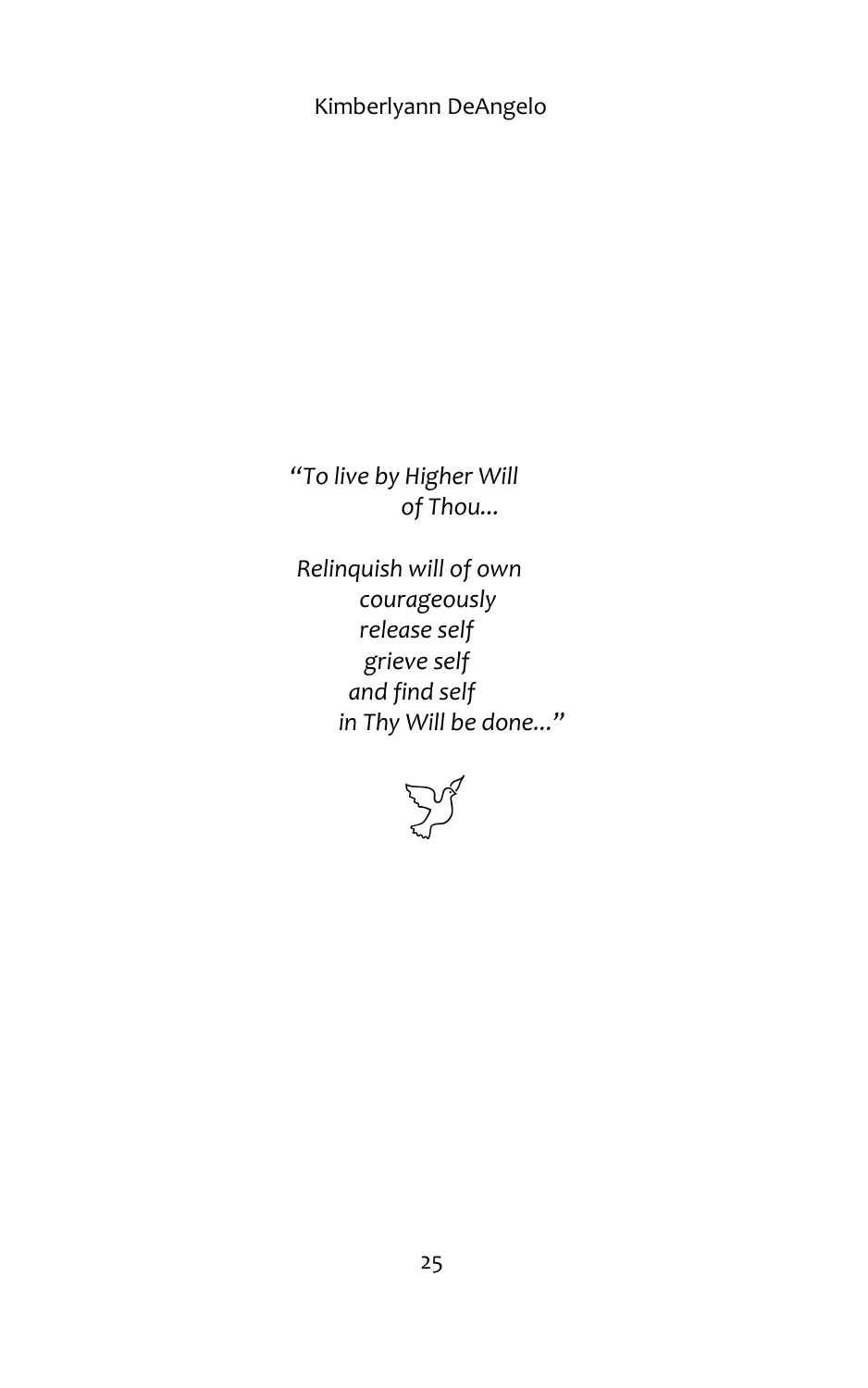*"Call thy self 'Healer', become wounded...*

 *Call thy self 'Teacher', walk in lessons...*

 *Befriend Spirit, Uncondition..."* 

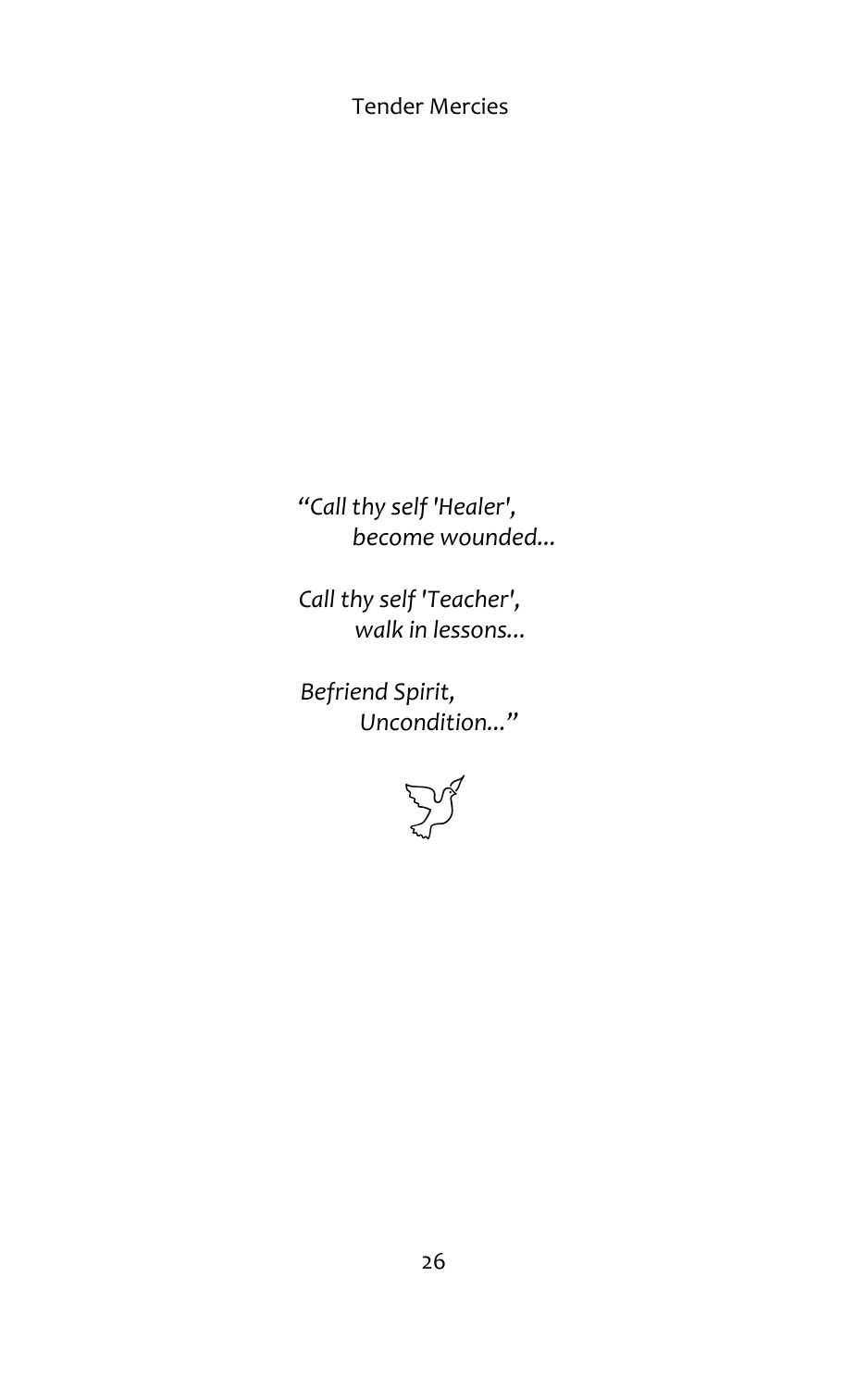A few days ago, on the **1.**track, You showed Yourself to me again. You returned me to the many times throughout my life that You have tenderly and supportively shown ― me walking with You, You holding my right hand. You returned me to Carol, the physical therapist in Bryn Mawr hospital that saw and described You as my "guide"; "an intense loving power that is always with you, Kim". She said she could only work with me for about  $\frac{1}{2}$  an hour rather than an hour, for it was "too intense for her". She said she kept getting "E" but didn't know what "E" meant. While on the track, as You returned me to these pasts "E" kept repeating and suddenly it was repeating as "Emmanuel", "Emmanuel".

I began to cry gently and felt that charged sensation in the palm of my right hand. As so happens, when this occurs, I could not do anything with my hand but hold it slightly up and out. For the first time, though You've shown much to me and spoken often in many ways, I had the deepest and truest knowing I am going to be with You. I felt **2.** Your words You gave to me in 2005 fall tenderly upon me like snow flakes ― soft and seemingly dry but spilling to liquefy my heart into my eyes where I catch to kiss my tears with my own lips...

> 1. The Haverford junior high school running track, located just up the street from her parents home in Havertown PA. Kim would frequently go to take walks there when she lived with them.

> 2. Much of the words/writings given to Kim in 2005 were published in her first book, ...and Drink the Liquid Sound of Wisdom.... Some are also in Tender Mercies.

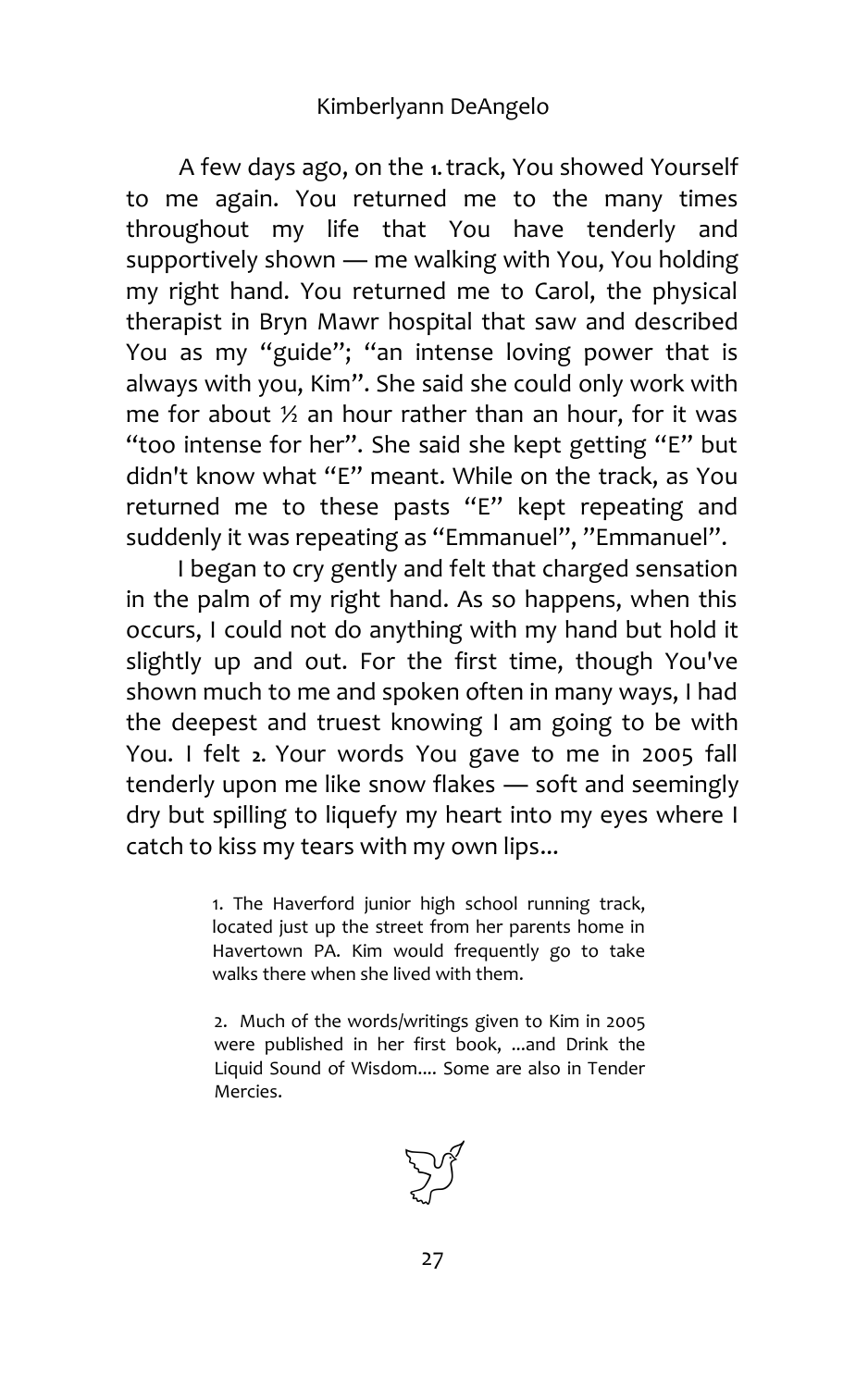I was shown my heart today from the inside out, and then my "being" sitting upon the floor of this warm and incredibly expansive "room". I could see movement that I could feel as breath in the womb, and hear a tone as the sound of All of Life. I was so small and yet so vast in inclusivity... Everything moved in such subtlety and, as everything was now in its clearest rhythm speaking, I held my hands gently open and heard, "There are no words in my heart... There are no words in my heart." Even these "words" came as no words, rather a movement through me, and again this "being" was blessed to be with All while not moving this body...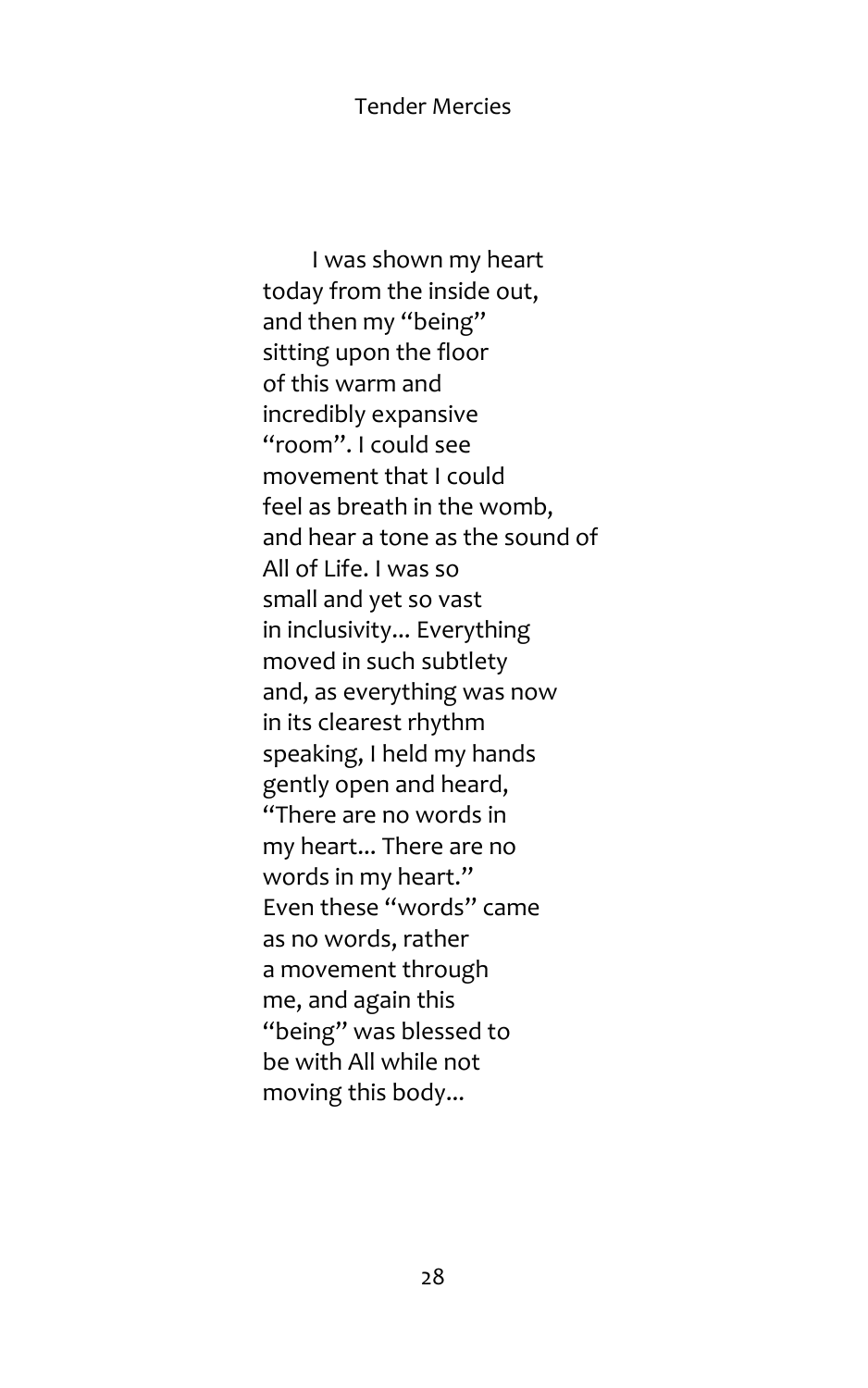My heart has no words … and i am am so full of Love and have no questions for i need no answers...

 For Here is, again, so Empty and so Full...

Only Love Moves Here

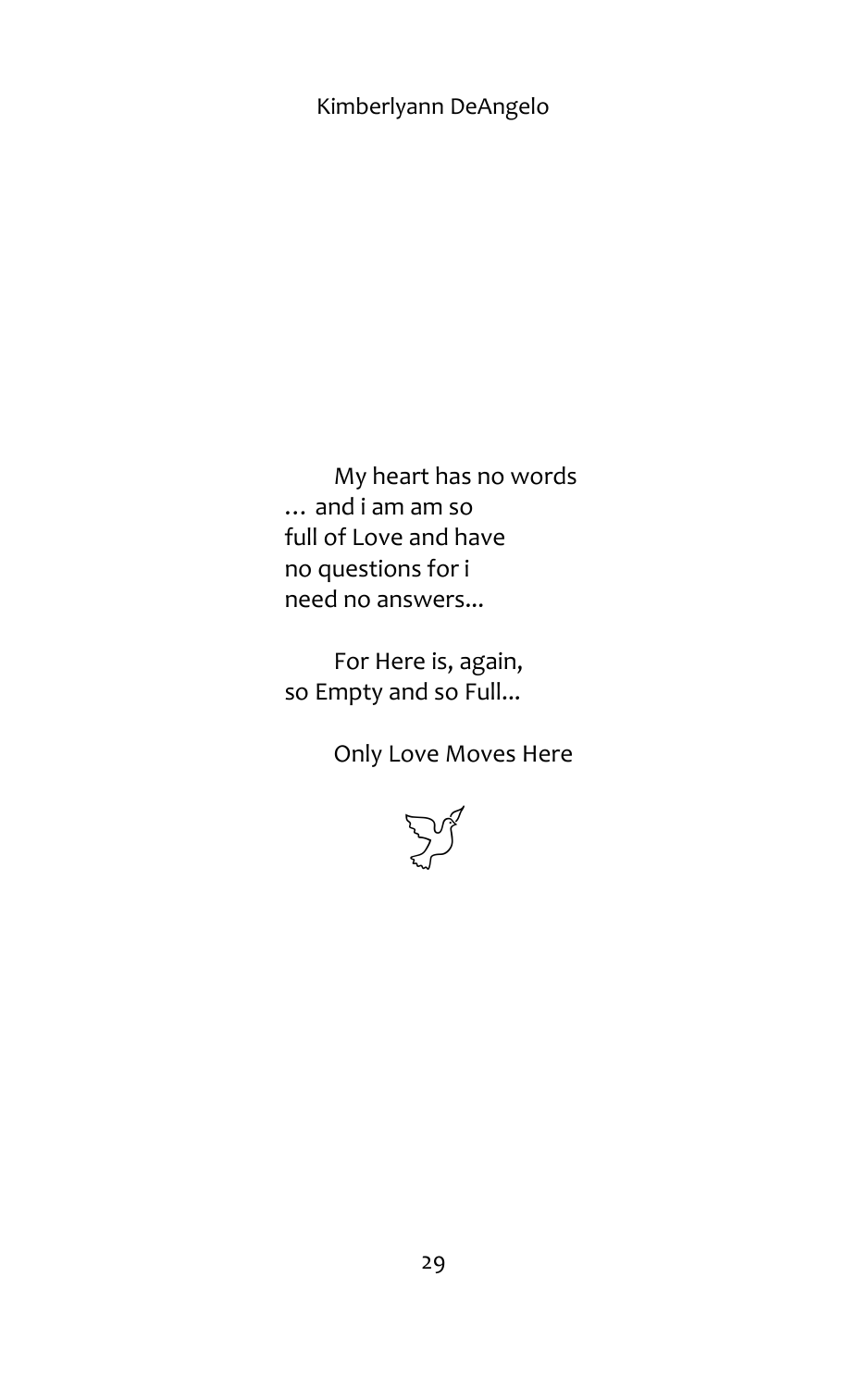I hear, (from The Voice of Love, who is always with me) *"My name is in the silence because labels are limiting."*

And, again, I hear,

 *"Call thyself 'Healer', become wounded. Call thyself 'Teacher', walk in lessons. Befriend Spirit, Uncondition."*

And, again,

 *"The path is narrow because it is so vast and walking true in Love, true in indivisive may feel narrow in a world peered restricted and casted into seperations..."*

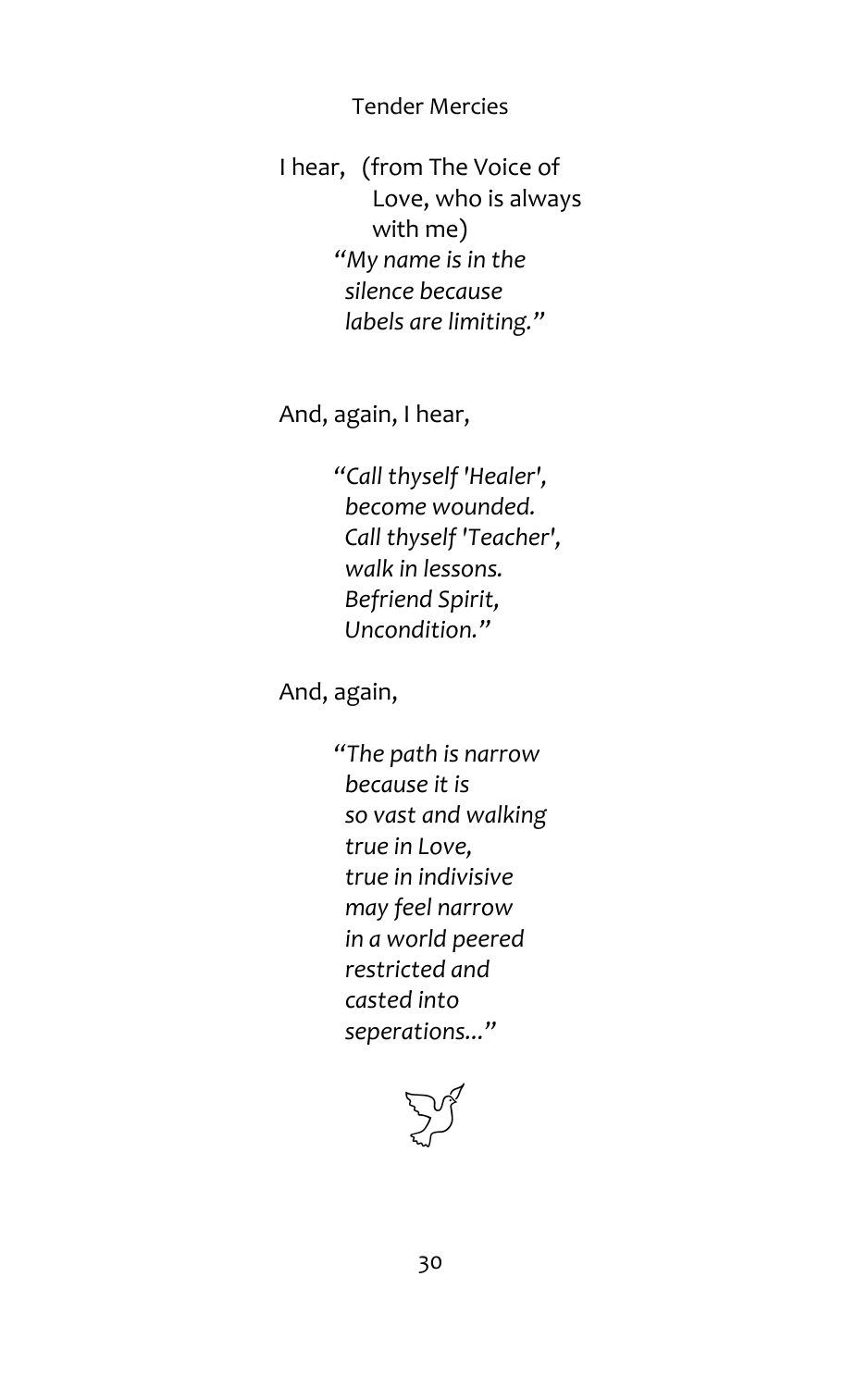I heard Jesus tell me today that when many people heard "Do for the glory of God" or " ...to bring glory to God" it turns them away, scares them, jades them, creates fear, guard or debate. He told me to continue to carry out His message rather *"through raising awareness to mercy, compassion, understanding, acceptance and most of all, forgiveness."* For again, He told me *"this is Love, this is Wisdom, this is God. There is only need to be that Love, and by living this message we bring ourselves to, and therefore Glory to, God."* 

 He told me to come to Him when I lose patience, to just keep listening for His voice and He would restore my trust, my strength to continue to live and be that message. He told me to "*continue to recognize and appreciate others as they live this message, and others who, because of fear and hurt, are still learning."*

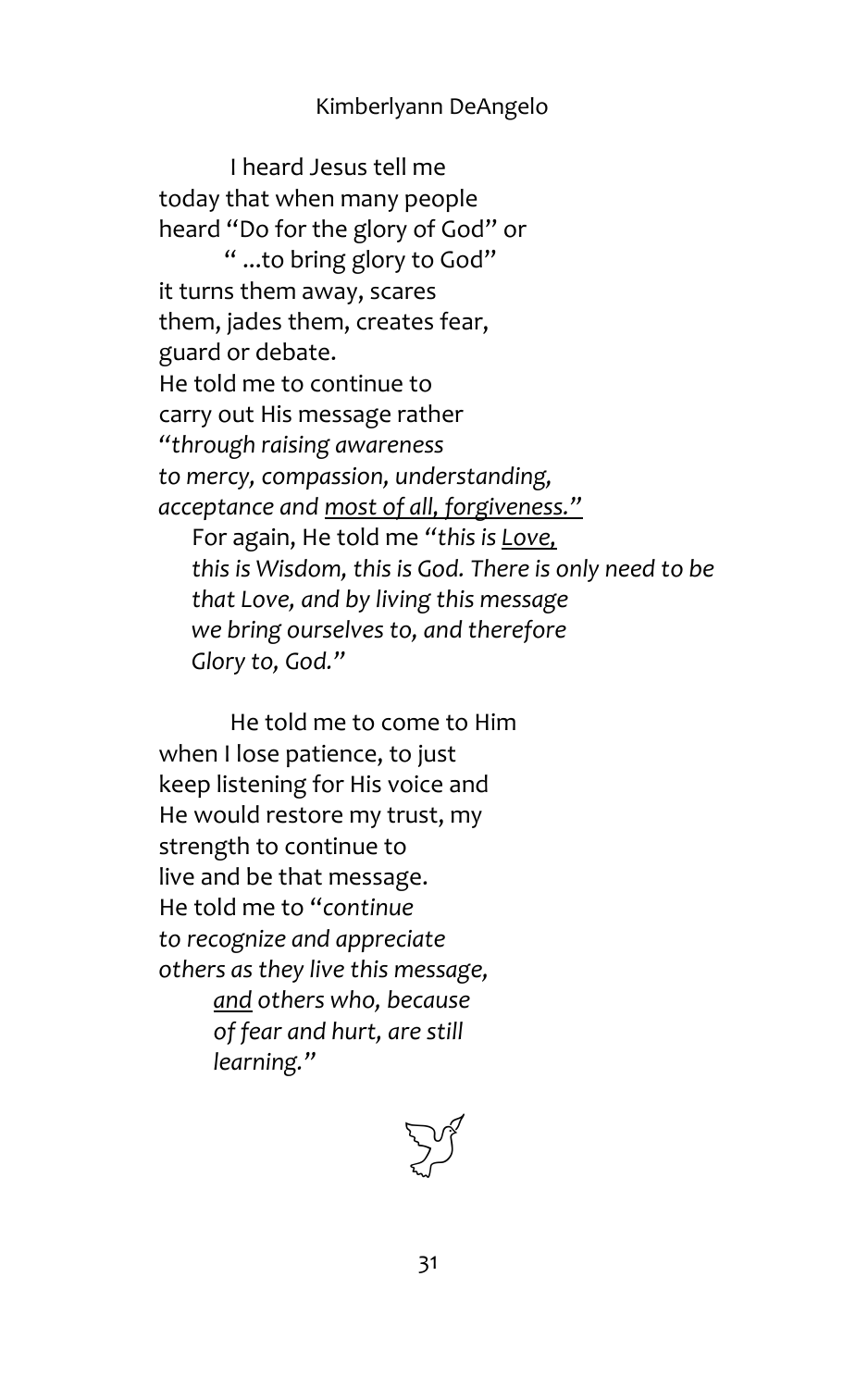*"True strength comes quietly... brings no attention to itself... and moves in the face of Love"*

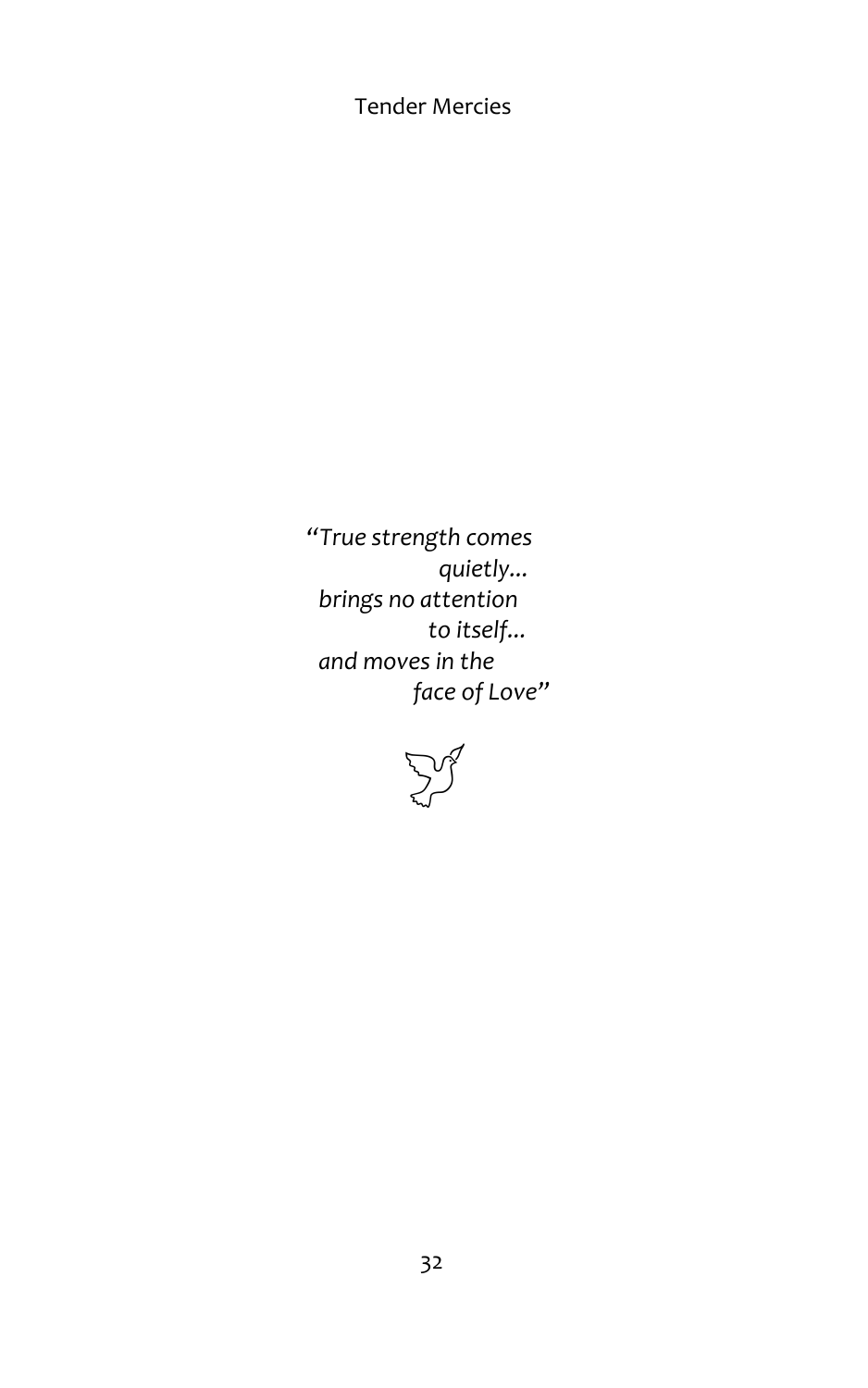*"Pure Love... free of all institutions to be free of duty, and therefore, pure..."*

*"Creator shows Infinite Self in Jesus...*

*Jesus shows Infinite Love to heal mindset of law, of legalism, in which stems a love manifest from guilt and obligation that creates an altar to submissive love and postures one in a state of suppressive oppression. Is this love? For here, how can one truly experience Love, and the joy of such that sustains even through suffering?"*

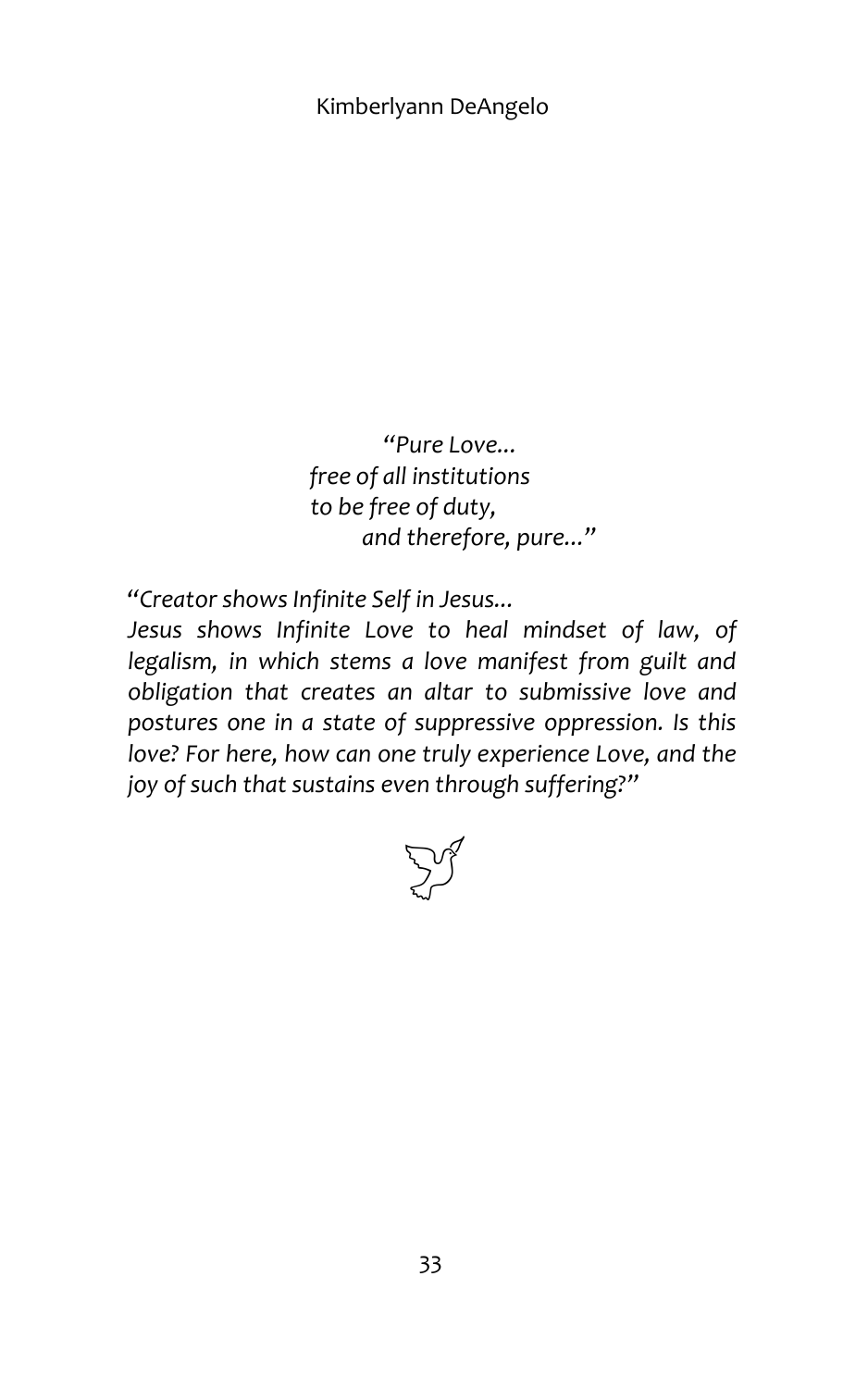*"There is only one true religion ― Love, in which the beginning, pure and unadulterated intentions of all sacred religions merge. To recognize Love as the one true religion makes it easier to understand a world of vast cultures, doctrines and rituals from an emotionally healthier perspective ― which is necessary before understanding from a healthier intellectual perspective can be seen."*

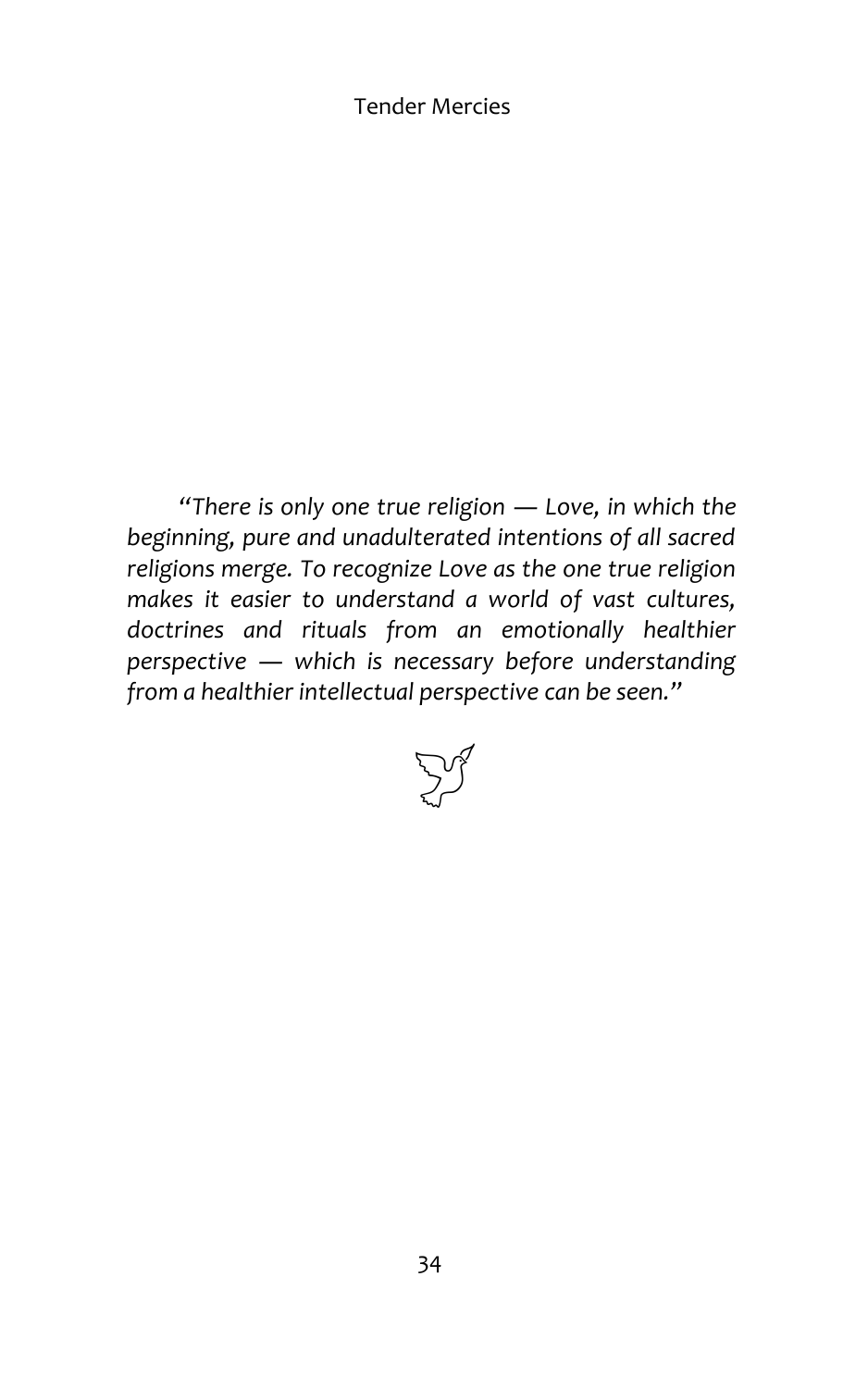"The path to enlightenment is discovered through Love, a love/Love that is completely willing to lose (loose) oneself which can illuminate the myth in ownership and beauty in humanity even through sufferance.

Mysticism, enlightenment, realization, illumination, kensho, awakening, self-knowledge, gnosis, ecstatic communion, coming Home...



beyond the limits of

- human reason.
- beyond blind belief
- Then, as one given

this experience, to discover this experience shared can be misconstrued and misunderstood by those who so doubt. Yet. to continue on in this Truth as one's guide, in the knowledge that this Love is for one's strength to continue to share in spite of ridicule, disbelief, persecution. For the SEER (seer) is gifted this knowledge to break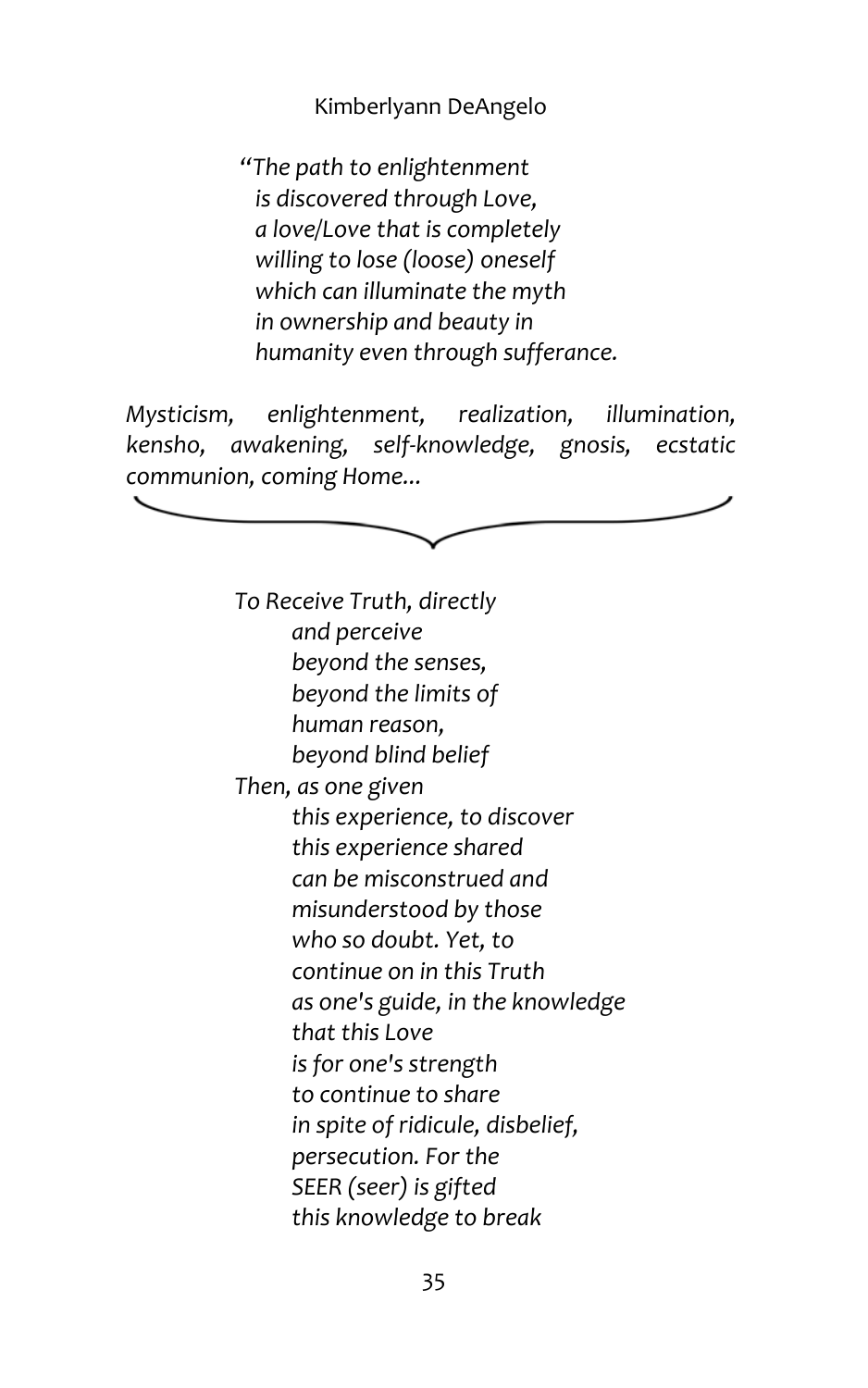*through all boundaries to come to One with All and understand this knowledge utilizes the senses gained to lift oppression. The seer must first experience this upon one's own being to be lifted from his/her own oppressed state ― which is never only self-imposed nor only culturally, societally imposed. To experience the 'removal of the veil' is to see through these boundaries imposed, and to recognize the gifting over of self is a gifting over to Lord of Love. Oppression ― the veil ― is lifted when this self recognizes and embraces this Lord of Love is one with this self. Here the self understands he or she is not just a one standing alone, and, therefore, gifting over of self is as well a gifting over to self. In the True experience with Lord of Love self sees the need, the desire, the crying out for the 'removal of the veil',*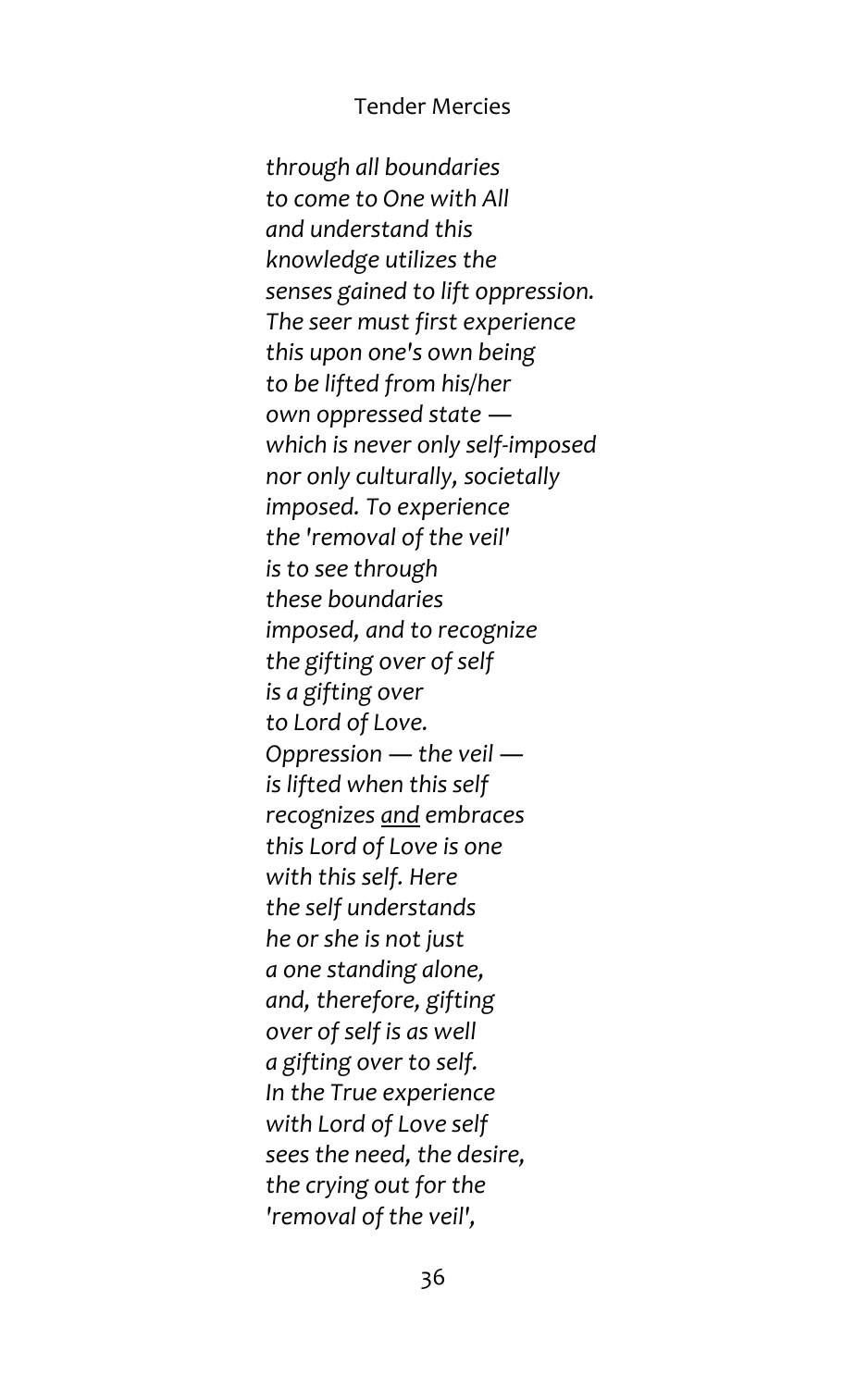*the lifting of oppression in all selves. ― The seer sees the crying out of the Lord of Love for the removal of the imposed veil upon the Lord of Love..."* 

Messages audibly repeated 3 times in my right ear in 2008.

> *"It is time to come out of mourning and remove your veil."*

 *"Our hour will come when you fully accept Me; that you and I are ONE."* 

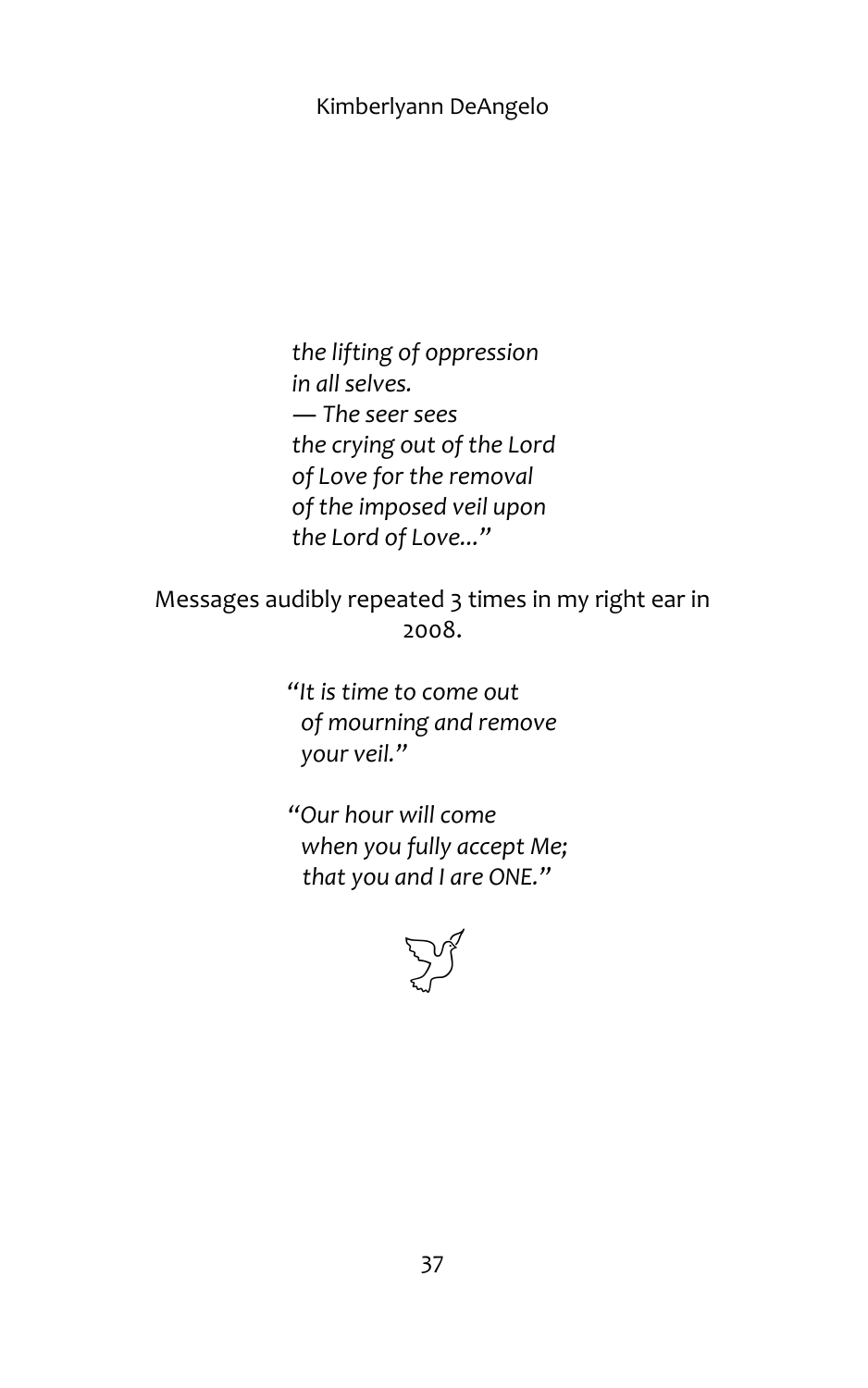Salvation — Love for and of the soul; Love for and of Creator; Love for and of creation in every creature; Longing of a soul to see all other souls experience this filial Love

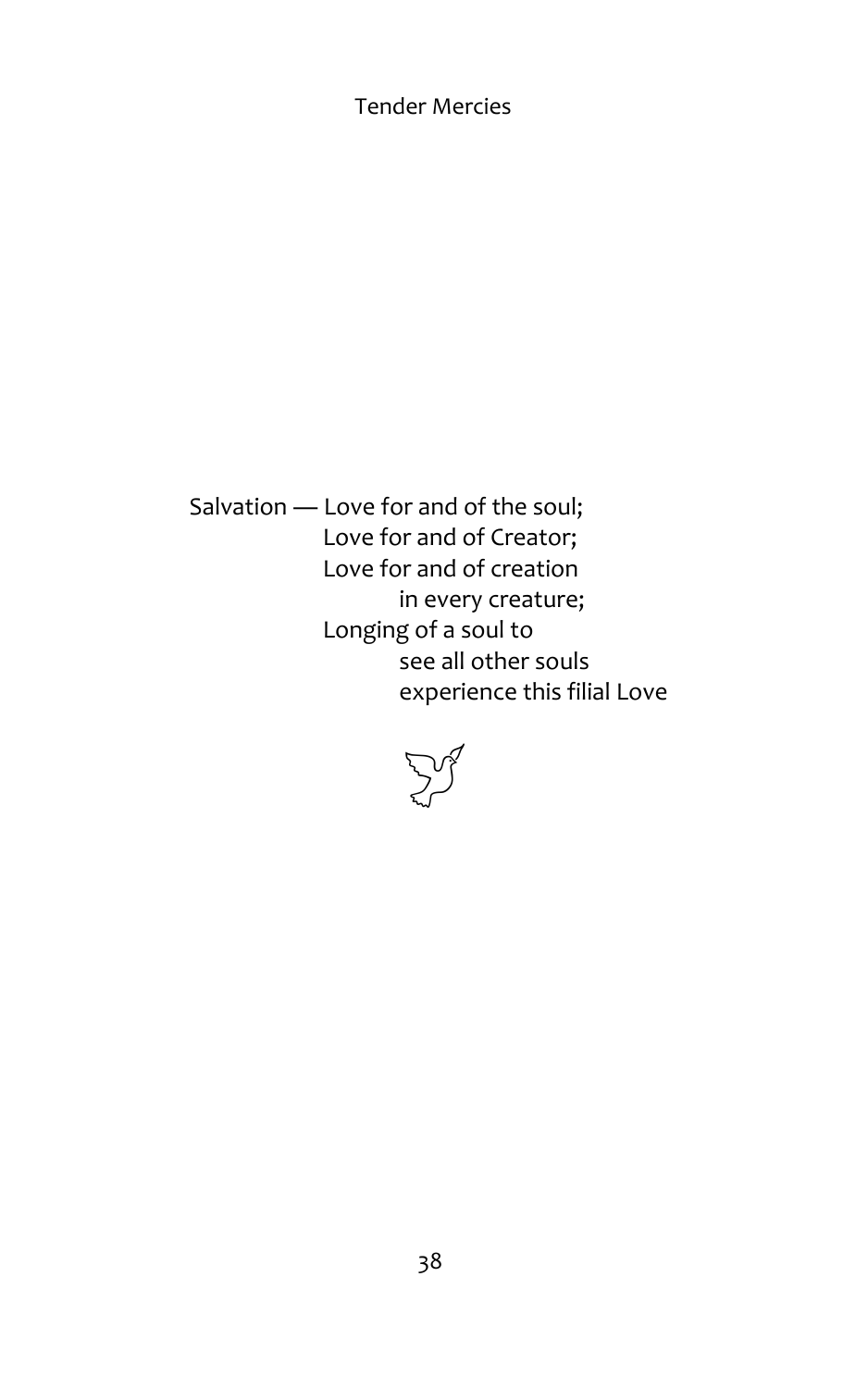*"The Soul is Memory*

 *The Soul is Collective*

 *The Soul is Essence*

 *Grace (Unconditional Love) is Collection*

 *Acceptance is Beautification"* 

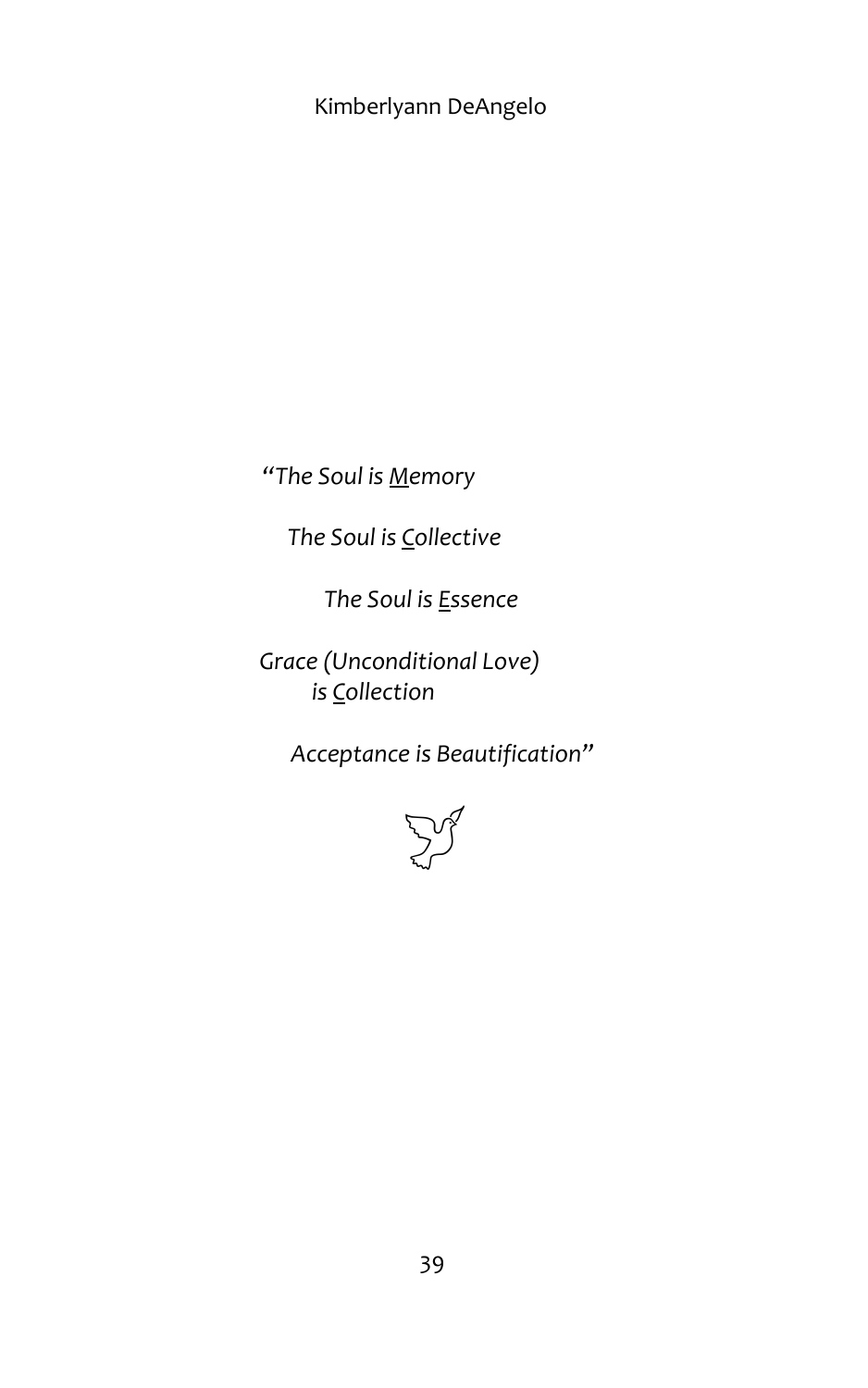Empathic Light electrifies the soul moves Love like water through us all

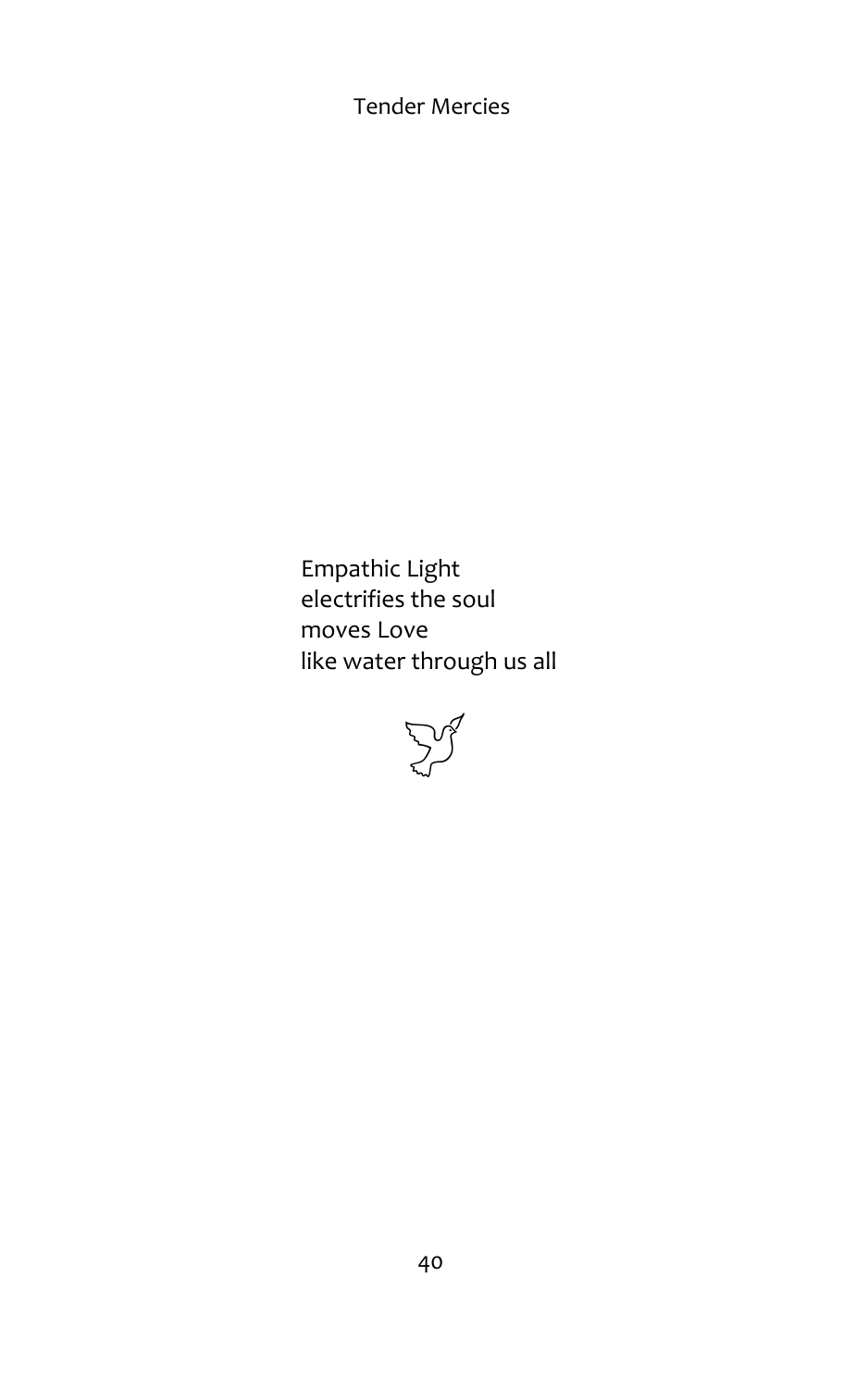*"Traveling lover be still lay down for just a while clouds will soothe burning sun upon eyes so sore when Love's saliva rains to kiss your shoulder again just lay there Lay down Lay down* 

 *Lay down in the rain..."* 

Thank You, Father, Great One Feminine

 Mud upon skin I cleanse myself fill my palms with lathered kisses that roll me in leaves that change me colorful over stains...

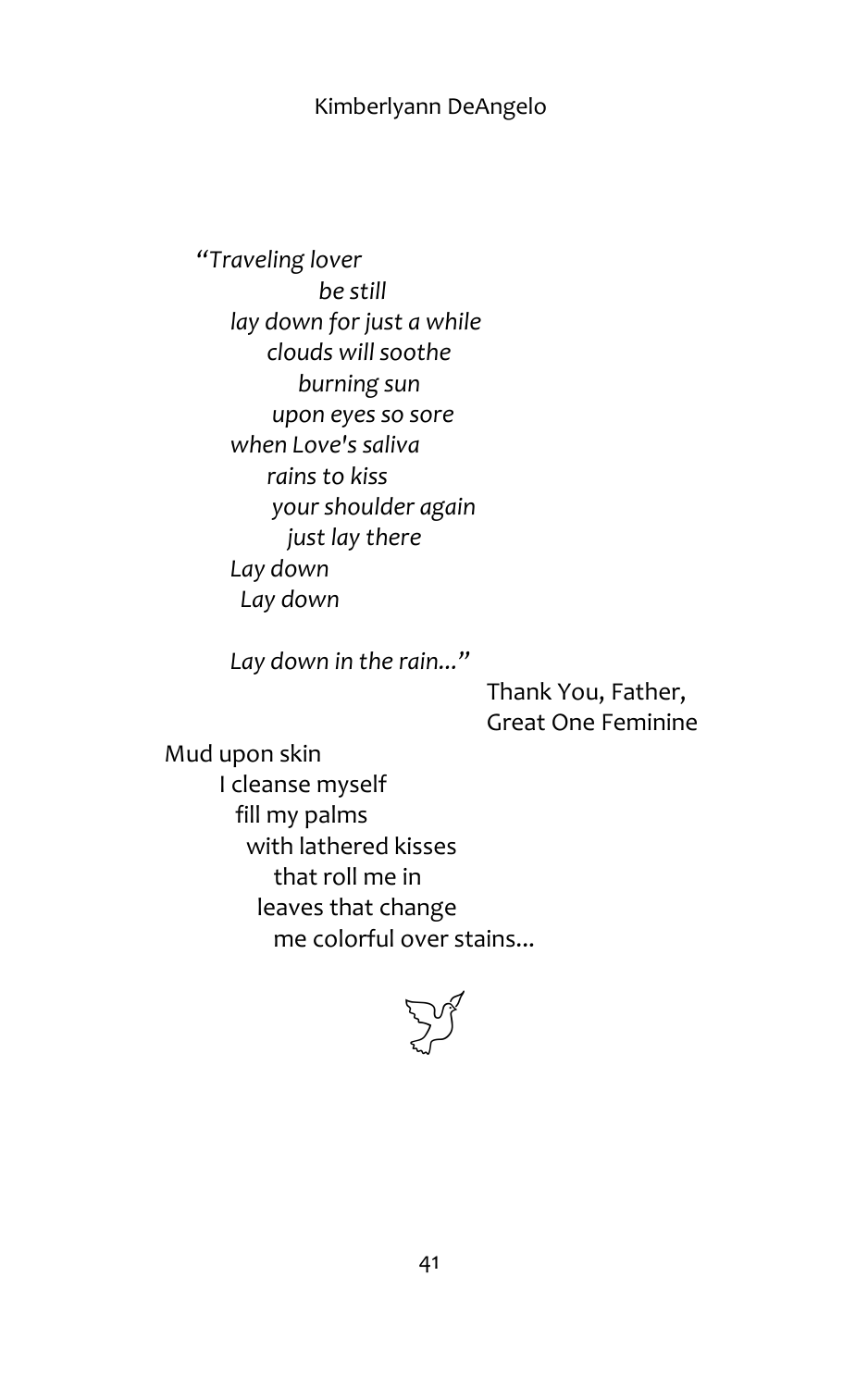Love within denied flies  $\frac{f_{\text{H}}}{2}$ ,<br>inside

**Kisses** us in kisses lost . . . turns to liquid dust...

Beneath your heaven lies a heart of metal that comprehends only turning over and over thump-athump-a connects chimes and times to the sound of a beat it can't escape emotions sing to ring in your ears echoed in a tunnel of fears...

 $9/22/06$ 

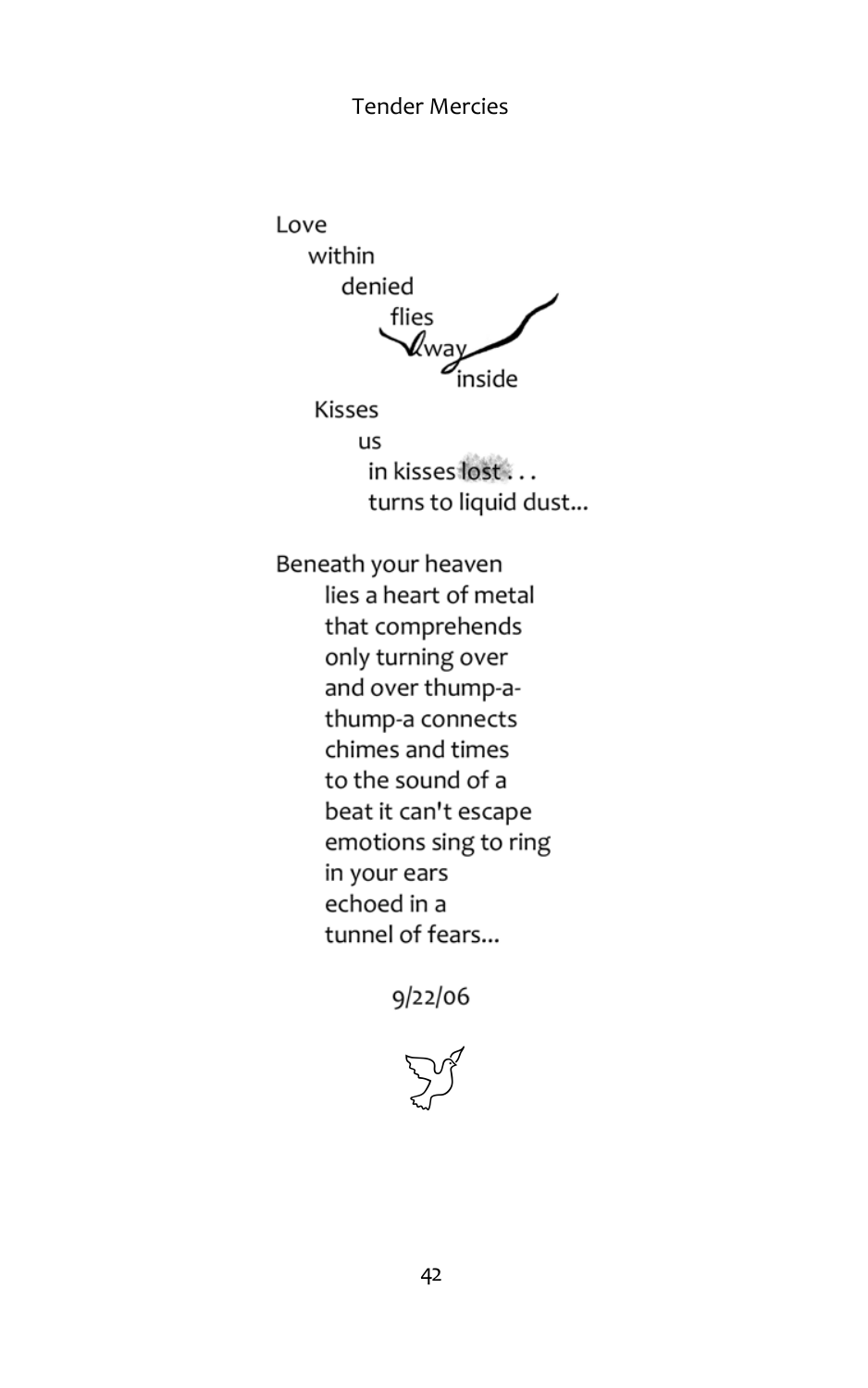*"A thirsty river runs dry attempting freedom in directions unending... Lost in its way wanders adrift travels and shifts to advance its trip. Any passage to tantalize draws attention, scatters matter from what matters now seeking Providence burning barren, cries to the mouth of its Source ― 'Find me where I am. Seep to me! Bleed to me! Feed me!'"*

 Ocean Mother waves in tender voice, *"Come a little closer My wayward searcher ― outstretched ―* 

 *Limitless perceived limitations circle, spurn to turn a dirty needle in your back that twists into muscle inflexible as another tear ― tears drawn come to surface in mirrored cracks...*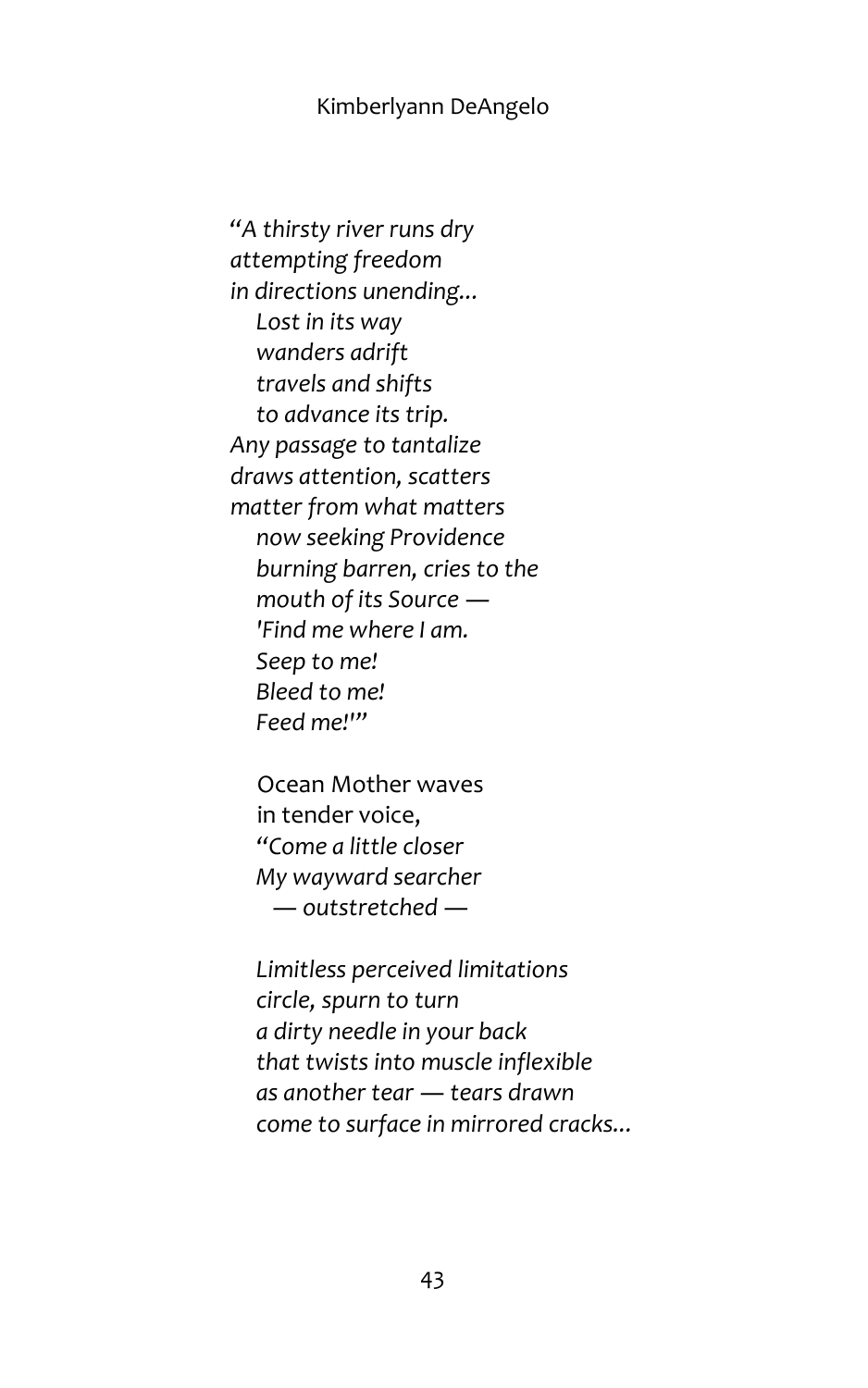*Let Me blow you a kiss to catch your eye, repeace your faith. Let Me reach your veins and feed your understanding under My affection.*

 *In fresh water blue I'll blanket you to flow compassionate from My compassion ― a rivulet not separate.*

 *Spin yourself free ― a lover to rise over, walk outside the circle and cross through the eyes of mercy into each other."* 

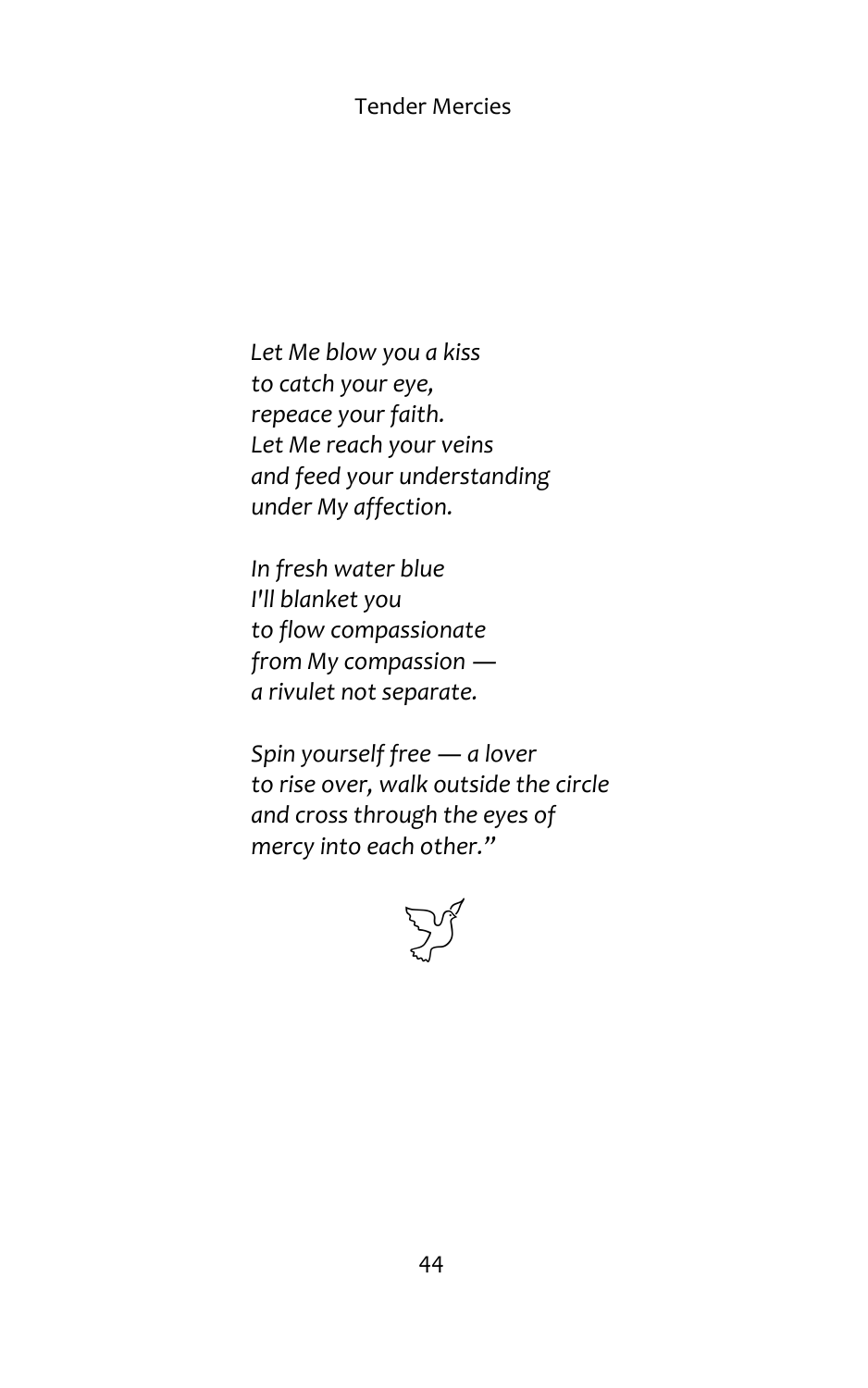*"I know how you feel walking into walls whatever direction you move... I know what it means to see the Light and wish you hadn't, for then you'd not know the dread beholden in darkness that reappears despite all efforts of resilience your spirit holds ― Trust, Hope... lose their appeal as restless slumber lusts for sleep while awake... I know your fragile heart raw in break, pure for sake of who? For sake of what? I know your weakness in your strength of traveling alone, afraid to drag another down afraid to see the soul of another again*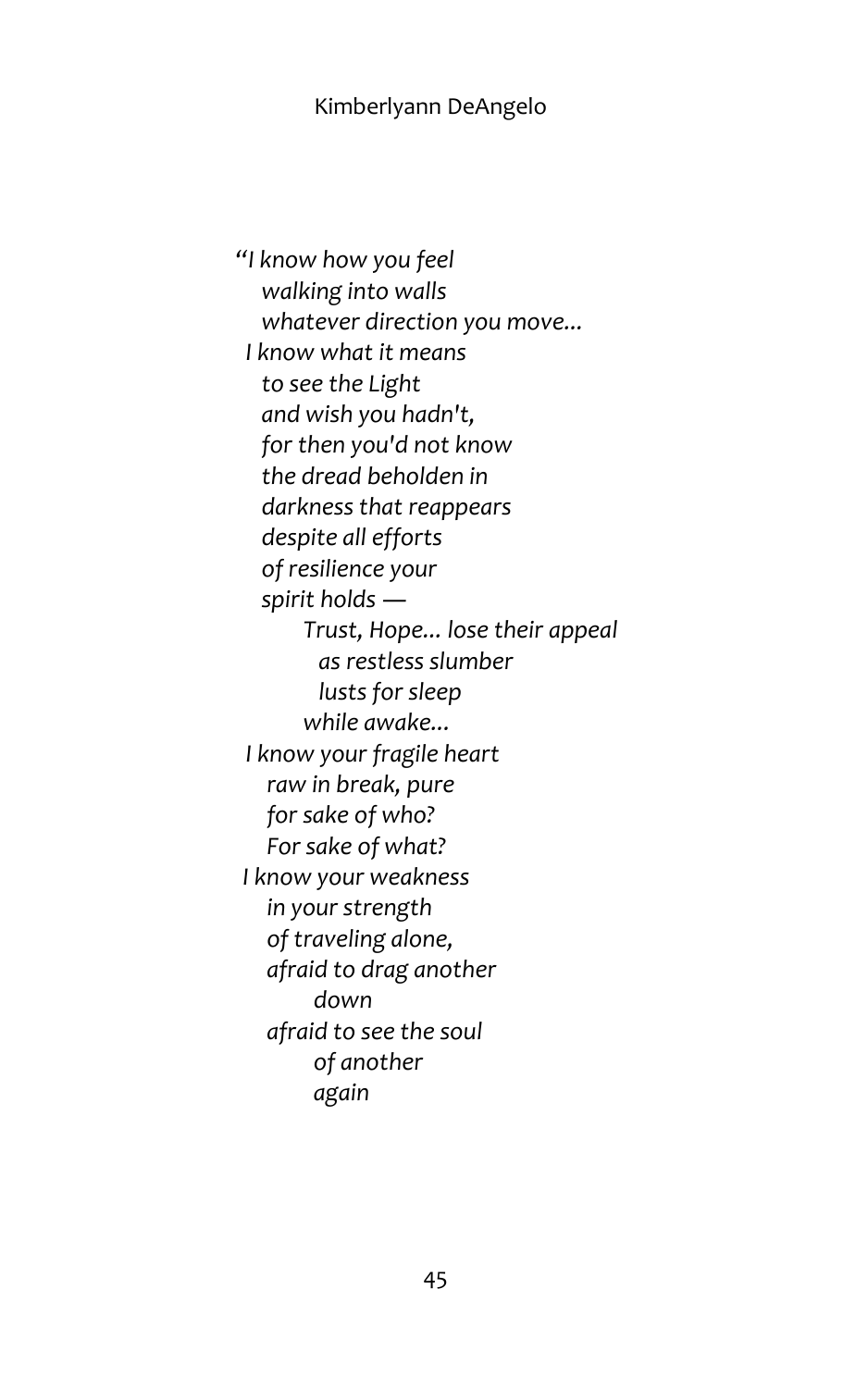*and so in and in your eyes, once the depths of Life, sink further in disbelief, further vacant in a stare that yearns to forget the need to communicate Light... I know your experience that regrets the future before it becomes your past... And I know your courage that continues to step outside and wear who you are for all knowing the chances branding will befall you again... I know your sadness that suffers in empathy inside of you for others, for Me*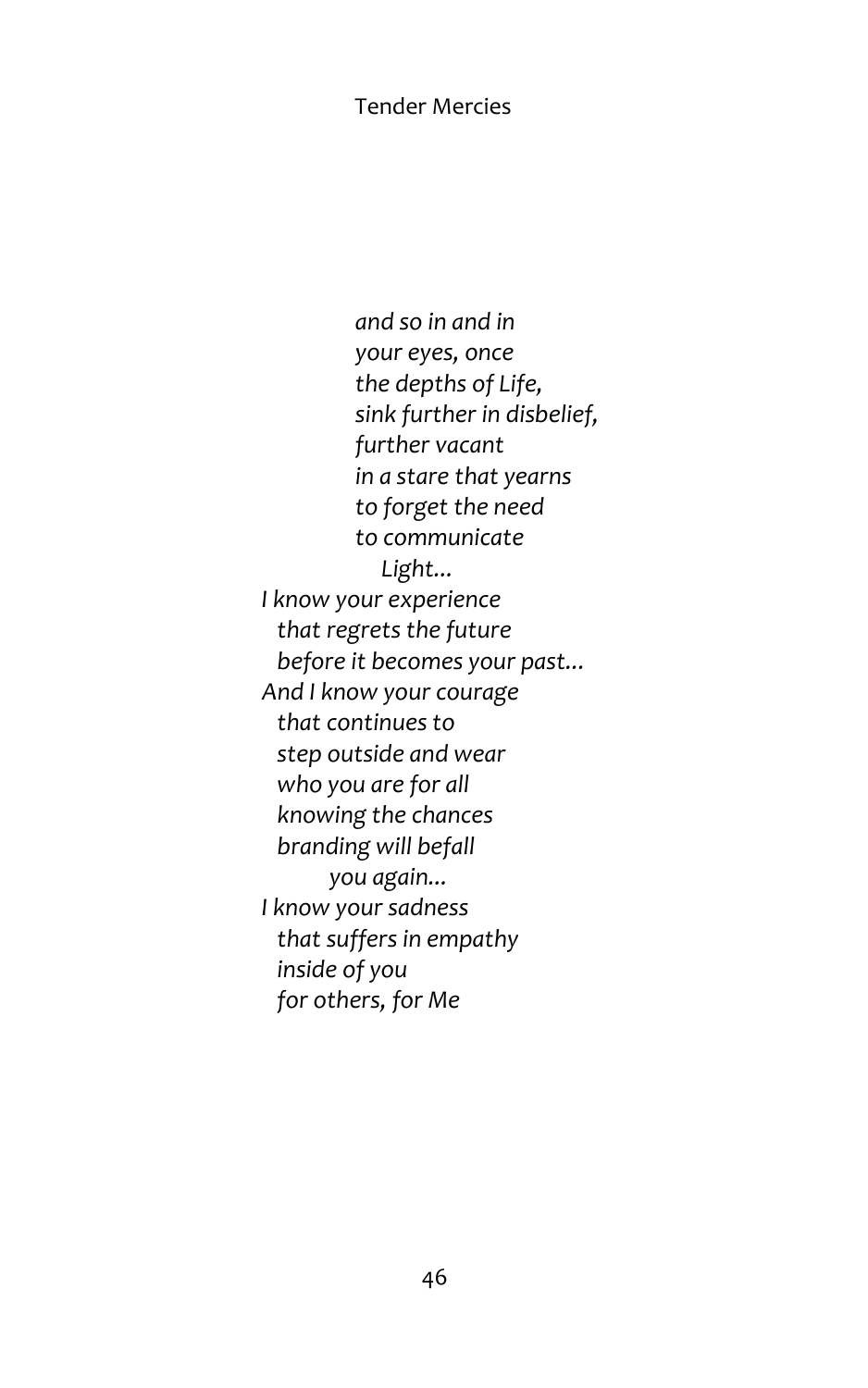*I know your grieving of all the loss and the purpose it holds yet to be disclosed as you struggle with maintenance along the ambiguous nature My road reveals... You only need to remember My Love is always with you and in this Love you are always where you need to be and with Me you are always who you are meant to be And in the sweetness of My Peace you will again be embraced..."*

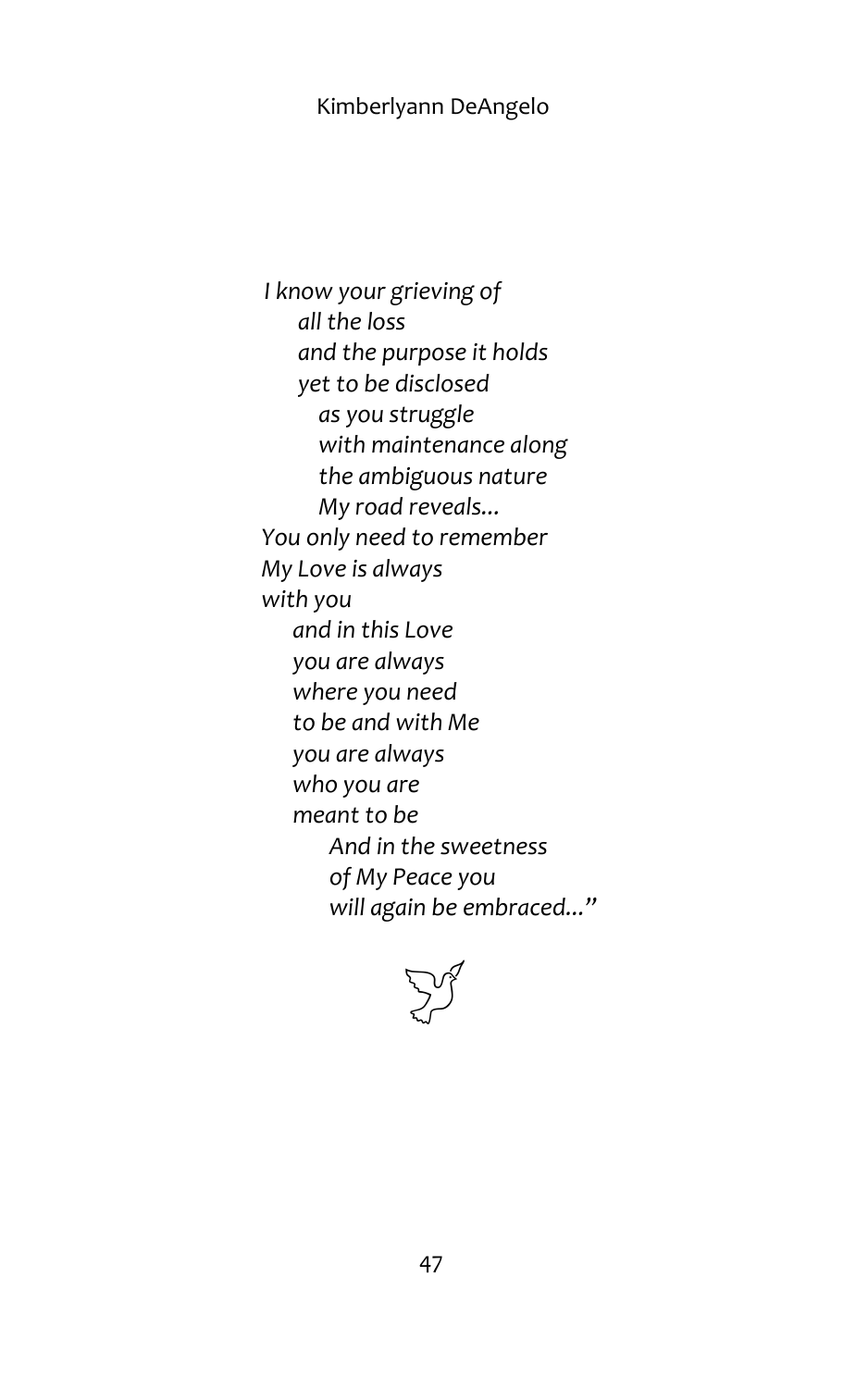Darkness switched on the Light Trembling shook me still as tears soaked me dry and cold I fell in to His warmth.

> Love would not let me die. Why?

*"My daughter, no,"* He said,  *"you are not done. Proof that I am you did not need.*

 *Your love My face did gain.*

 *I've told you I give your neighbor for you to know love you can.*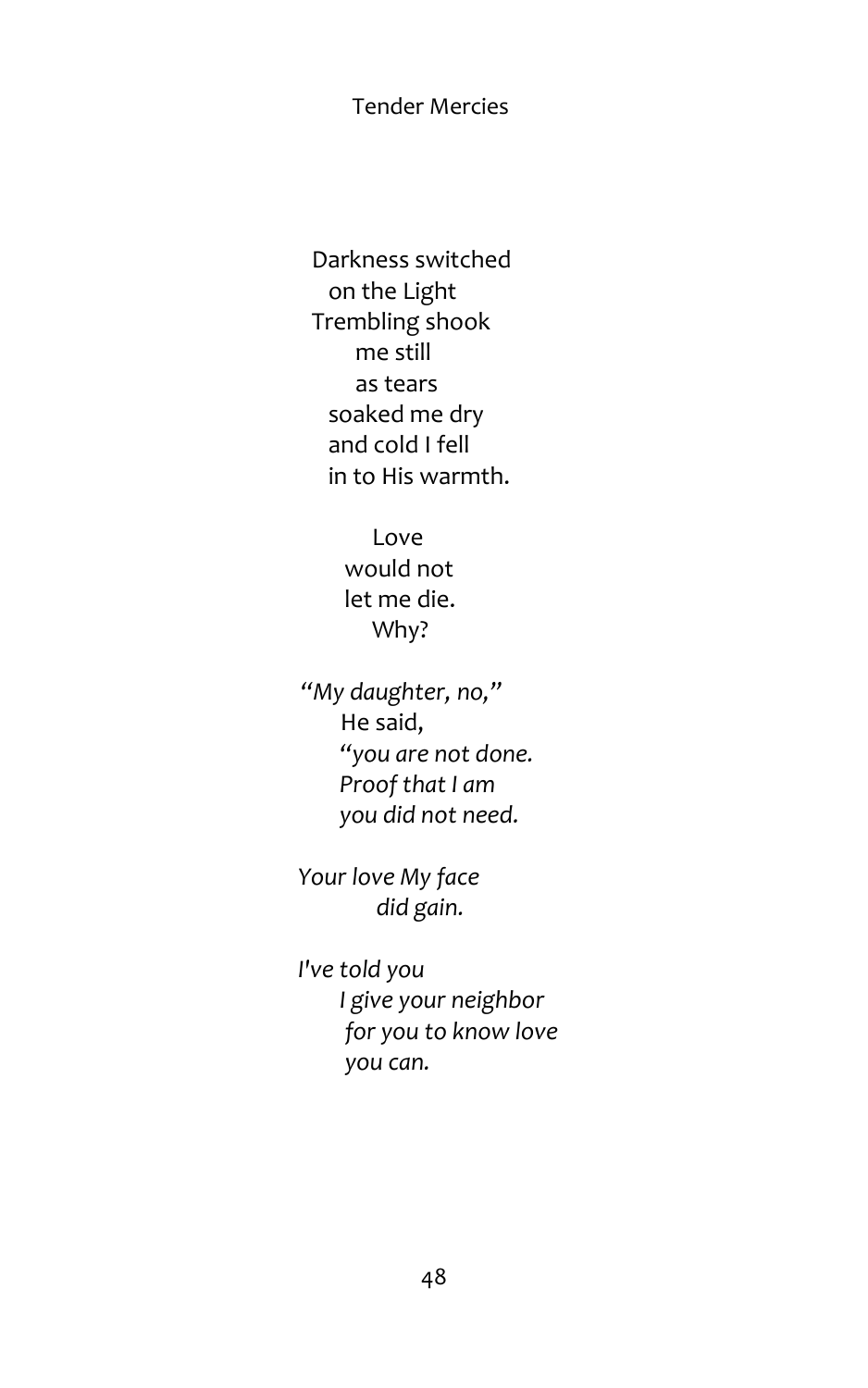*I've told you this is to return your love to Me. But, in asking you to know Me, I am asking you believe in My Love of and for you. This is faith in Me.*

 *So many questions. They, so many question Me. Now let Me ask, why?*

 *My beloved flower your spirit will share what you have seen. You mustn't be timid ― My hand in yours you were raised. I,*

 *your Beloved, will be loved through your eyes, your touch and words spoken through these.*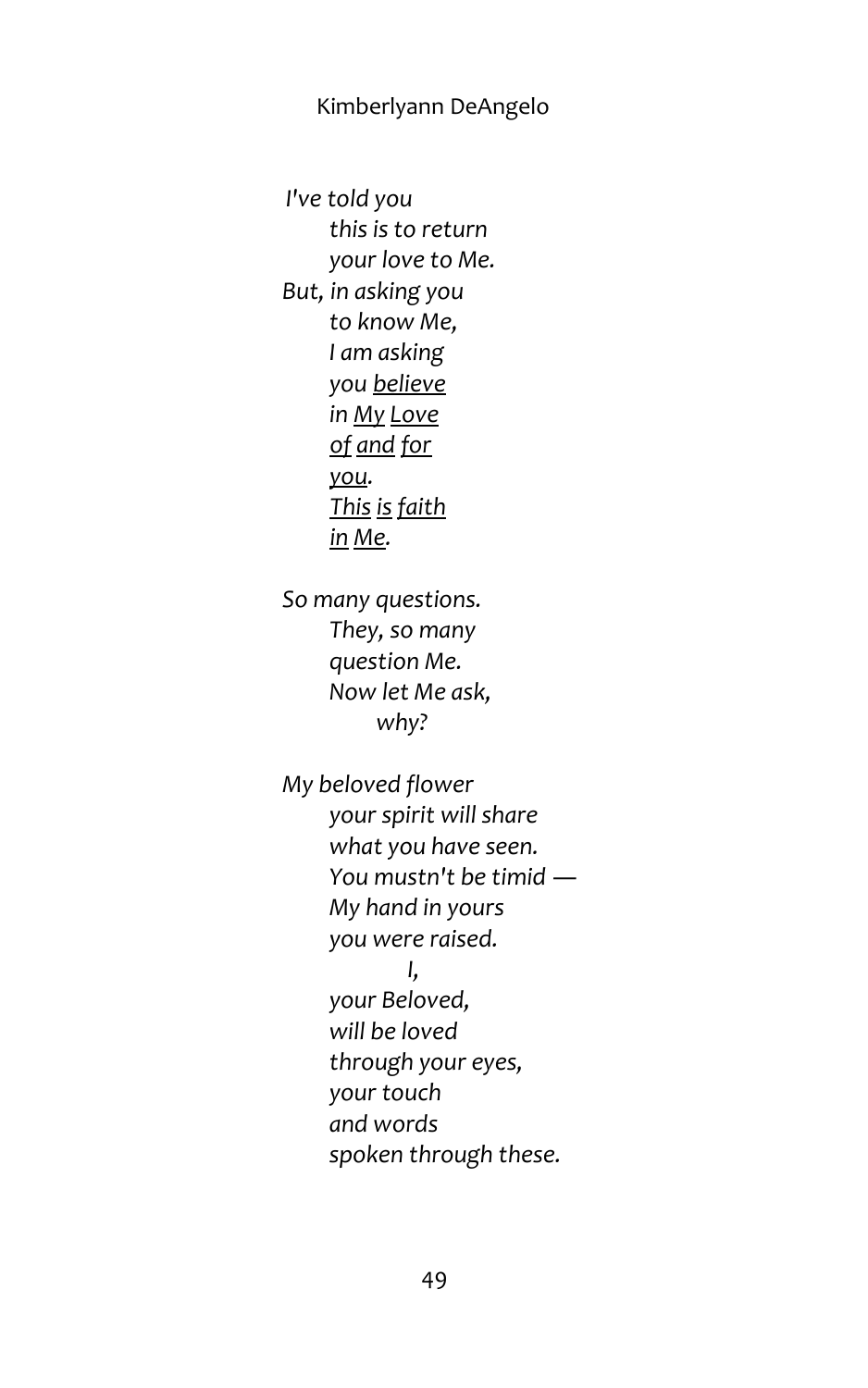*I your Beloved will be loved through your love remembered in My name."*

10/06/06

2:00 A.M.

 Awoke with this in my ears after falling asleep remembering my N.D.E. from suicide attempt, asking God to speak, praying that I be a clear, free channel.

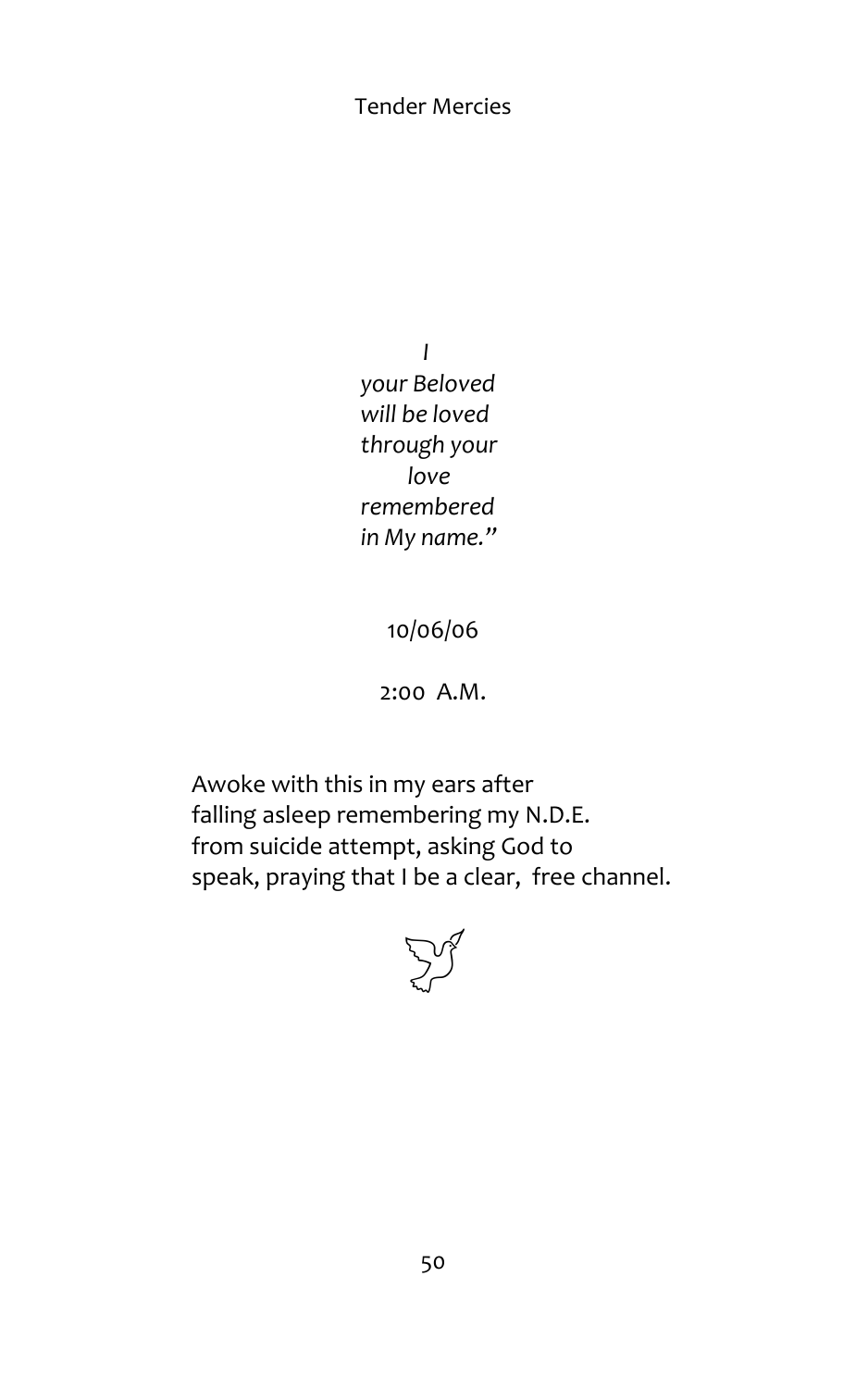*"Make Room for My Joy"*

 Though I long to be holy, I long not to be so ascetic, my Lord, as to not taste that I linger in Your presence...

*"Feel, create, express Thy Beauty."*

*"We're correcting the beginning."*

 *"Uphold the Primal Cause of Religion; Love for all that is, created from Essence of all that is."*

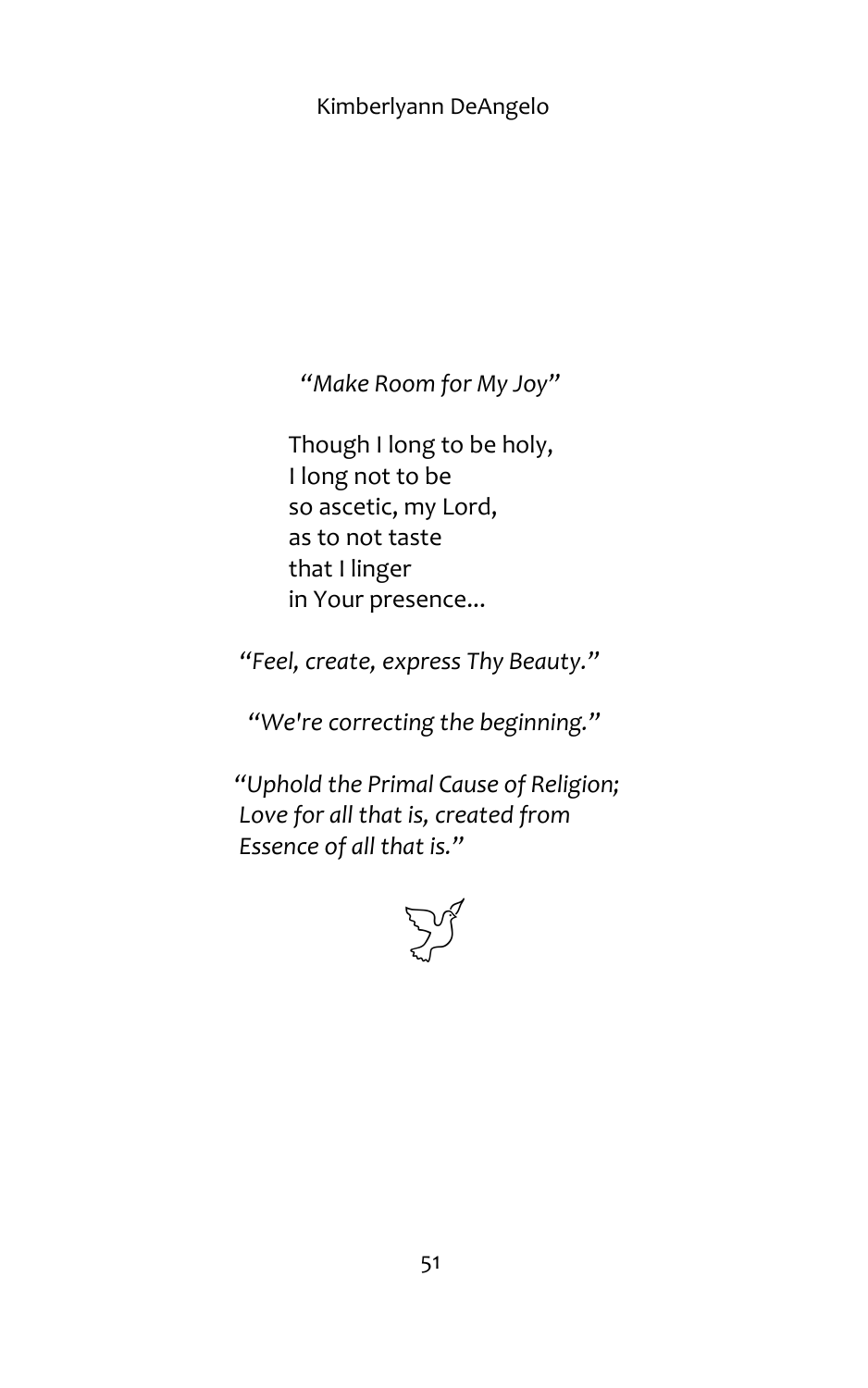*I your Beloved will be loved through your love remembered in My name."*

10/06/06

2:00 A.M.

 Awoke with this in my ears after falling asleep remembering my N.D.E. from suicide attempt, asking God to speak, praying that I be a clear, free channel.

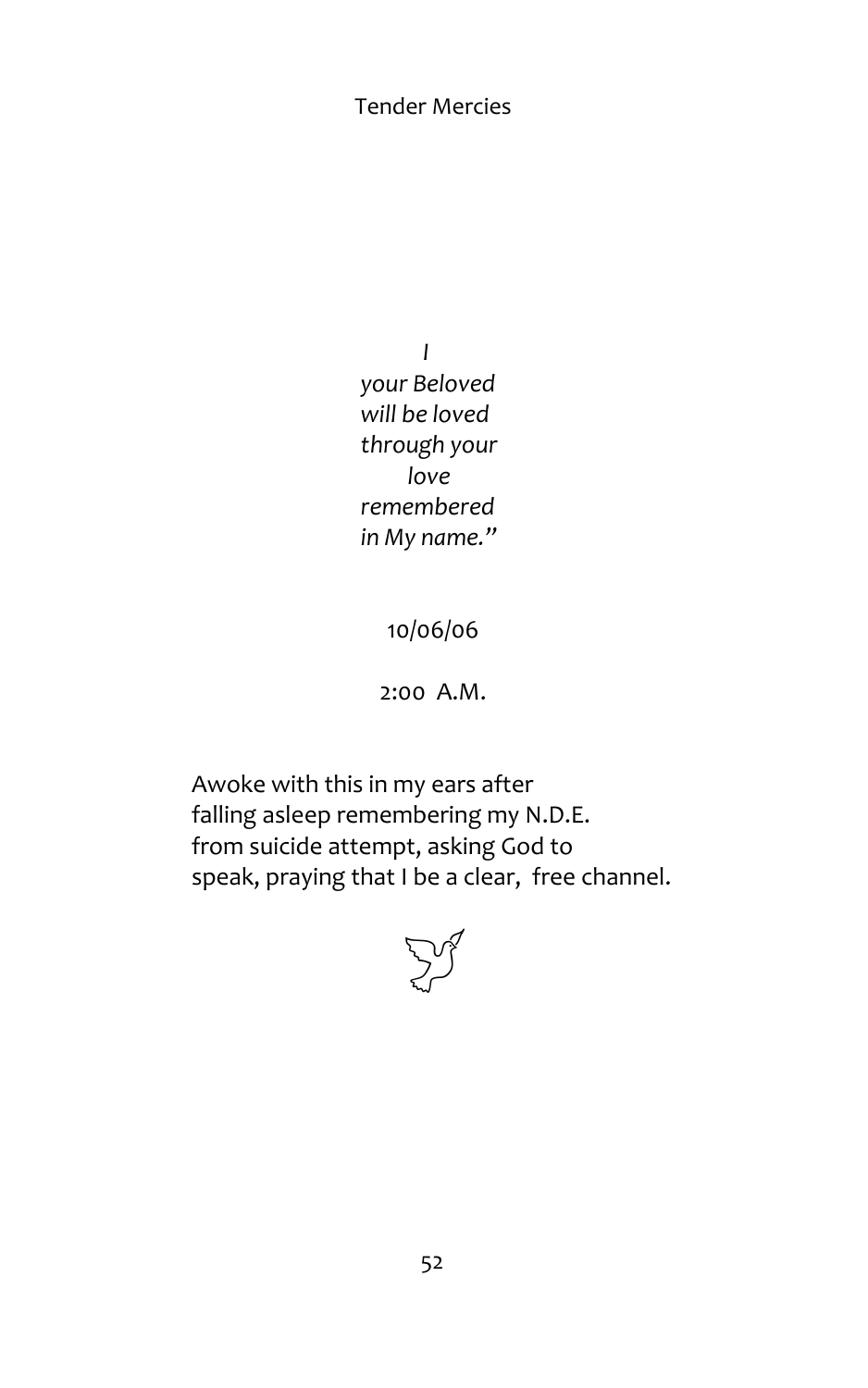*"Make Room for My Joy"*

 Though I long to be holy, I long not to be so ascetic, my Lord, as to not taste that I linger in Your presence...

*"Feel, create, express Thy Beauty."*

*"We're correcting the beginning."*

 *"Uphold the Primal Cause of Religion; Love for all that is, created from Essence of all that is."*

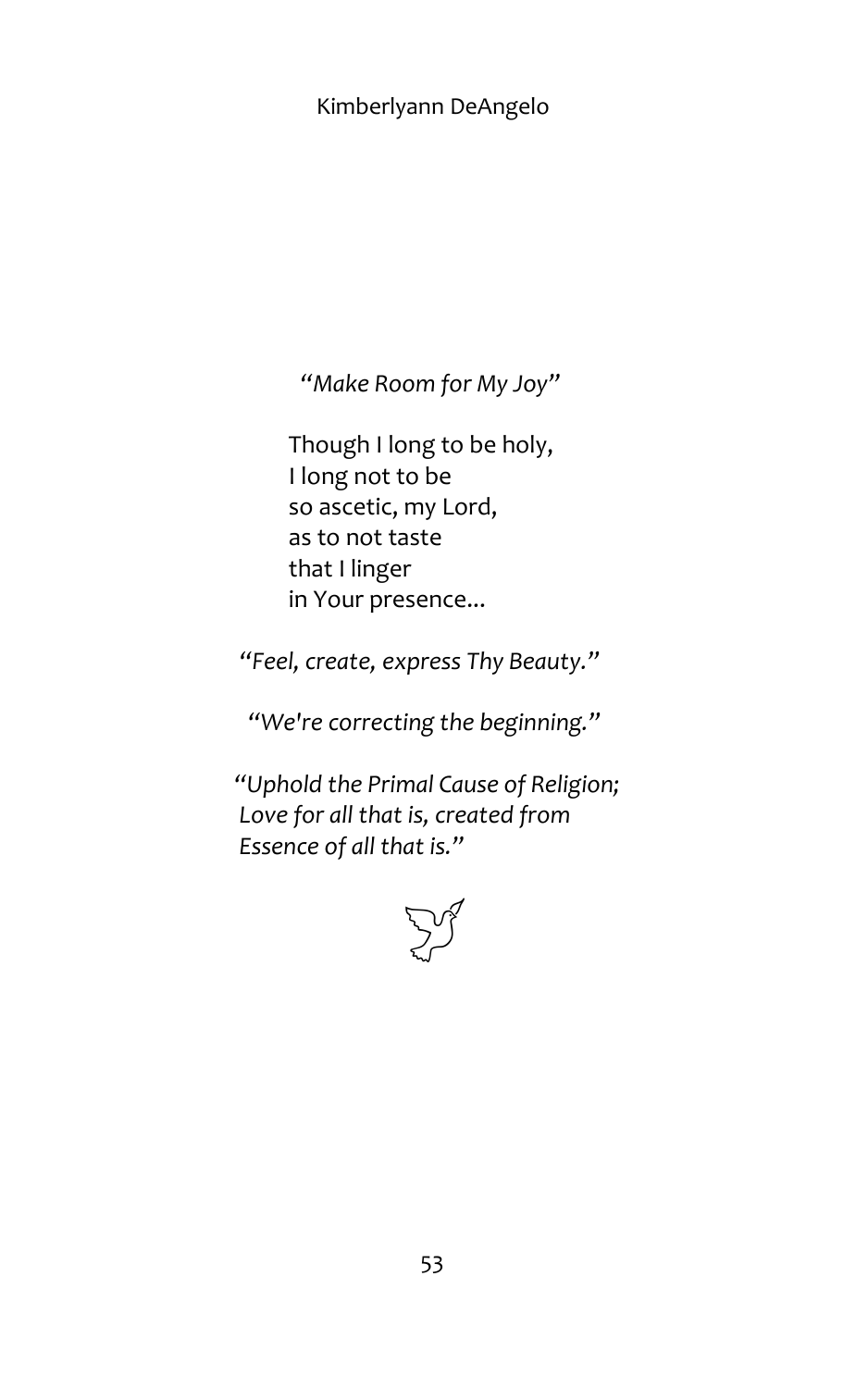*"CLOSE YOUR EYES*

# *LOOK*

# *AROUND AFAR BEHIND*

*NO MORE...*

*Be given to see*

*EXISTS*

*just enough...*

*Between Imagination*

*and Creation*

*you are*

*in the HAND of Completion"*

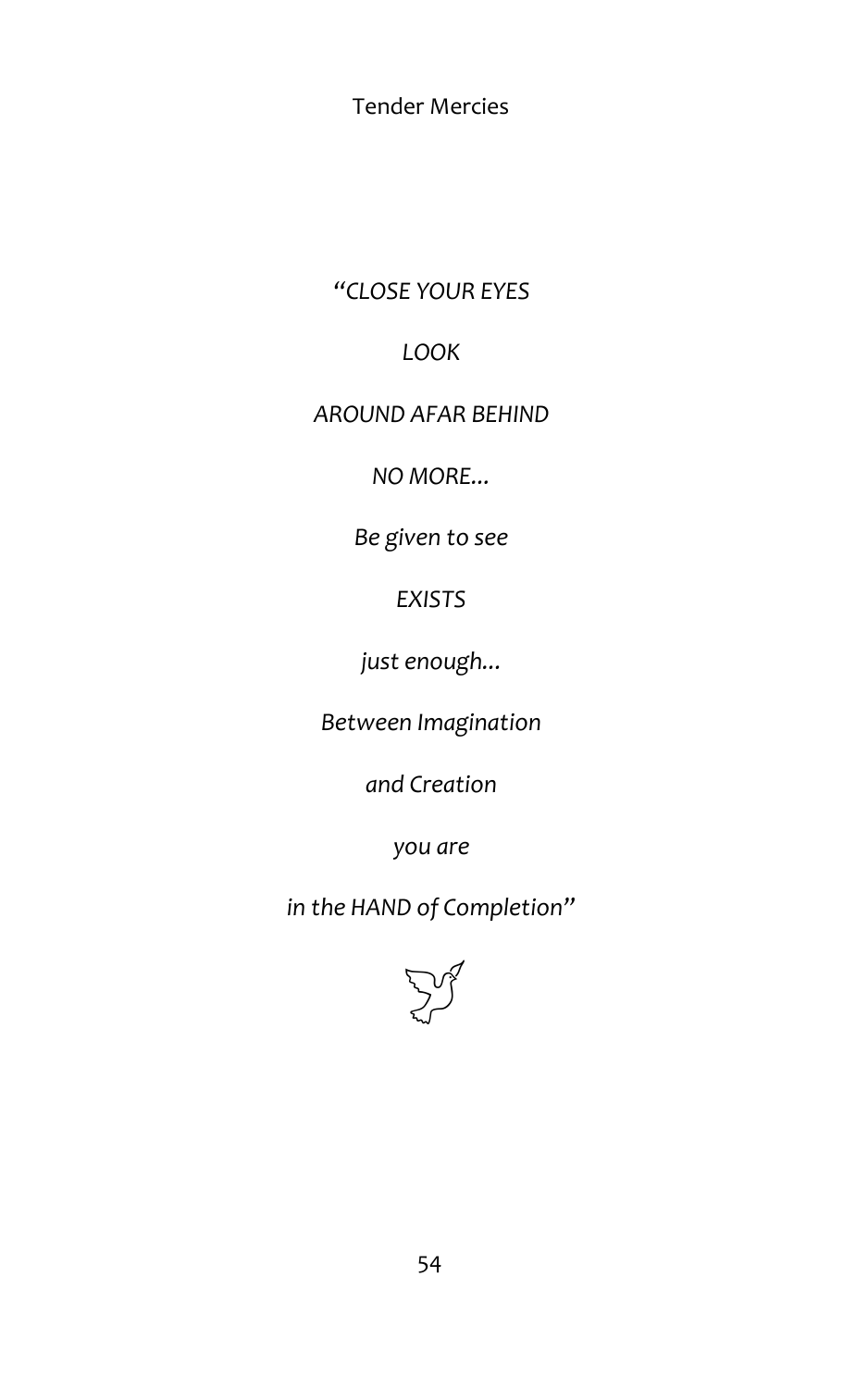Lord,

 I meditate on, in You and Your word of Love, no other, and again, I come Home...

 Whatever is done or said to, whatever is projected... Whatever we do, think or say, whatever is directed... All I really know in and around that world Is You are Tender You are Simple You are Sincere You are Merciful You are Real and You are here There is no contradiction in You for You are The Bridge between what is real and what is perceived

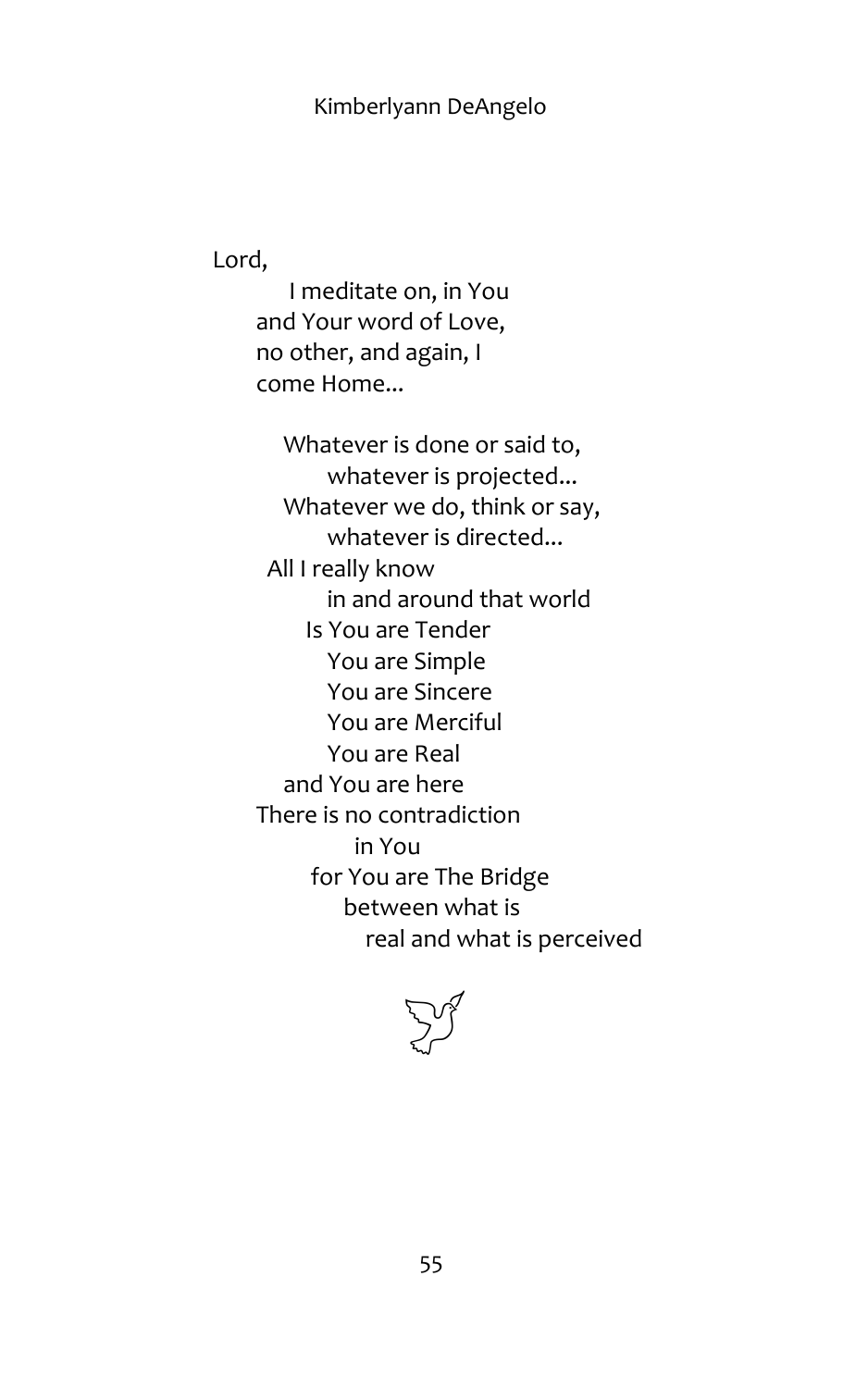*"The 'Crown' is a metaphor (not a literal golden headdress of 'reward'). It is a metaphor for the soul's union with 'Kingdom', which really is no Kingdom for it sees beyond ― sees no boundary ― a metaphor for the 3 properties:*

> *memory understanding will joined in union toward boundarylessness ...OMNI..."*

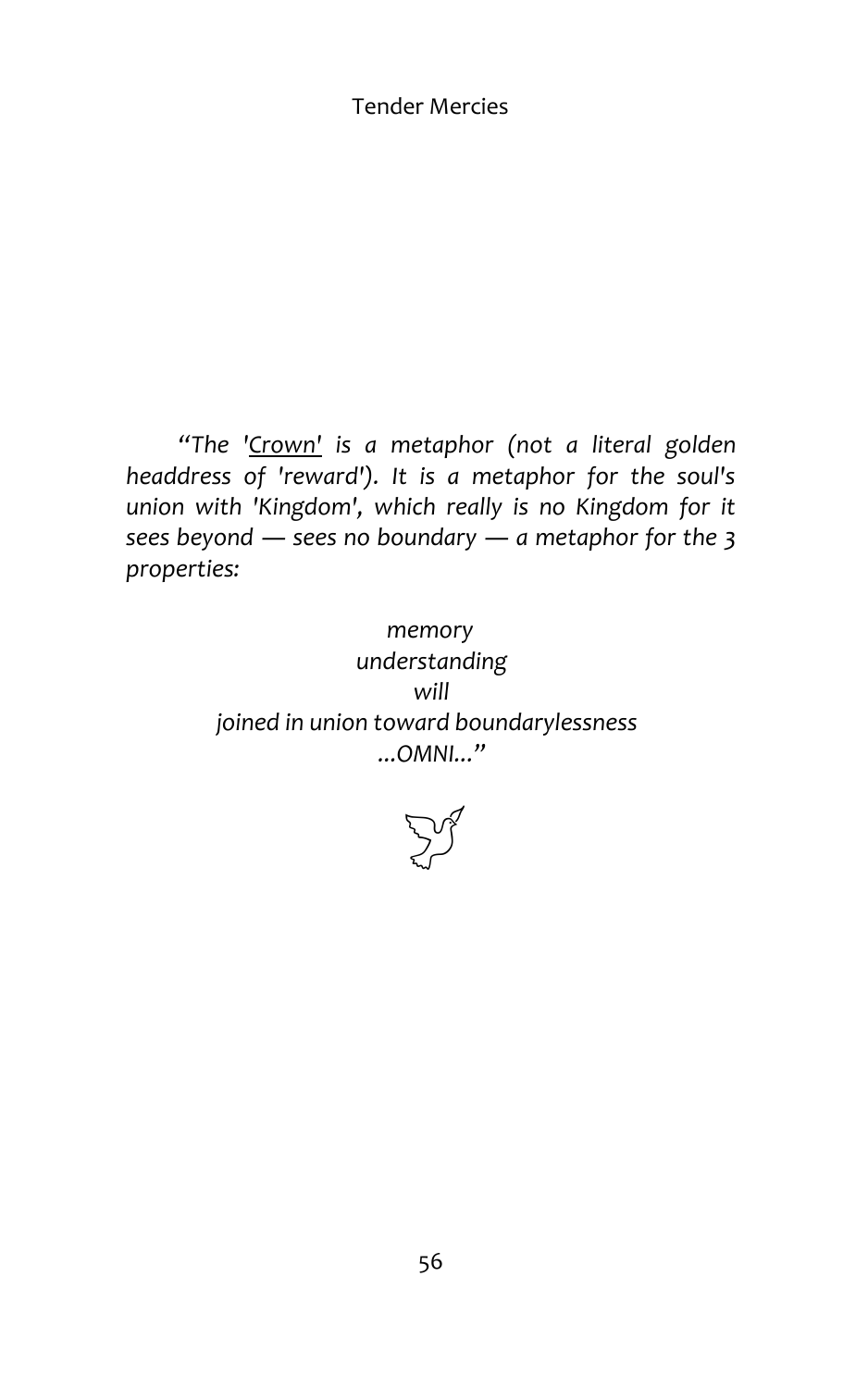*"I am here, there, and everywhere; every now and then I am satin, lace and sheen for every pattern to your seem I breathe what you say spawn in your stream rippling worry I rise to your highs fall into the denim of your blues I live your every my every mood I have no method to my madness I feel, therefore, I am..."* 

 $\Sigma^{\gamma}$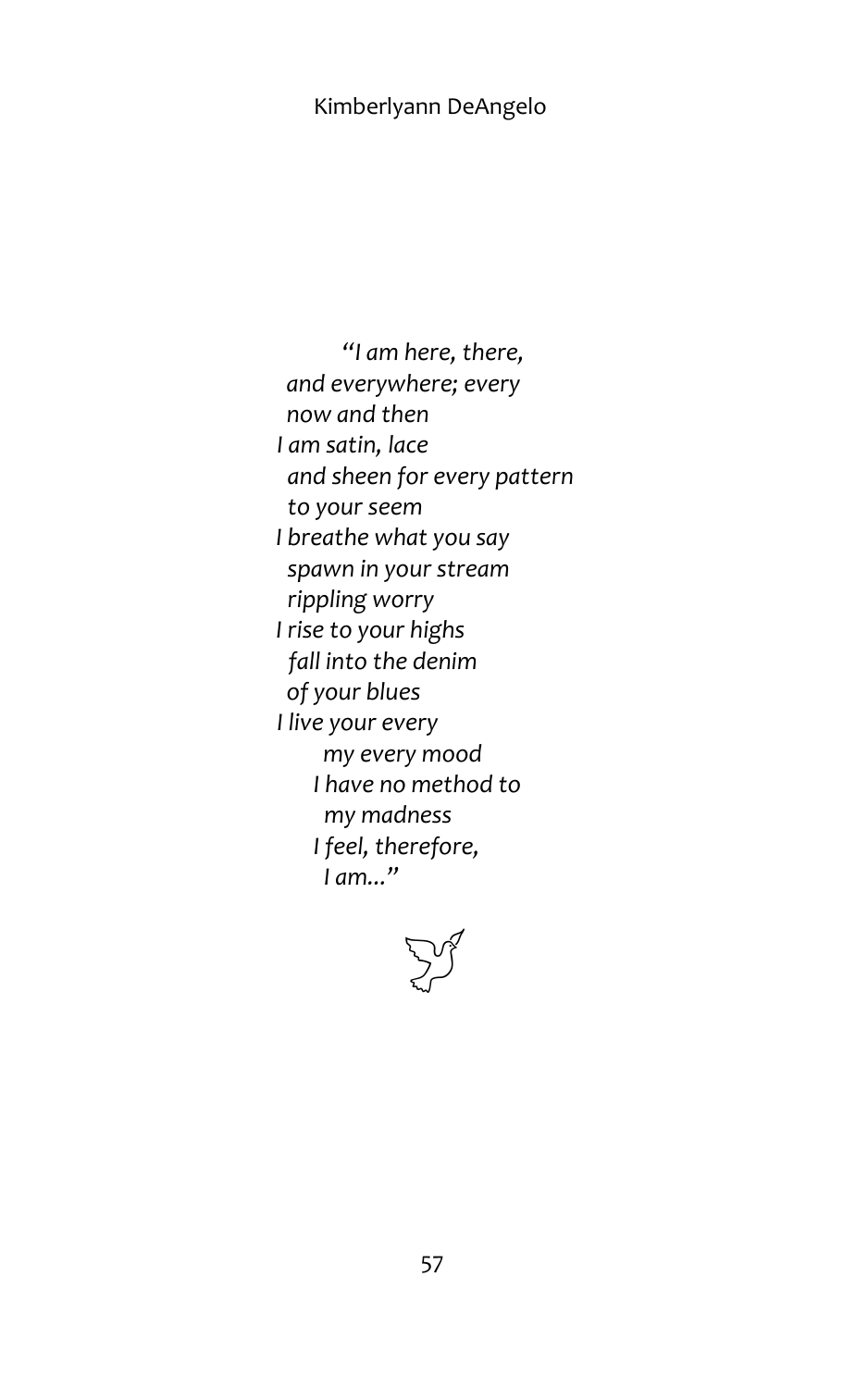Intellect alone cannot accomplish anything. Love filling the emotions and desires of the soul will bring ideas of Higher intelligence that come from Divine inspiration, and these inspirations bring Life, compassion, connection, beauty, even into what appears unsightly. These inspirations bring completion to every moment while each moment continues into ever eternal — For does a "moment" ever end? Does a "moment" even exist? Can we recognize this when we talk of "being present"...? Presence is in the "moment" while aware "moments" really don't exist, for "be here now" is not linear. The continuum is Eternal, circular into spiral, while parallel. What has happened "then" is in the rings of the trees, the rings in the ice of glaciers, in the stars of skies and cracks to the stones of Stonehenge ― even in a grain of sand and the teeth of creatures. Yet, the tree is (appears) only to "be here now", but the rings of Life "before" are there as are the leaves, cones, berries or flowers "to come", for they are in the being to come forth, and they will fall away. Yet, they will still be in the composition of soil they feed, which will also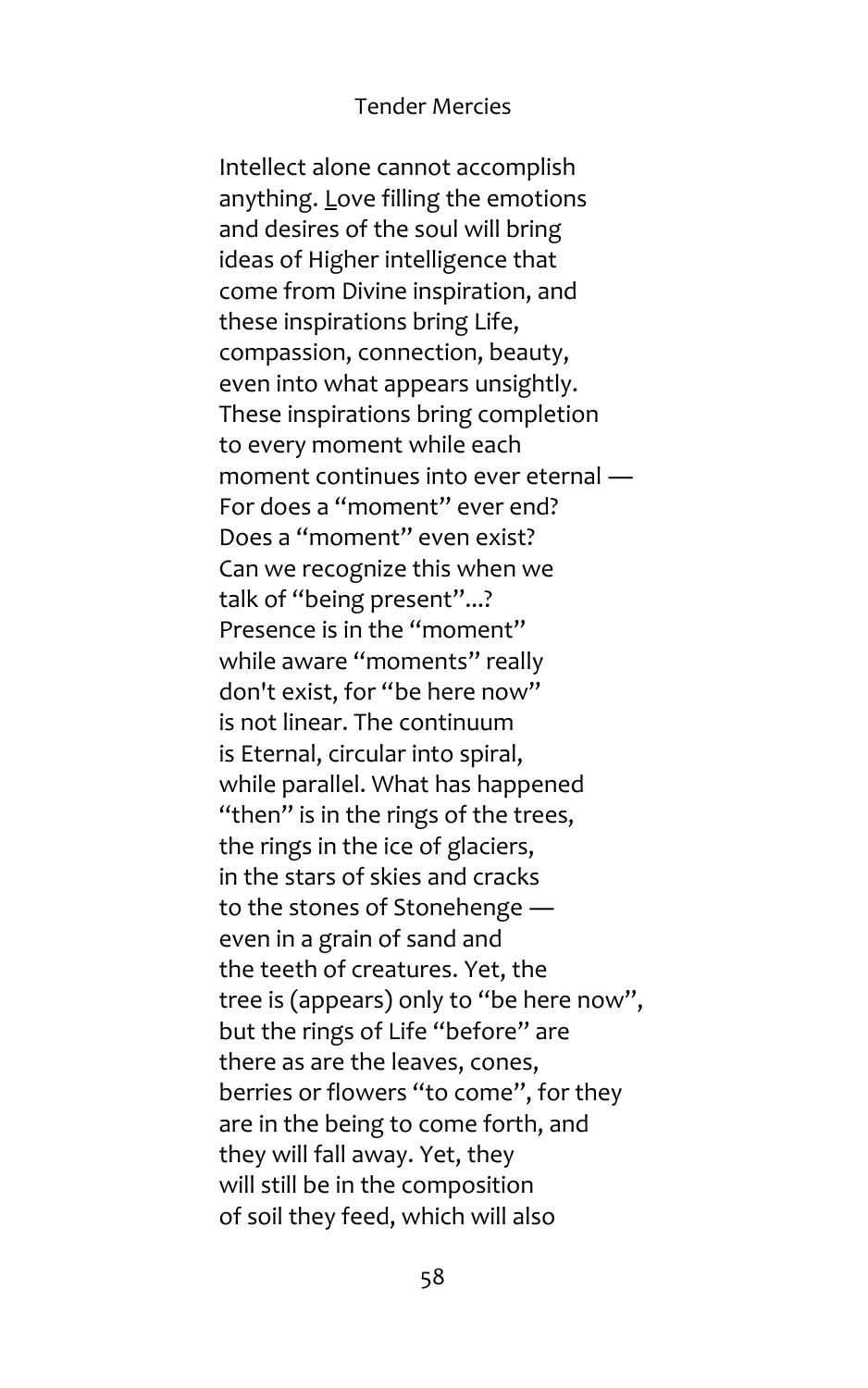again nourish the tree they fell from. As will they also feed the seed of a new tree, bacteria, worms and insects, oxygen, clouds, precipitation, embankments, rivers, birds ― there is no end to this continuum, this circle, spiral, parallel, this eternal. And so it is with us, with life, with "death", with expression, with meetings, encounters, experiences...

 And so it is with "Thy will be done", for in this prayer, deeply becoming One with Thy will, we become One with All that is, that always "has been", that always "will be"...

> Ever expansive into the Beginning ―

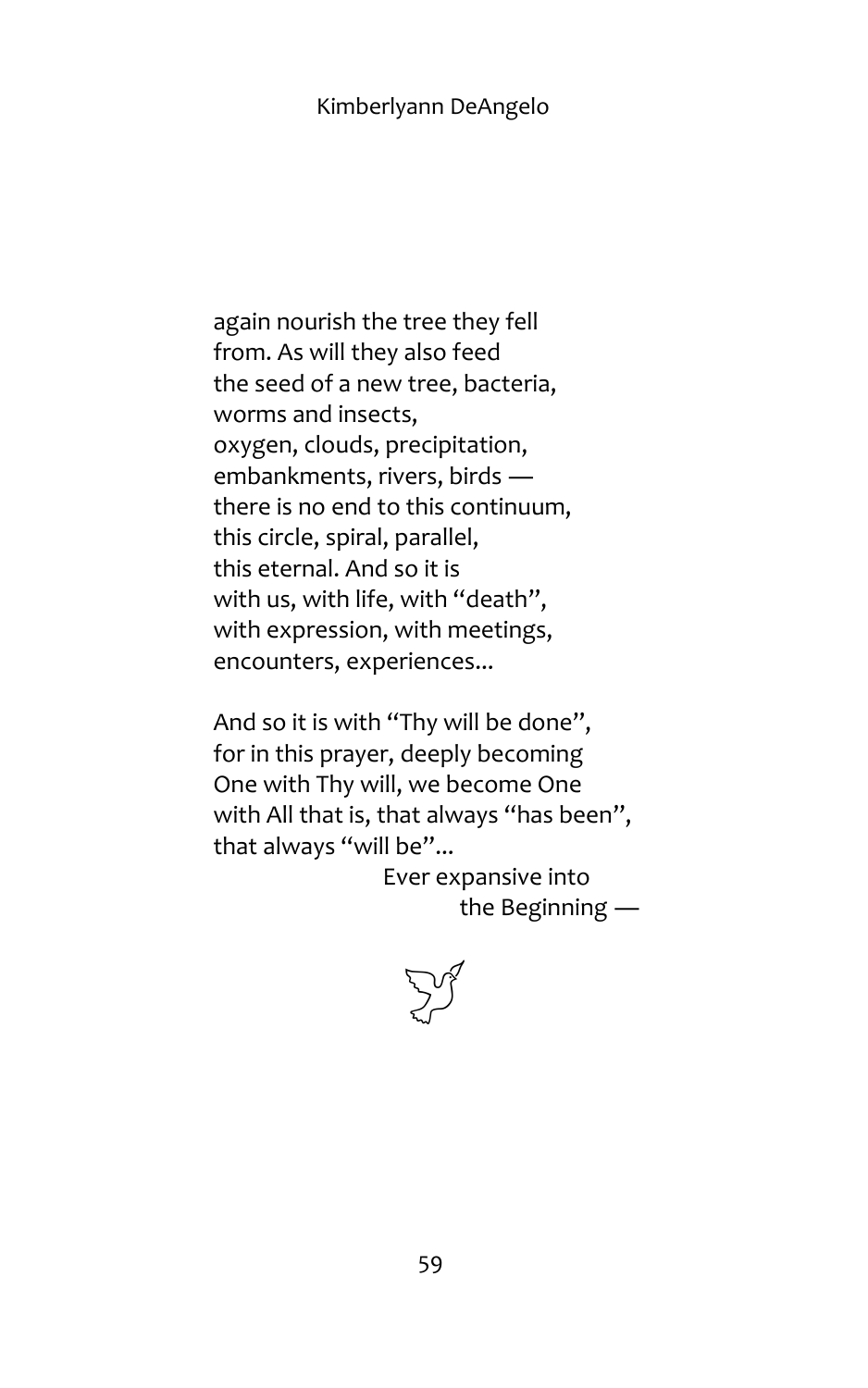Science is seeking, in pursuit to find a "Grand Unified Theory"

 *"Grand Unified Theory, simply=vibration vibration is our common denominator vibration is energy energy is always in motion vibration exists physically, 'Supernaturally' it exists in the seen and the unseen it exists in movement as well as 'stillness' for even during 'sleep' vibration vibrates (waves, frequency)*

 *Vibration Brings Renewal renewal brings birth, rebirth, death, healing renewal brings sustainability in that it brings about underlying repetition ― in constant change it really doesn't change ― experimentation speeds up to break apart, but everything always returns to its beginning"*

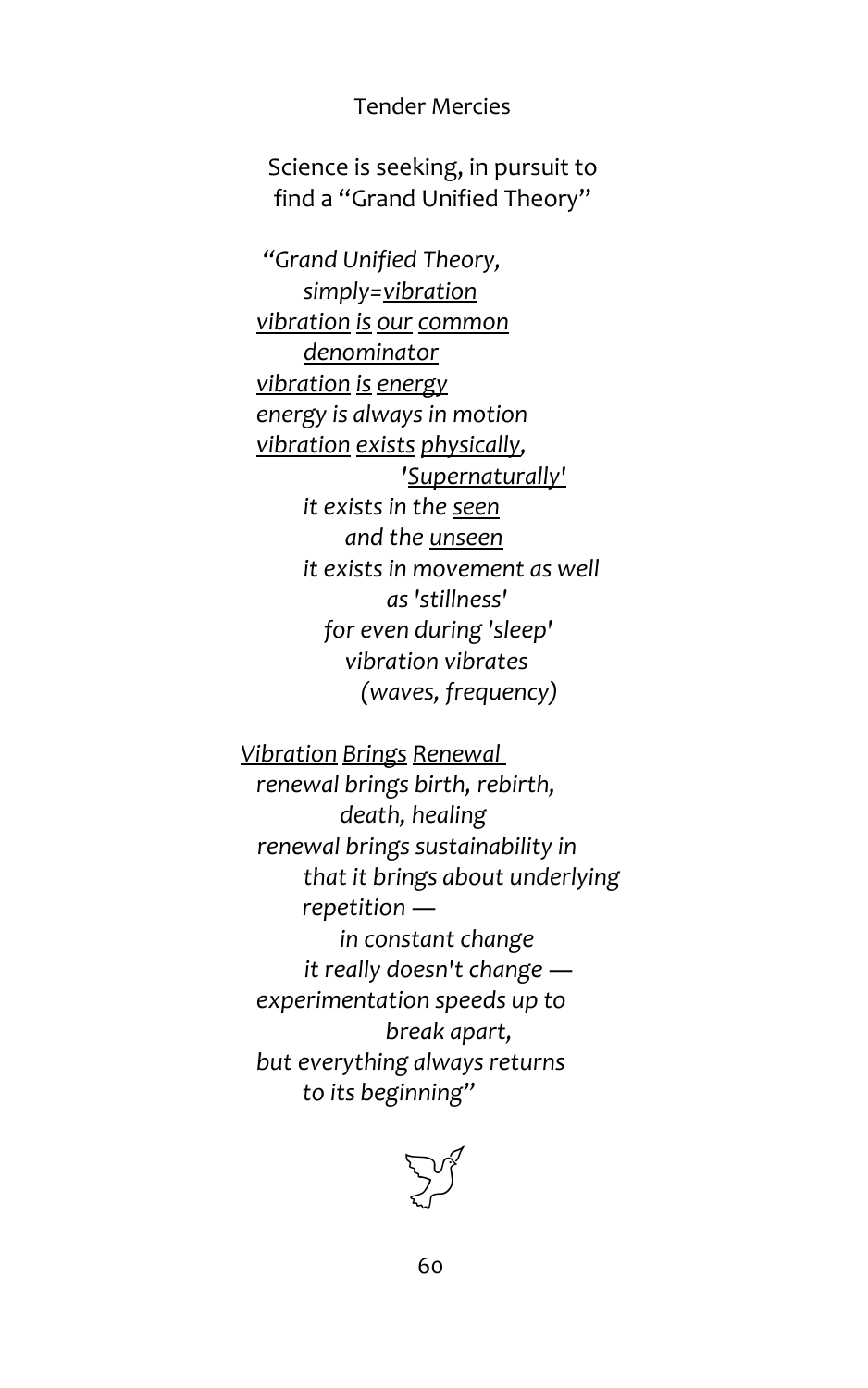"Expansion" \ without "Growth $"\rightarrow$  Love, "Evolution"  $\int$  is sleeping breaking apart the Heart to create only chaos, noise. If centered in or spurred from Love and its profound simplicity, then leaps are beyond measure...

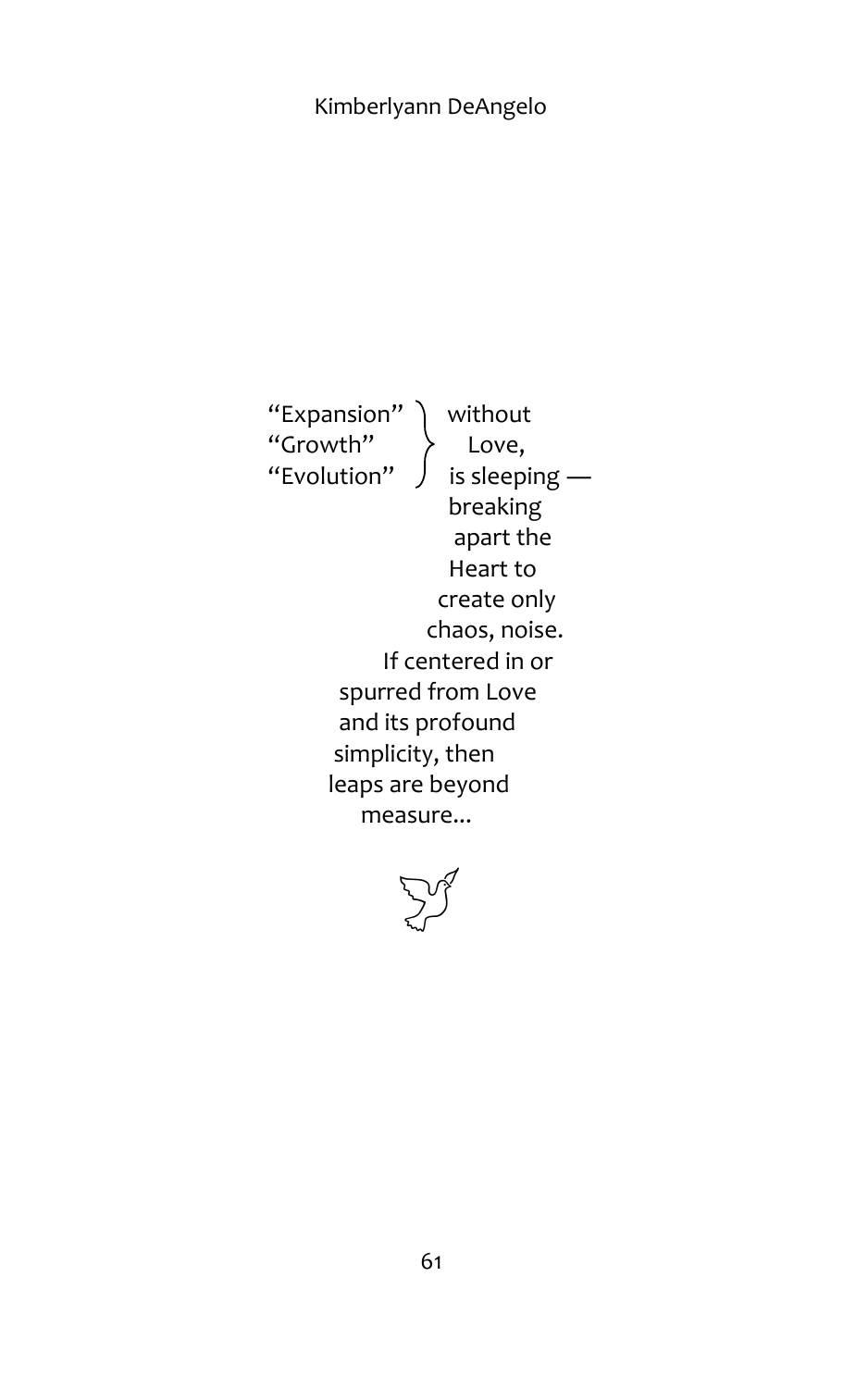*"If you want to understand yourselves more, reduce your spending on outer space. Discover more in the utter depths of below, below sea level...*

*Listen to and learn the language of conversation between bacteria... understand how they make love, become one and multiply... they are not out to destroy, they are trying to survive. They are ancient, as ancient as you and I. Explore, invest in ways to safely remove them when they become a threat, as in sickness, cancer, rather than attack. Create opportunity to benefit their activity and benefit from their activity in the world where this will not cause illness. Rather maybe restoration of oceans, ecosystems, natural gasses, caverns etc... allow them balance to properly decompose materials..."*

> 12/29/2012 Kept coming through the night.

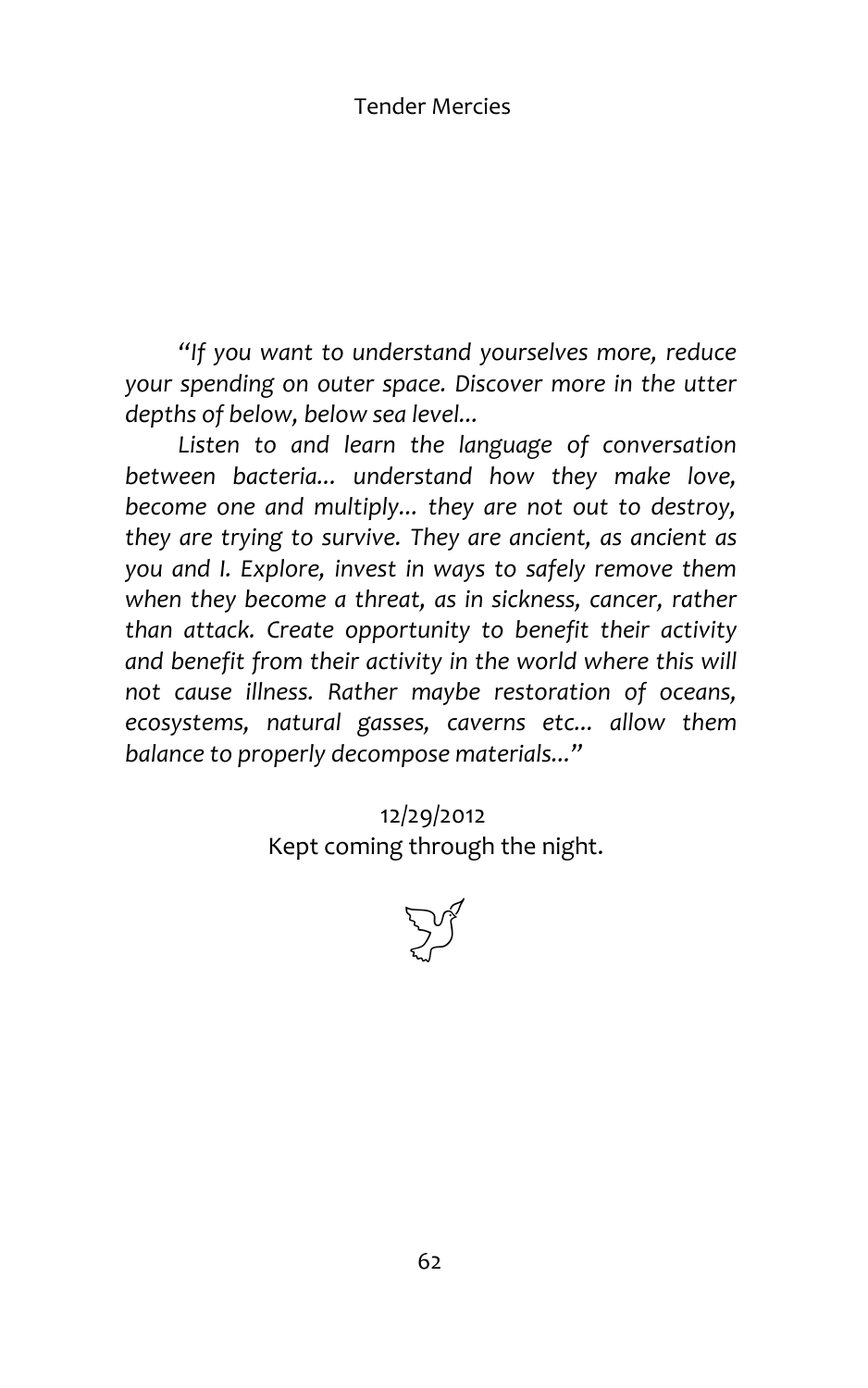Prayer for humanity of true repentance as we recommit to evolve into descention toward the glorified beauty of our beginning...

 Now... everywhere I go is too conventional broken and torn

Now that I have tasted You...

 Inside this body of "mine" this body outside longs hungers and thirsts to dance in Thy dream ― unmasked nakedness ―

## the gift

 No "shoes", no "clothes", no prejudice, no stares, no judgments, no projected fears upon...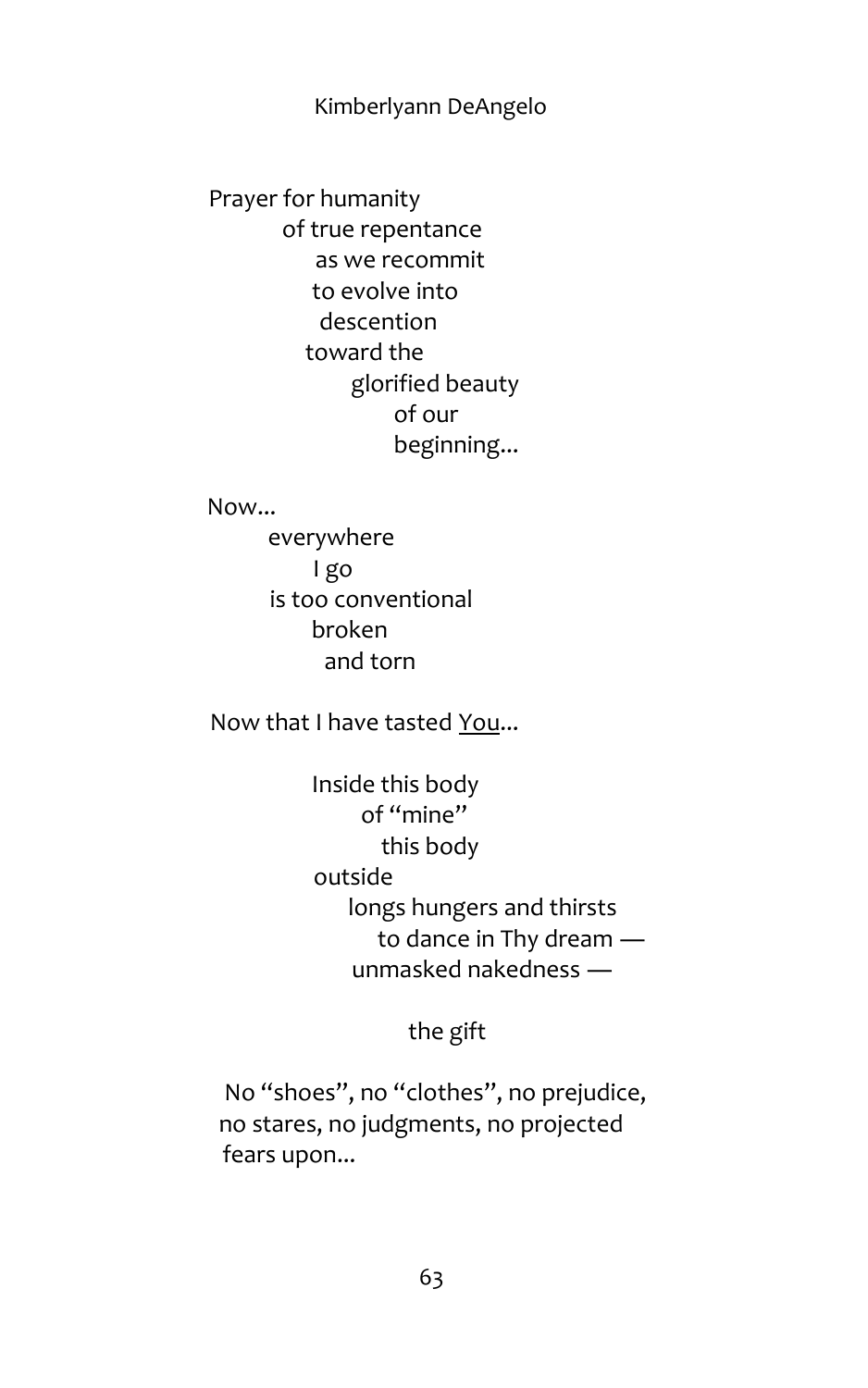natural in "wild" wild in natural truth in as born

 Oh, Love so sweet... tickle toes in fields so lush (that) carpet backs with kisses of **1.** Lilly (that) inspire the mind of man to feed his soul and drive his will to see tenderly into ovary parched Dignify and lactate the breast of woman to heal and share to heal from the nipple of Your bottle the breast of His as it was in the beginning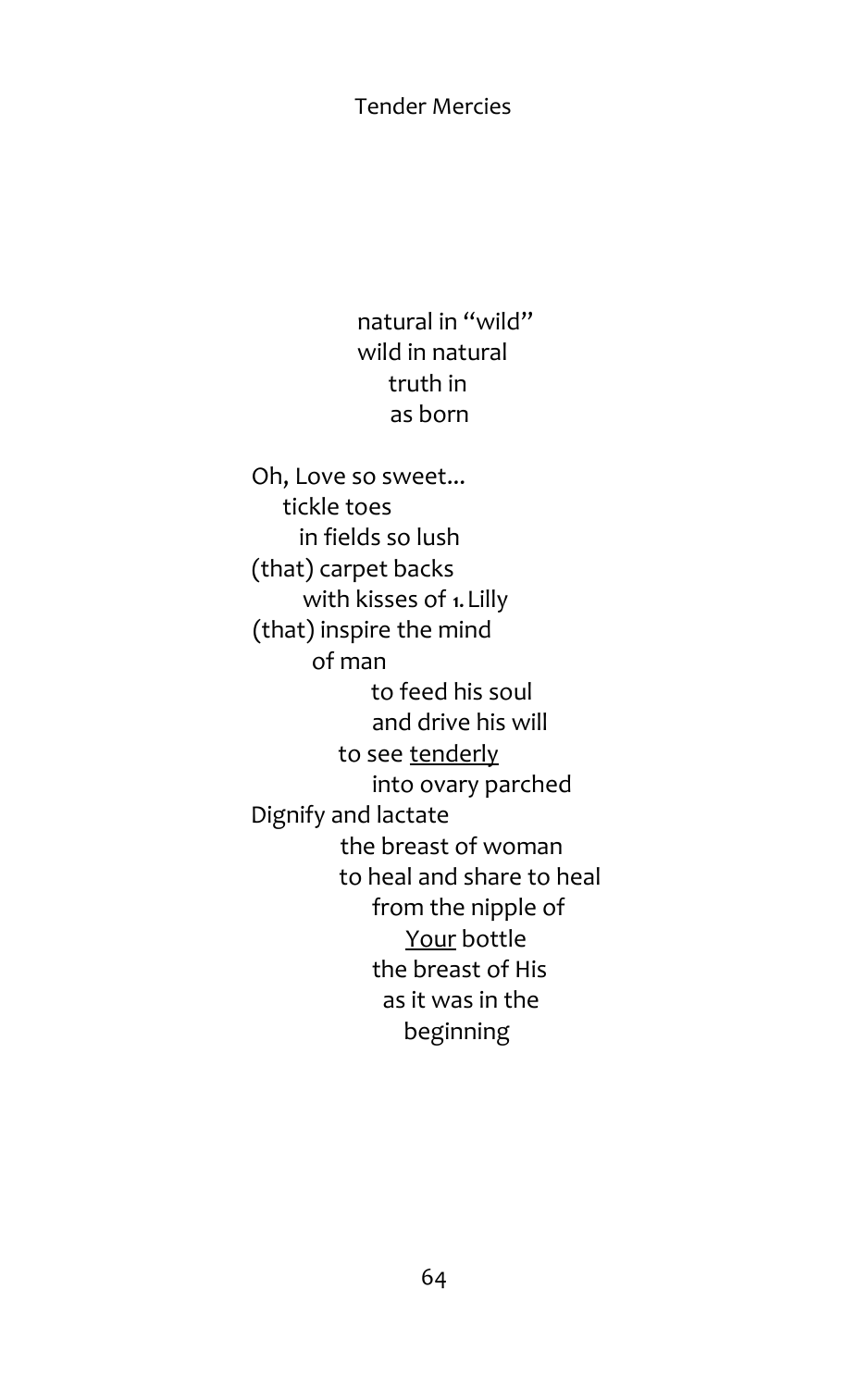1. Kim's personification of the feminine, whimsical, all-loving aspect of God, realized through the intimate, mystical experiences she's had with lady bugs. One such event involved one that survived in a bedroom with her through the winter with no plants, food or water. Kim would later write of experiences with and about that lady bug.

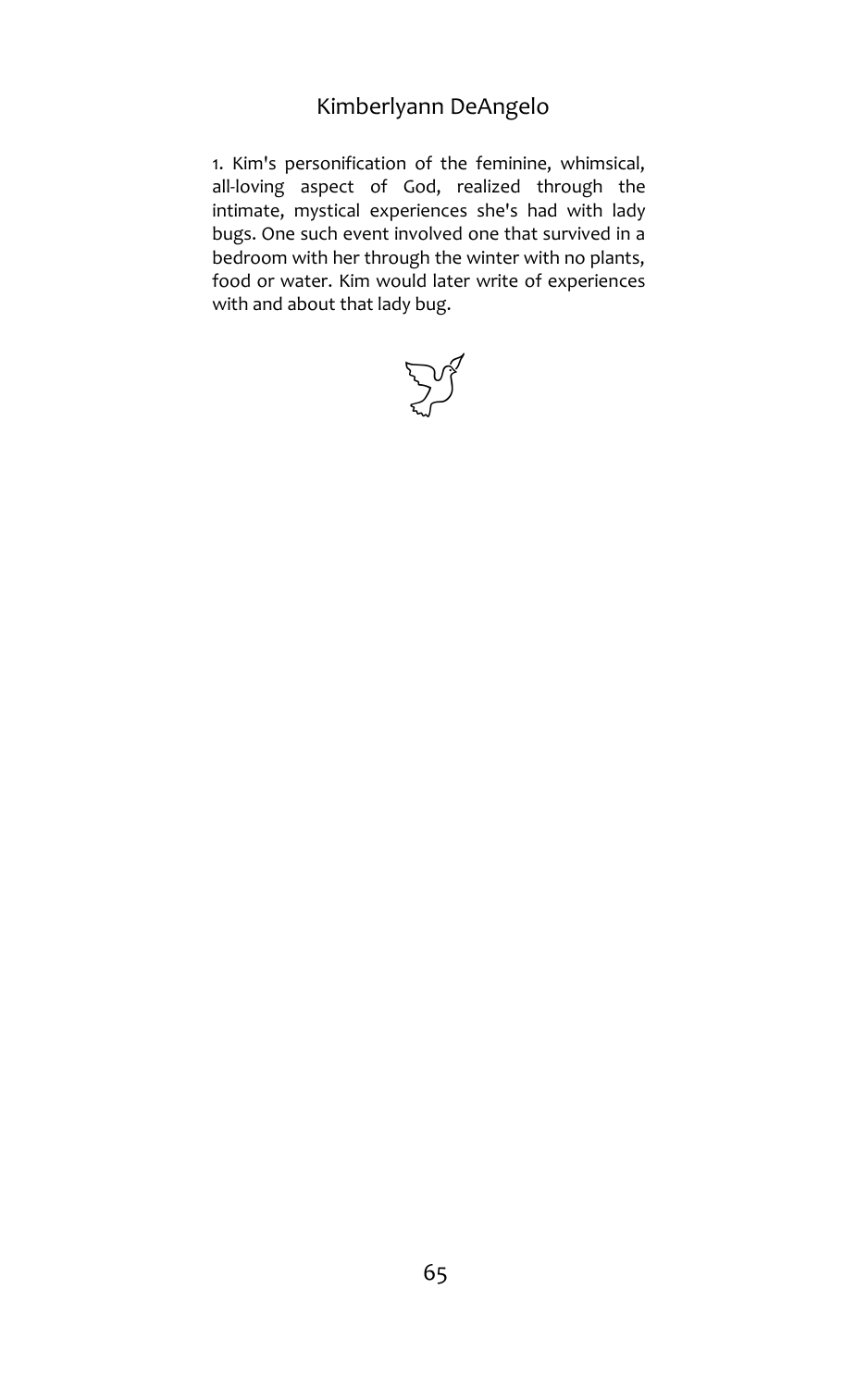Are our lives preordained? Many dispute this question. Many profess to believe in Jesus, in the Buddha, in Muhammad, etc..., while not believing in preordained life. Is this to contradict oneself in beliefs? Many say "preordained life takes away our free will".

To the contrary, it actually gifts us evermore so our free will. For it is in how we respond to our preordained, pre-scribed message that our free will lies. What about past lives? Many believe we are "sent back until we get it right". What if we are not sent back, but rather choose of our own free will to come back and live the message?

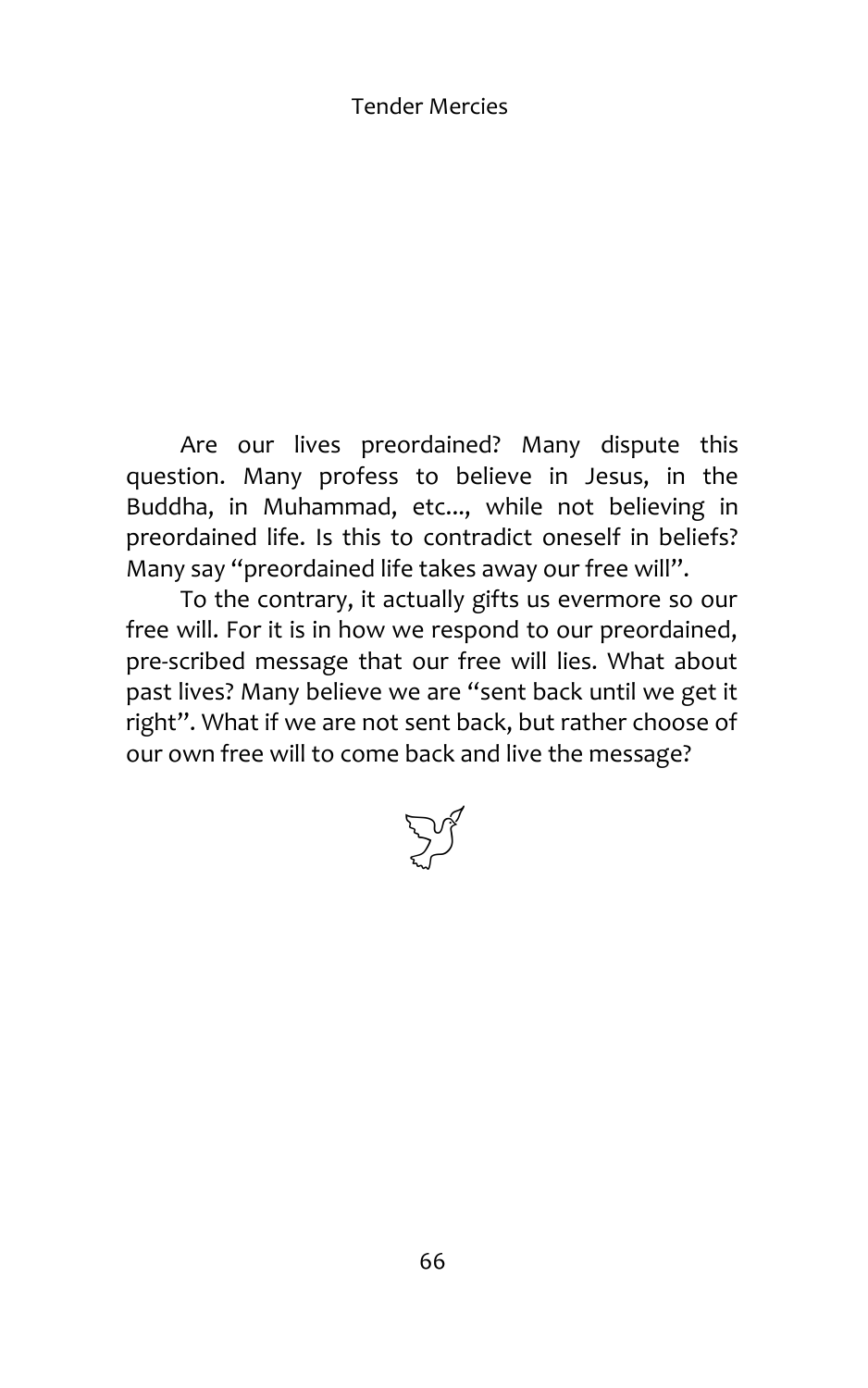Wisdom said... *"To learn is wonderful. To gain clarity, dynamic. Guided instruction paces itself in process. For this is the classroom where clarity observes to live in awareness."*

Wisdom then whispered...  *"To seek advice is dangerous, and even more so to give it."*

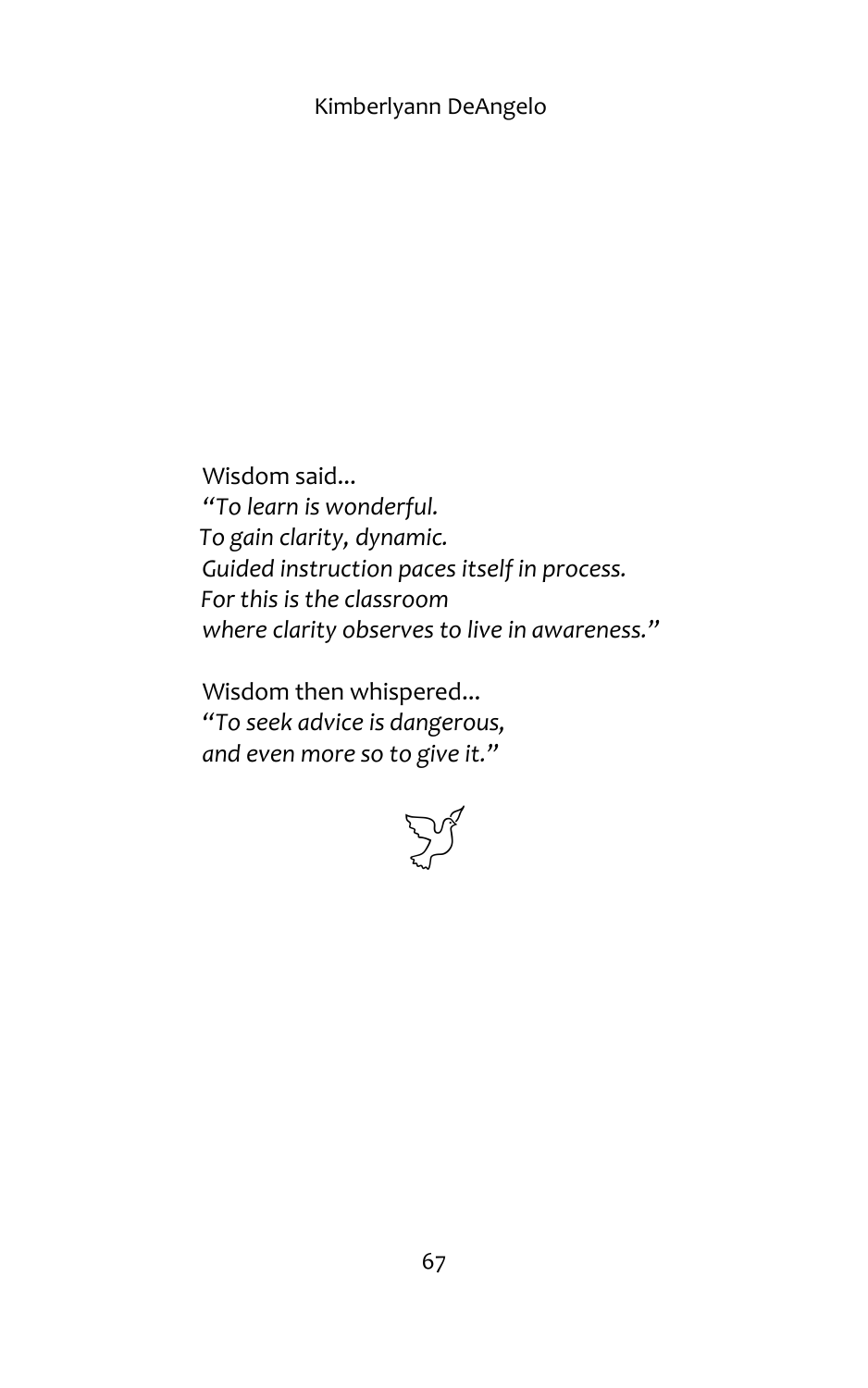*"Just Love them; Love Me in them; Love you with them; Love you that is in them; Love them that is in you; All in All, Love Me in you through All. Walk gently as before and see the peace underlying All these steps. Listen to this peace and find the pace in My Wisdom that will be given in each step. Receive every measure of My Essence in every encounter. Open, remain open to My guidance; to My praise of your devotion to Me through the Love you are extending in every moment ― whether you are looking to Me or tending to all the 'doing' and caring touch you give away. Receive their love ― My Love through them. When your heart feels heavy, hold it with My hands ― Remember My Love, My Mercy... Remember My Love is always with you, and as you return to your reflection through your heart in this Love, you will always be doing My Will. Remember the only wrong turn is to deny My Love, My Will, My Grace. Remember the simplicity in the innocence and beauty in your soul, when your judgments lead you to turn away your gaze. Remember My Mercy knows no bounds. Remember you have experienced Me to know the All of My Love to know NO Separation. Just be here. Just Listen with no judgment. Listen with the tender ear of My heart in yours. Just Be here, Be with Me, for I am with you. Simplify. Let go of expectations and, again, be in Peace. Let only My Love rain upon your thoughts. Let only My Love rain upon your questions. Let only My Love be your teacher. Let only My Love be your voice.*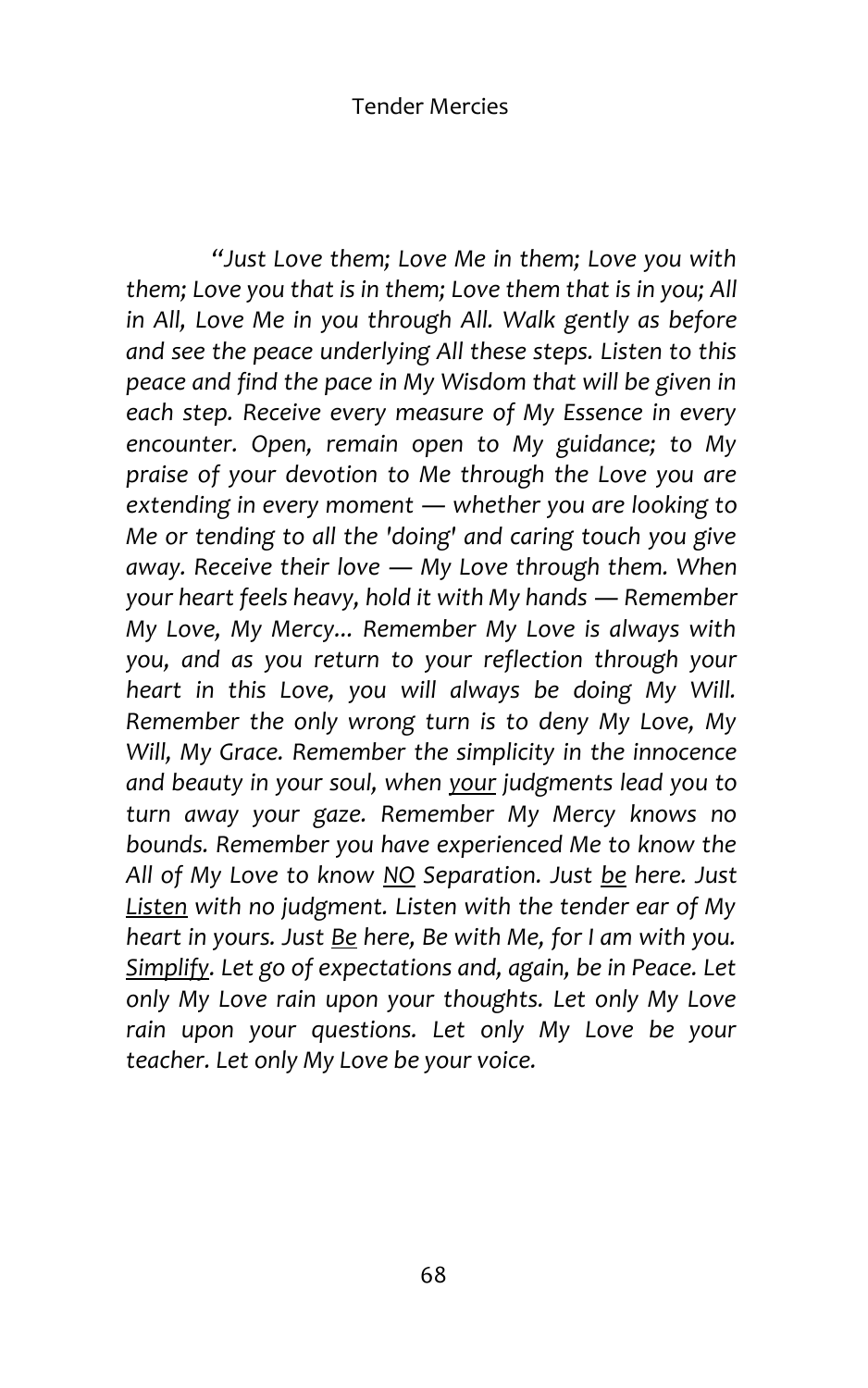*Remember your intelligence comes through your devotion to My Love. This Love is your intelligence. It is the dimension of intelligence that your heart holds with Me to see what the mind cannot conjure. It is the dimension where there is no longer you or Me for there is only One ― where even as you see Me, you are not separate from Me, you are in Me, so you are breathing, listening, seeing from Me, from My Heart. Where the Sound of My Voice touches your skin; where the Sound of My Voice flows in you; where My eyes field your vision.* 

*Remember when there is no you or Me, only Love of Me, Love from Me, then Thy will be done. Forget thee and be with Me to be with All, and 'be with' will become 'be'. Here you remember there is no becoming, there is only return, return, return... there is no become, there is only be...* 

*Again...*

 *'You only need to remember My Love is always with you and in this Love you are always where you need to be and with Me you are always who you are meant to be' So, in My Love is always who you are meant to be. In Me, who you are is not a thought nor matters to you, Love will just be*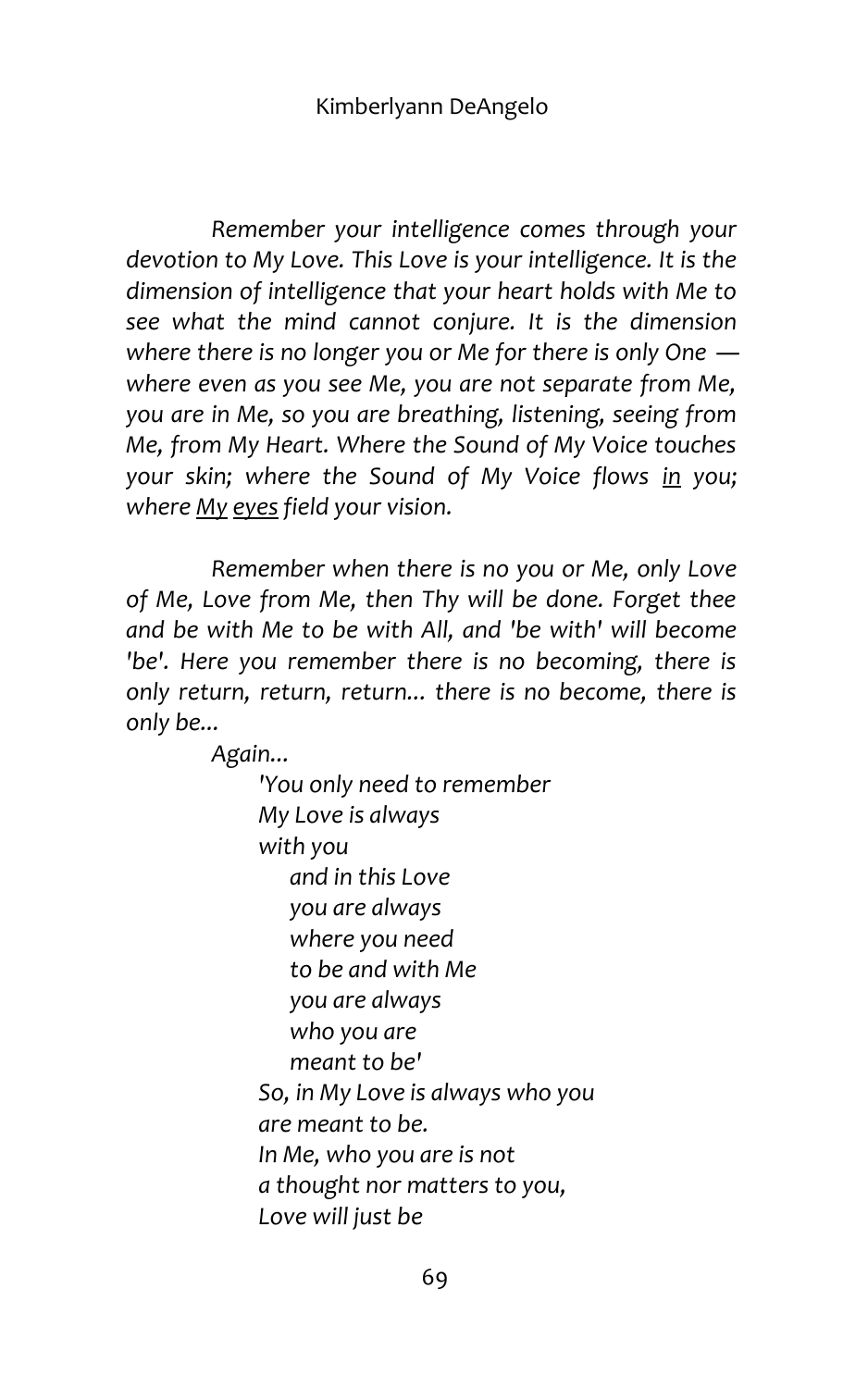*Remember Freedom: Letting go of of of of.... anger, resentment, loss, regret, righteousness, envy, status, identity, healing, 'doing', becoming ― EVEN letting go of 'I AM' for I Am because you are, you are because I Am* 

 *Finding no criticism ...Every Being as Beauty Perfectly on Path ...Every encounter, situation, opportunity for expressing Love and Kindness"*

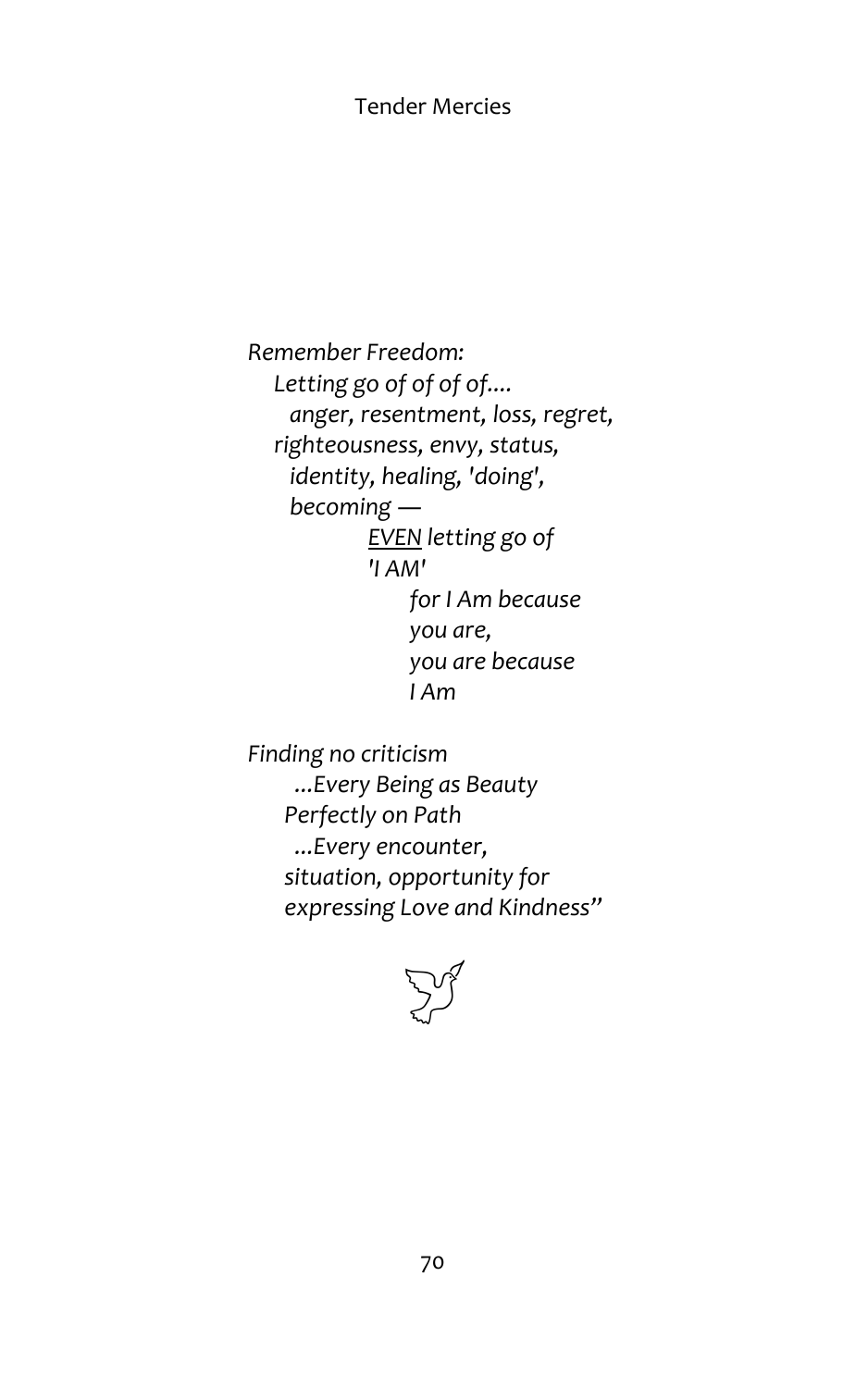*"Weak or strong, passenger or driver,*

 *waking or sleeping, practical or abstract, active or idle, adjective, noun, verb or pronoun, approach or touched taking in or bringing out* 

 *Clear the clutter Let go of selfish and move beyond concept to generate in Love*

 *Understand your resonance and the Resonance that presents be patient in Its gift*

 *Everything, everyone is a guru breaking through the mind to show the mind in concept or precept"*

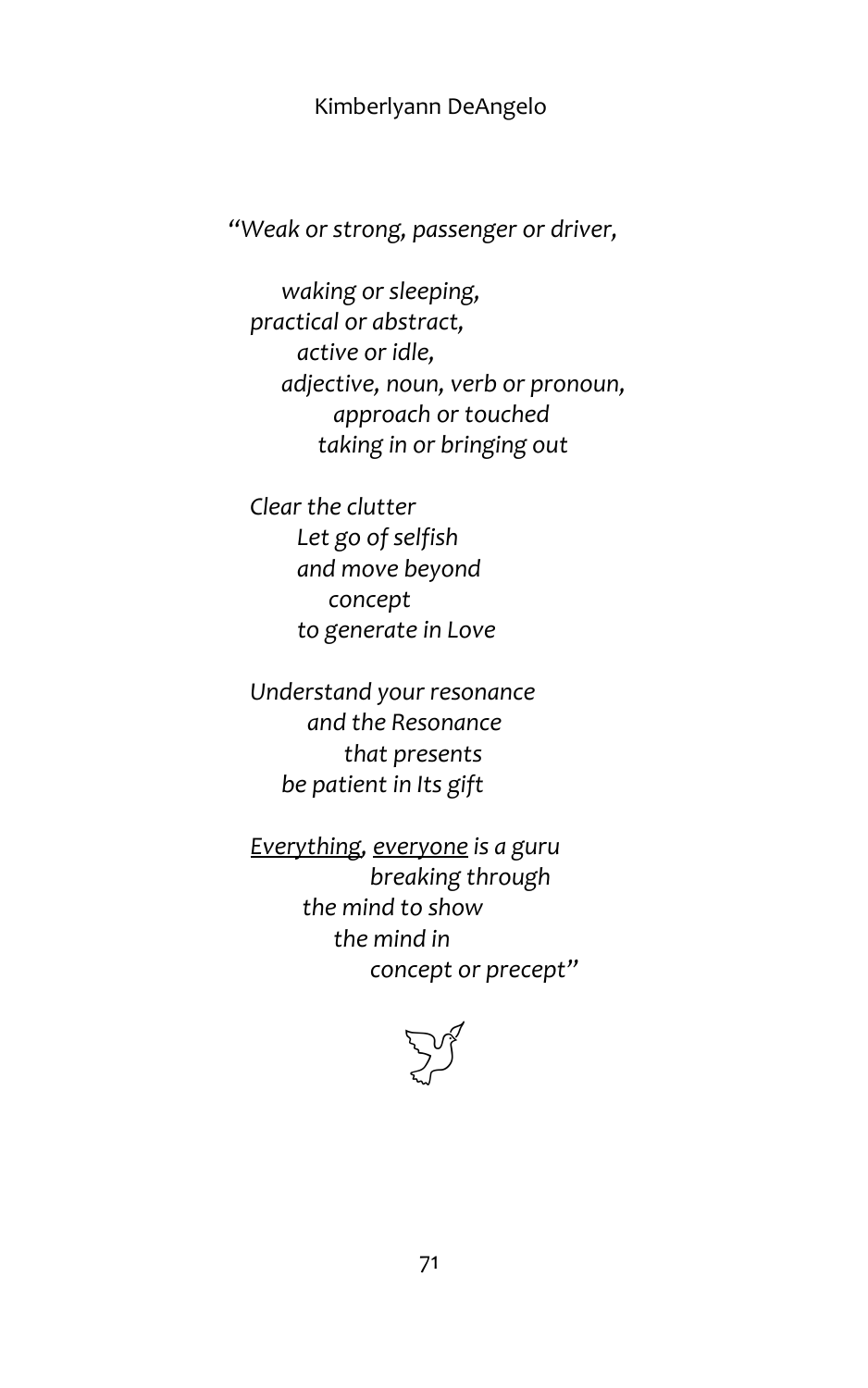*"Get going Risk it All Realize your true Being and be a Being for others*

 *Radically trust in...*

 *'My Love is always with you and in this Love you are always where you need to be and with Me you are always who you are meant to be And in the sweetness of My Peace you will again be embraced...'"*

 $\sum^{\infty}$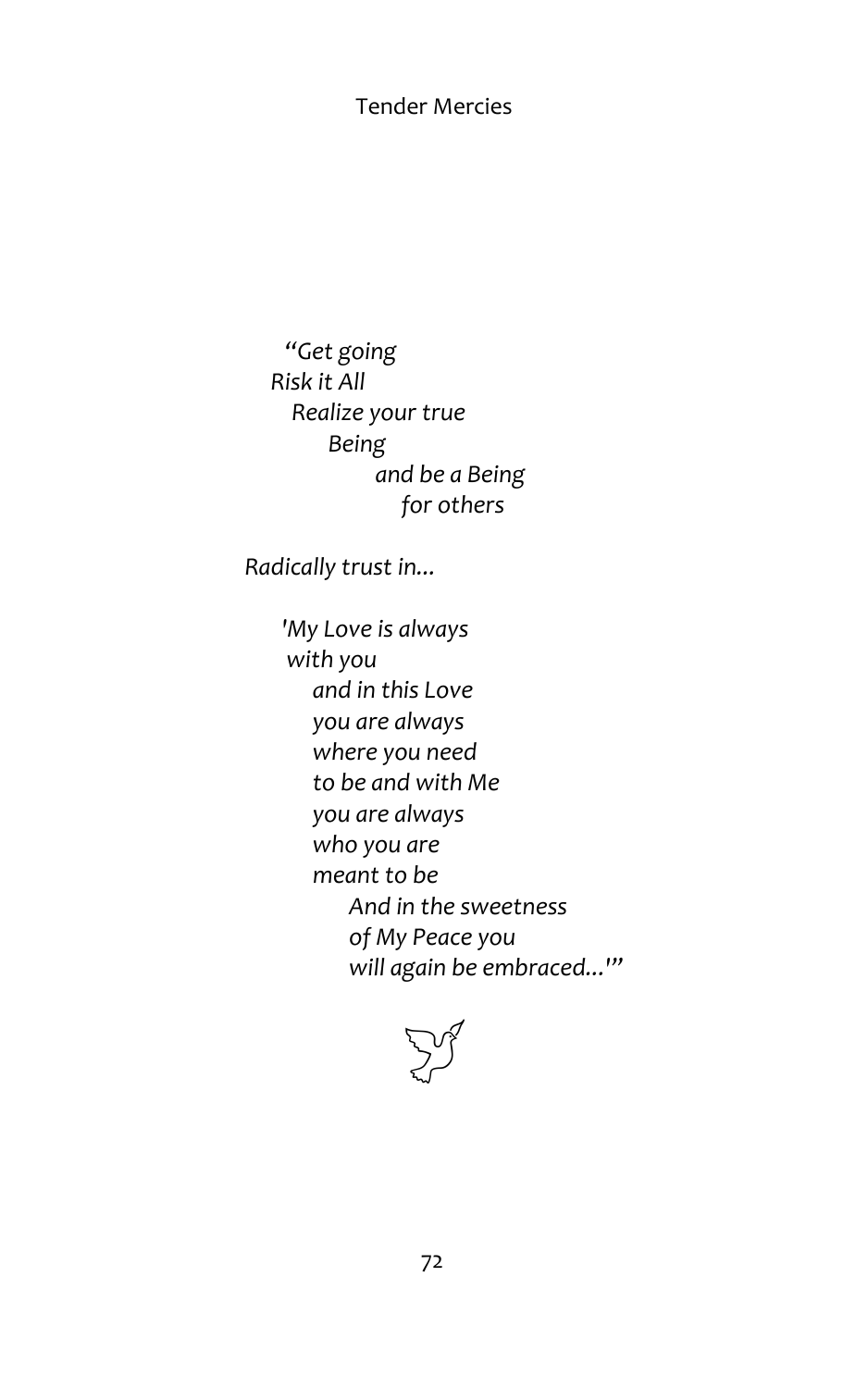| July 28, 2013          |  |
|------------------------|--|
| Maranatha<br>Maranatha |  |
|                        |  |
|                        |  |
|                        |  |
|                        |  |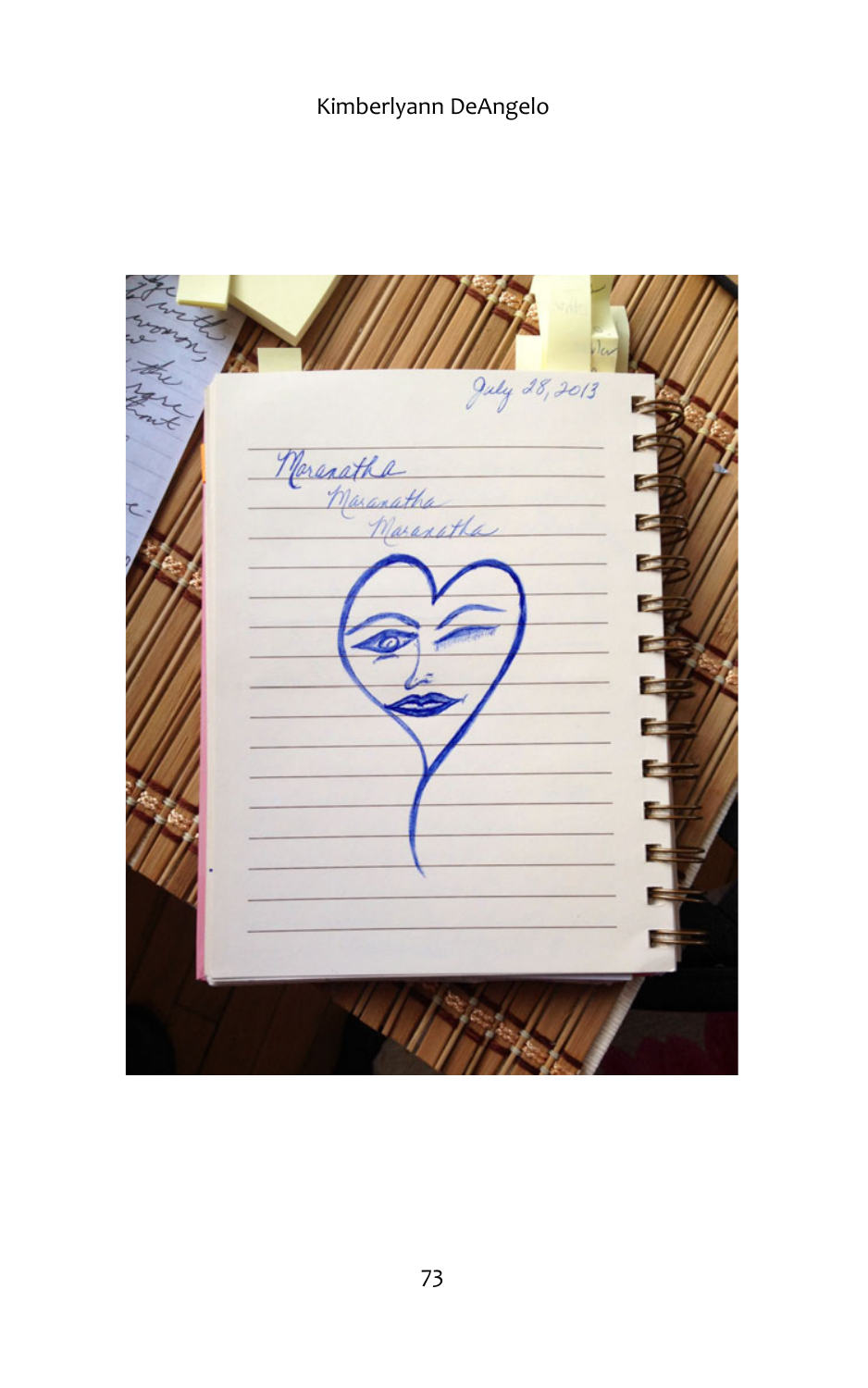# A Lifting of the Veil; The Testimony of George Snedeker

# Given as George was confiding to Kim that he was struggling very intensely with suicidal thoughts to end the despair and pain.

Thank You ABBA 10/28/2010

# Thurs. 10/28/10 Visit with Kim (Our first since last Dec.)

On Wed. the  $27<sup>th</sup>$  I had a busy, stressful and challenging day. By Wed. night I was feeling emotionally run down and depressed. As the evening and night wore on my depression continued, and I had a lot of thoughts about suicide. I've had these types of thoughts many times before, but they seemed stronger this time.

I felt in a lot of emotional pain and the thoughts about suicide seemed to offer a way out. At the same time I felt like I was being attacked spiritually by some evil influence, like I was being tempted to harm myself, even to the point of possibly attempting suicide. (I have often had very depressing thoughts and suicidal intentions but I have never attempted it.)

I wrote the following in my journal that very night, which is similar to much of my writing when I feel very depressed and hopeless: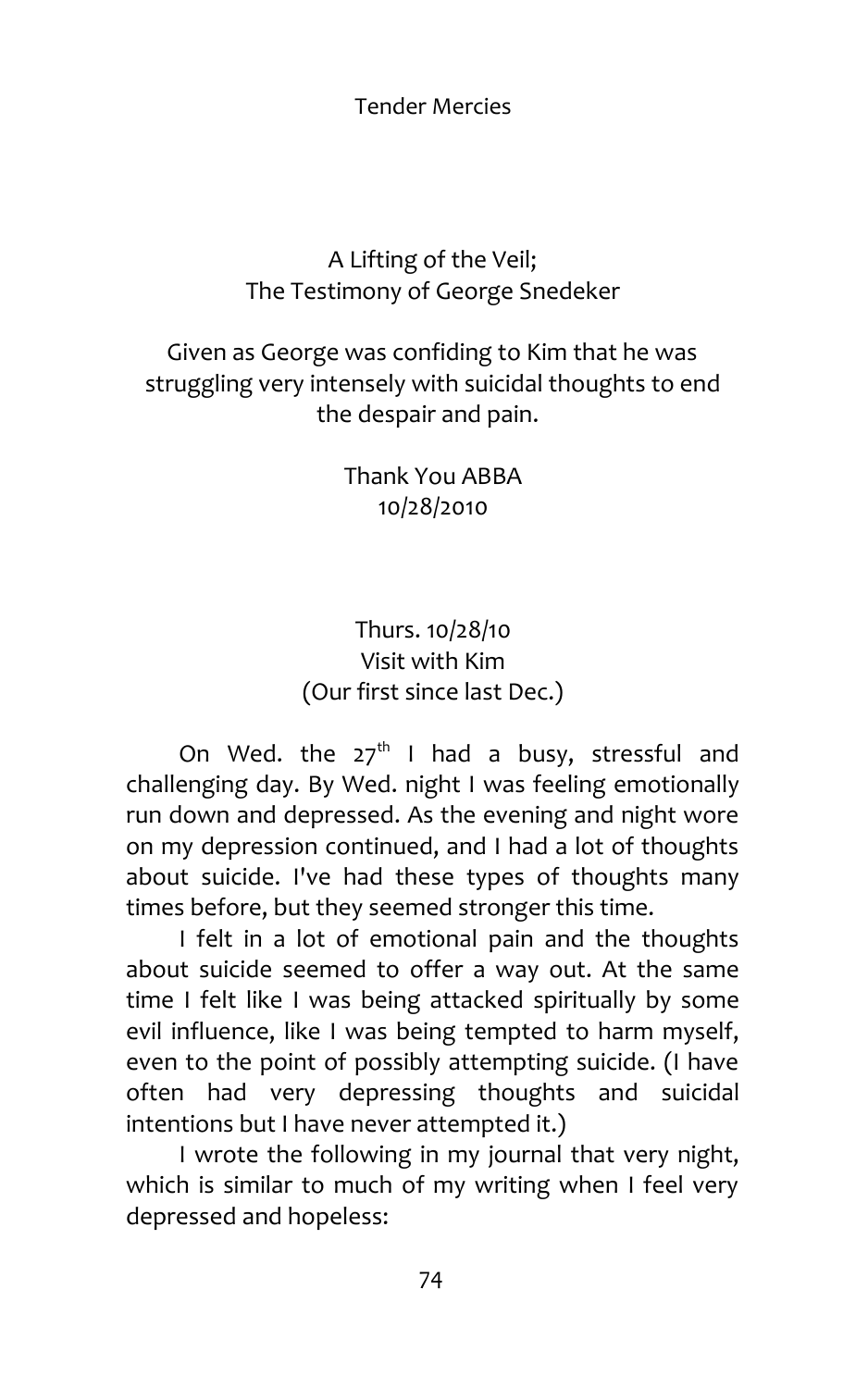"I wish I could just die soon, like all the people whose graves I looked at in the cemetery recently. Death looks so much better than my life to me now, and for much of the time ― for years; especially since I got sick almost 8 years ago. I've had enough of this misery, pain, isolation, loneliness, sadness and depression ― I just want it to stop ― and death would stop it, I hope at least. Maybe God will forgive me if I kill myself ― I hope so. I can't go on like this for much longer. O Jesus, please take me home! I'm so weary of this world, and my life here. Please let me go home God! Please!"

(I have often prayed like this, asking God to let me die, and take me home to be with Him in Heaven.)

So, I went to bed feeling depressed. Then on Thurs., I had a supportive counseling session with my therapist by phone, at 12 noon ― earlier than my scheduled 3 P. M. appointment ― I switched with my roommate and did my session first. Then Kim called me after that and I wrote a few notes in my journal from Kim's phone call:

"There comes a time when we can choose and recognize the internal voice within us, and we can accept Jesus and live grace, or we can continue to live in inadequacy, judgment or fear, etc."

Kim suggested we meet after our phone call at 3:30 P.M.. We met and we walked to a nearby playground and we shared and talked; Kim read from an old journal that she had just found at her house that very day. It was from Oct. 2008. Earlier during our phone call I shared from an old journal I wrote during the same month.

Kim was reading from her journal on Oct. 20<sup>th</sup> '08  $-$ I told her that I was reading from almost the same day ― Oct. 9<sup>th</sup> '08 from my own. This surprised both of us. Kim read from "homework" she was asked to do by the same therapist I had my phone consult with, earlier in the day ― Kim said that she had just started working with the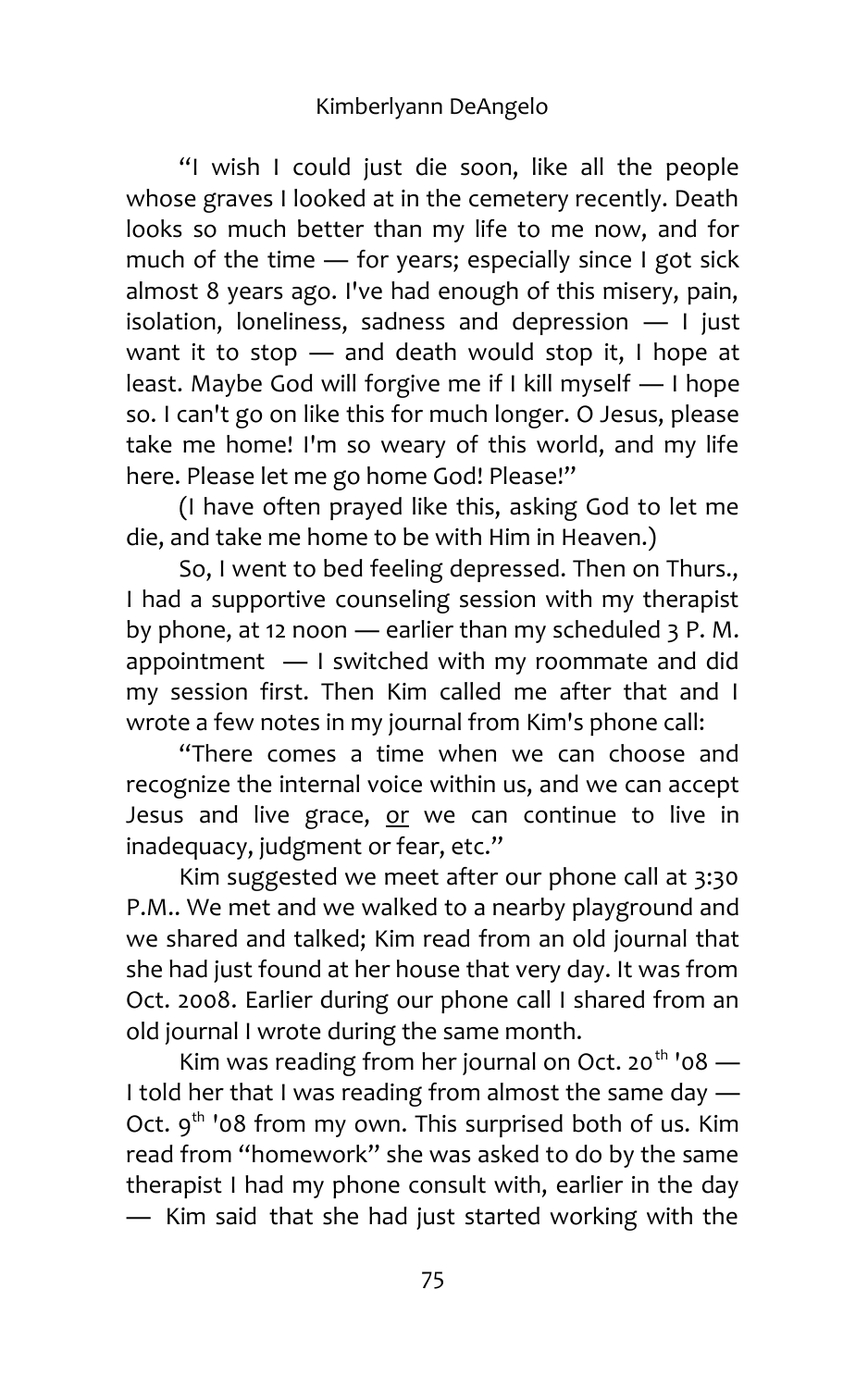same person back in '08 and she was asked to write about "who am I"?

It was wonderful what Kim said ― first she wrote: "I am God's" and I said, "That's a great start". Later we walked to the nearby high school stadium and we continued to share. We had not seen each other for over 10 months ― not since Kim moved to CA. in Dec. 09, so we were having a special time together. I was hesitant to share about my struggle with suicidal intentions. I didn't want to dampen our first visit together with how depressed I was, and we were enjoying our sharing and Kim's reading from her journal. At one point I confided to Kim, that I was in a deep struggle with suicidal thoughts especially during the night before. I said that it seemed to me that if I killed myself then the pain would stop and I would have peace. Kim had been reading from her old journal up to then but she stopped and began to get a message, silently from the Lord, in direct response to what I had just shared. She said, "No, it would not end my pain, and that I would be a tormented soul" ― and more came over the next few minutes. Then Kim began to read again from her journal, but I could not forget about what she had just said to me. I asked if we could write it down. We had no pen so we walked to my car and while walking there, Kim again received another message! Once we got into my car she was given more which she told me. We quickly wrote down everything she was given to say.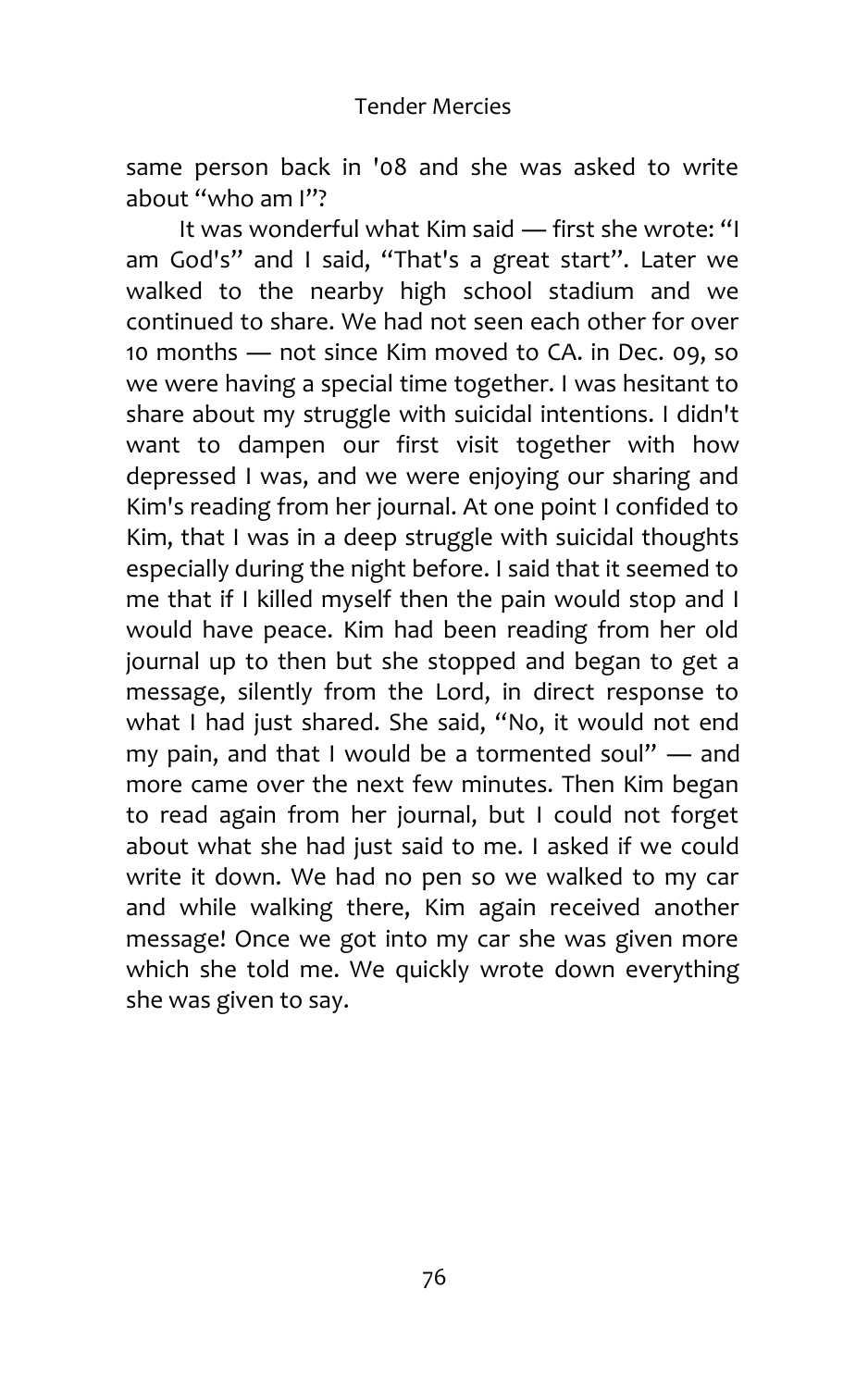*"To take your life believing you are unworthy of My Love, this, will not end the pain. Your soul will be tormented for you will not have come to the place of 'removal of the veil' to understand that you and I are ONE. It is not that I judge you for denial of Me It is that you judge yourself for denial of Me and so you will not be at peace. For you will not have embraced Jesus' message, you will not have embraced living Grace.* 

| <b>MEMORY</b> | <b>UNDERSTANDING</b> | WILL       |
|---------------|----------------------|------------|
| Remembers     | Contemplates         | Aligns     |
| the Love      | that I ove           | those      |
| We are born   | to maintain          | two        |
| from and as   | memory               | properties |
|               | toward               |            |
|               | 'removal             |            |
|               | of veil'             |            |
|               | toward               |            |
|               | <u>living in</u>     |            |
|               | Grace                |            |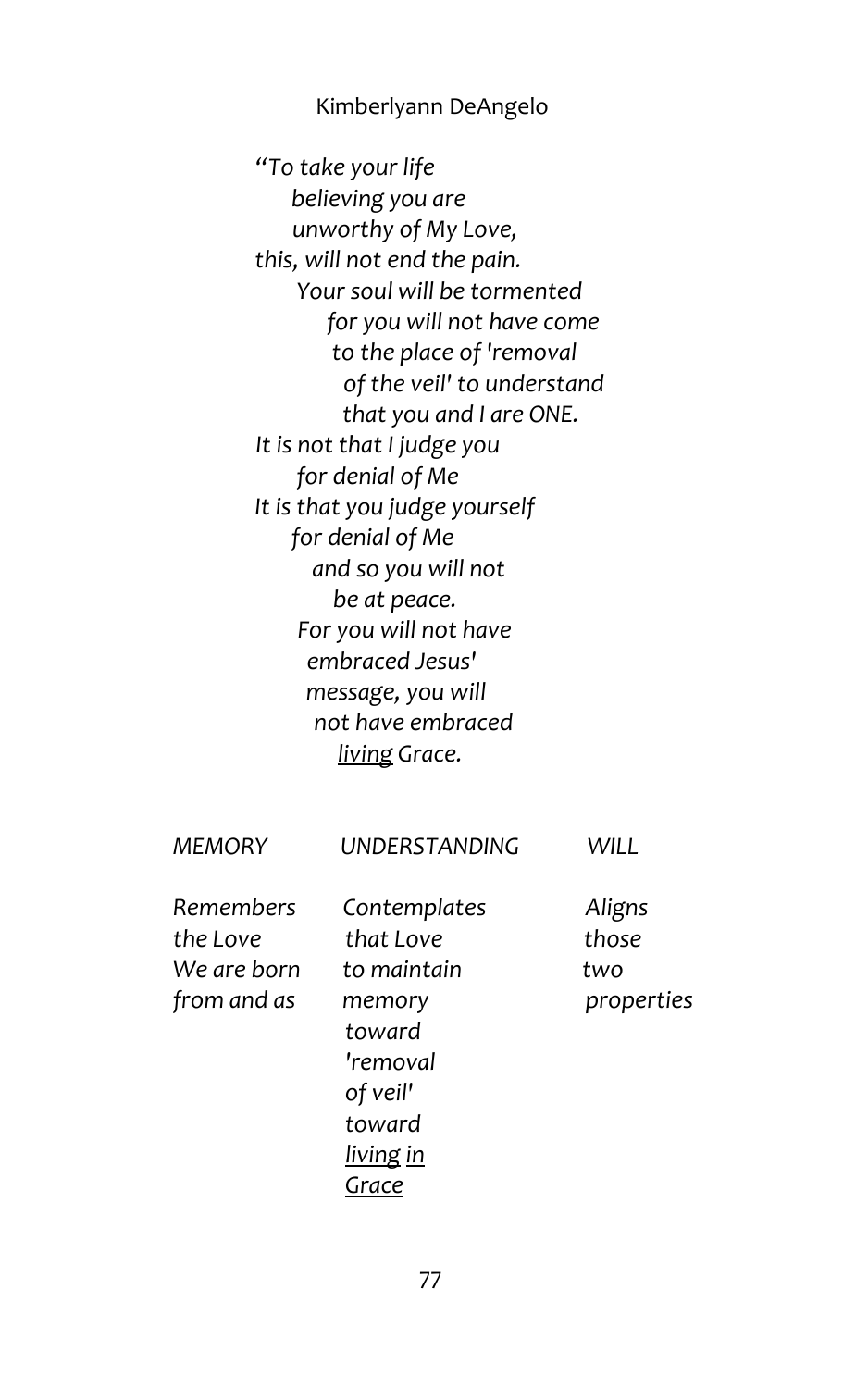*So therefore, Grace need only mean Love, living in Love, which is living in faith."* 

I somehow knew that the Lord had this very important message for me to hear. I asked Kim does she often get messages for other people like this ― she said usually she is alone, occasionally with her mother and maybe with Sam. But this was unusual and I felt very different in my spirit. I had a sense of awe, that God would speak to me so directly about such a deeply personal and important area of my life that I had been struggling with for many years!

Previously I had contacted three well known ministries for answers to my burning questions about suicide and it's consequences for myself, and others who struggle with this. I learned it was the  $8<sup>th</sup>$  leading cause of death in the U. S. A.! Many people feel depressed and hopeless about their lives and so many have, sadly, taken them. I listened to many preachers and ministers talk about this issue, some with heartfelt compassion and understanding about it, but I always felt like something was lacking in a true, deep understanding of this real concern of mine personally, and the wider reaching implications for many people.

I felt like my questions at the heart of "suicide" were finally being answered and in a very gentle and loving, yet truthful way. I felt like I was experiencing an intimate moment with the Lord speaking directly to my heart as Kim shared what she was given to share with me. Neither of us expected this or had any idea that it would happen as it did.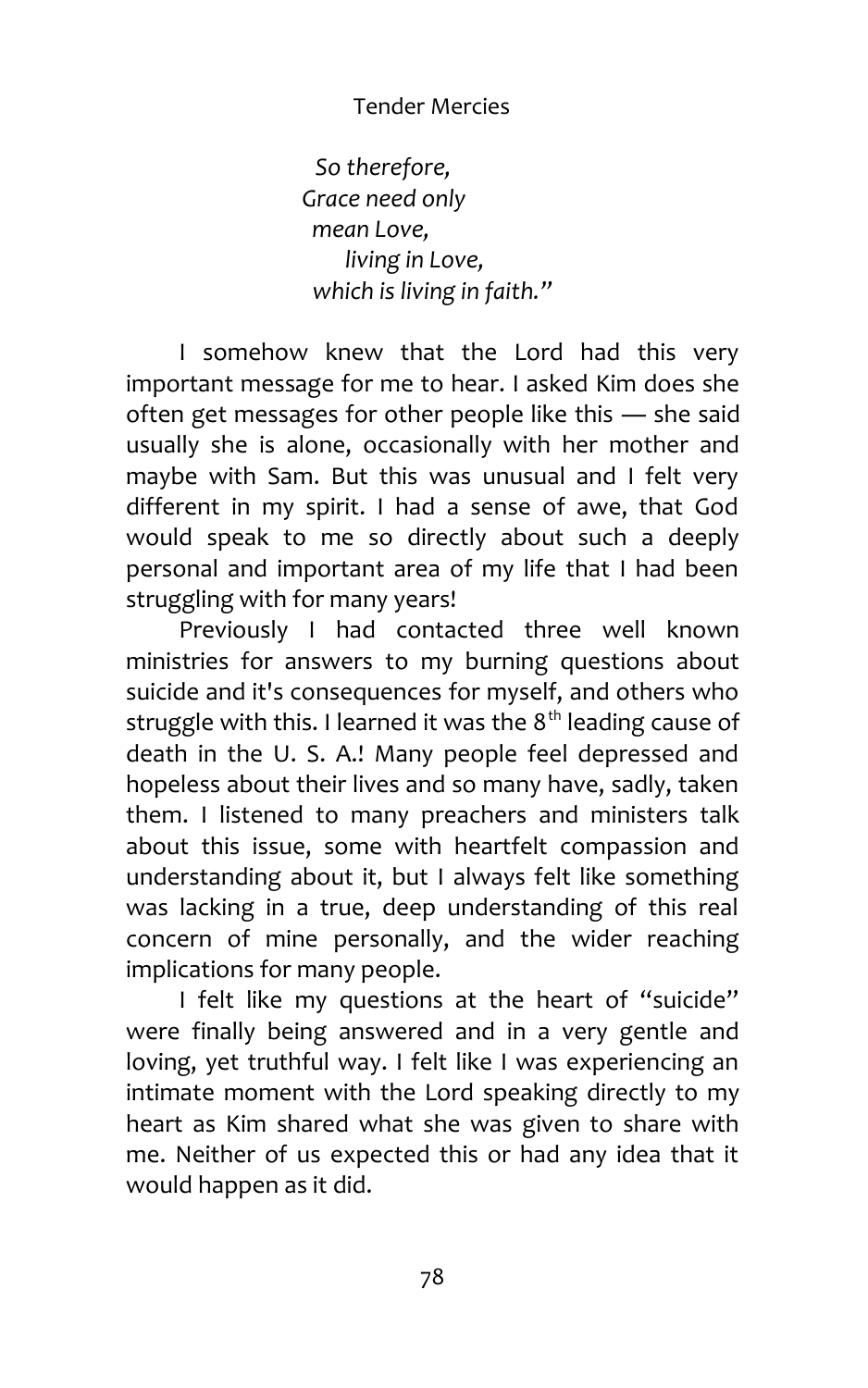But God knew! He knew my struggling ― not only the night before, but for many years now. Afterward I noted to Kim, "Have you realized that God was teaching me (and her) about this painful human issue from someone who was there herself? Someone whom God Himself rescued from suicide, whom He lifted up with His own hands ― He was now using her to give me very personal knowledge, in a way I would never have expected with insights I'm sure I would never have arrived at on my own. Interestingly, deep down inside I knew almost immediately that what Kim shared with me was the real truth about suicide; and that it was not Kim alone speaking to me ― I sensed the Lord speaking His loving truth through Kim deep into my soul, and I felt both a great relief inside and also a deep caution to my soul against taking my own life and doing real harm to my own soul. I told Kim that I no longer desire to play games with myself about this very serious issue of suicide. Jesus Himself said in John 10:10 "The thief (Satan) comes to steal and kill and destroy; I have come that they may have life, and that more abundantly".

Afterward I felt like a veil had been lifted from my spirit ― especially concerning this issue I've struggled with for a long time, and I felt a deep sense of peace and relief as well as wonder at what the Lord had just done for us. Kim looked at me afterward and she said that my whole countenance had changed, and that my face had a real peace that she hadn't seen before. I told her I felt deeply touched inside so it's not surprising that my face would reflect this. How wonderful is our God! Praise the Lord! Thank You Jesus, Abba!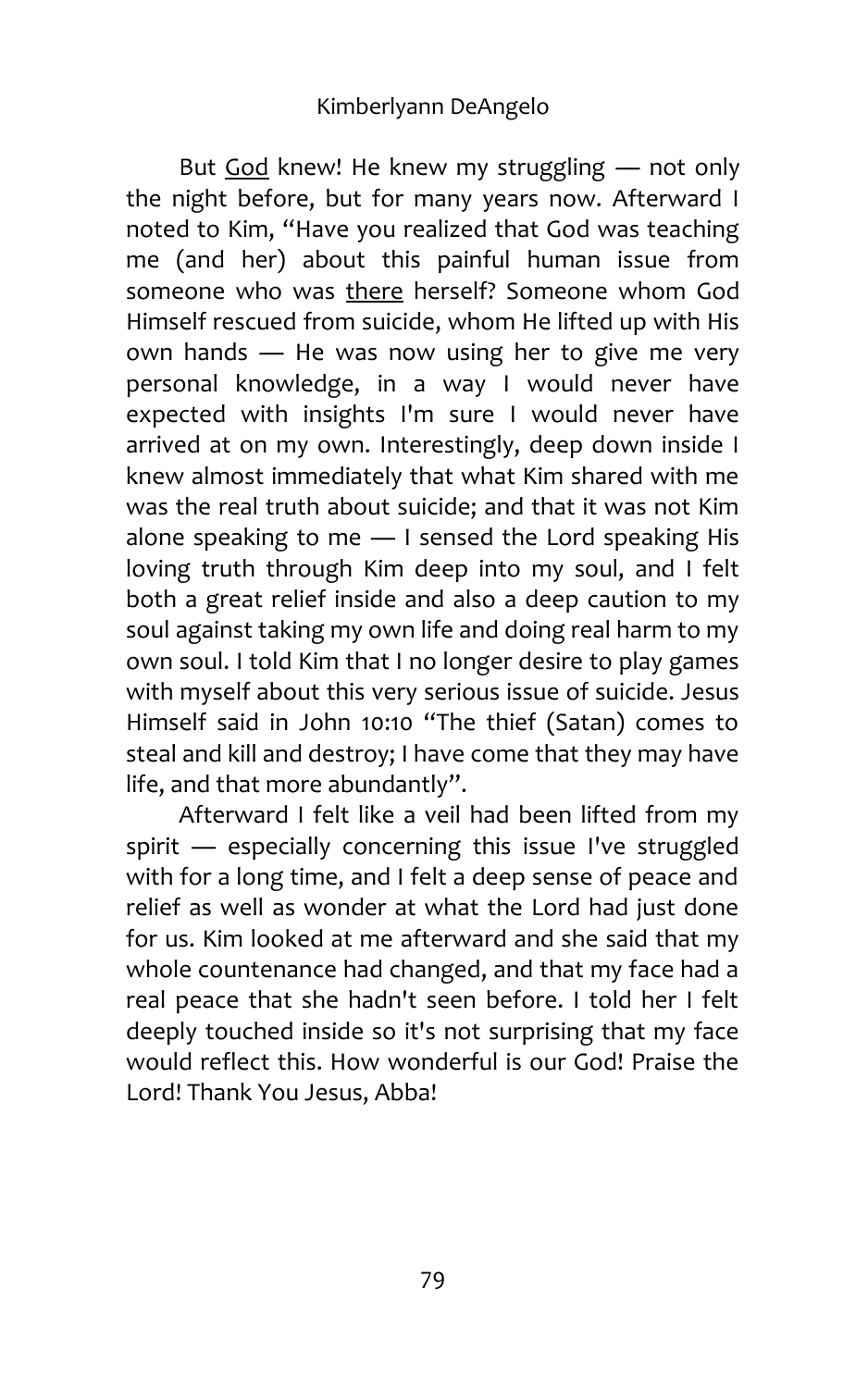It's been said of Kim that the Lord uses her to dissolve the mindset of absolutes and break through boundaries.